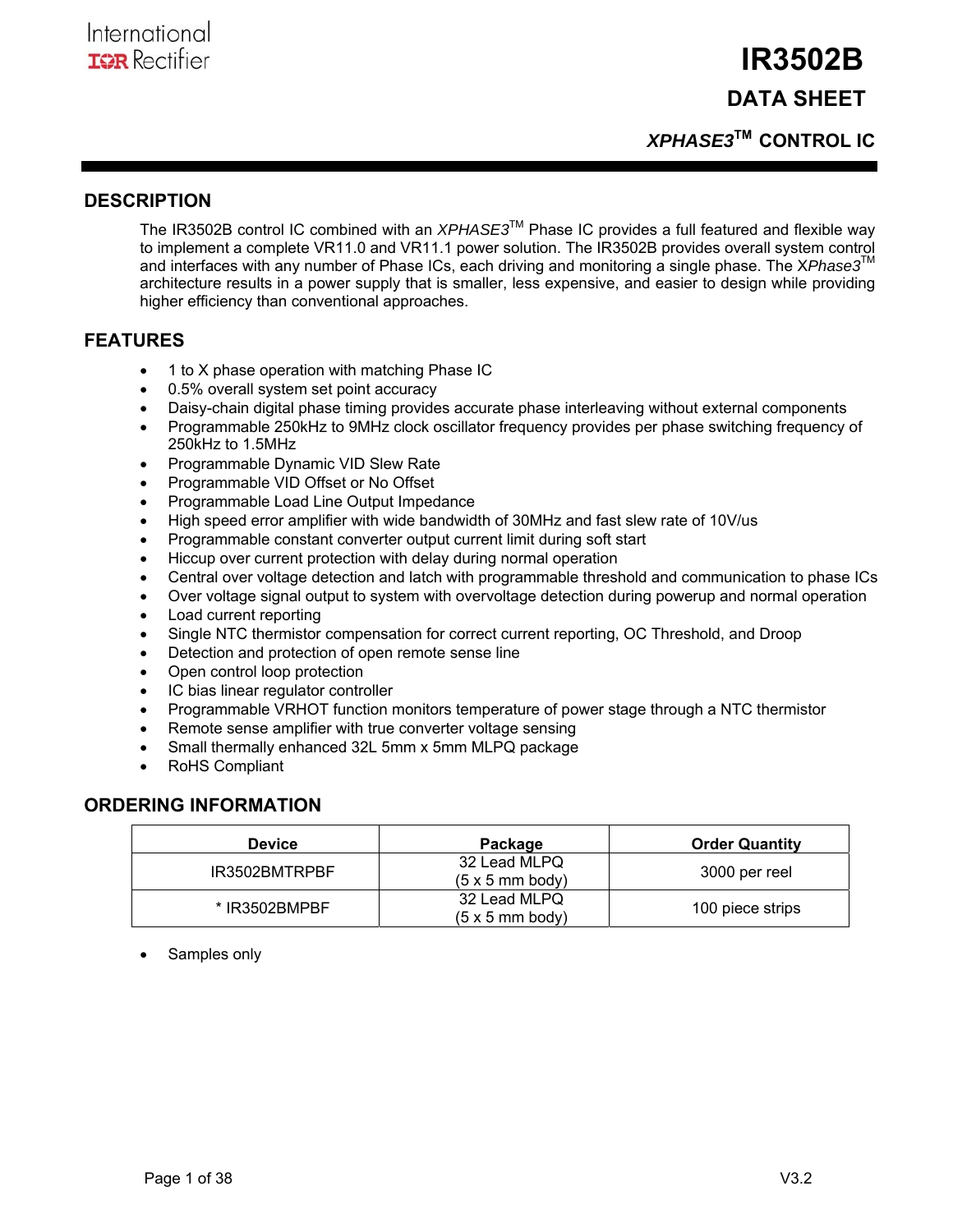## **APPLICATION CIRCUIT**



Figure 1: IR3502B Application Circuit



Figure 2 –System-set point measurements.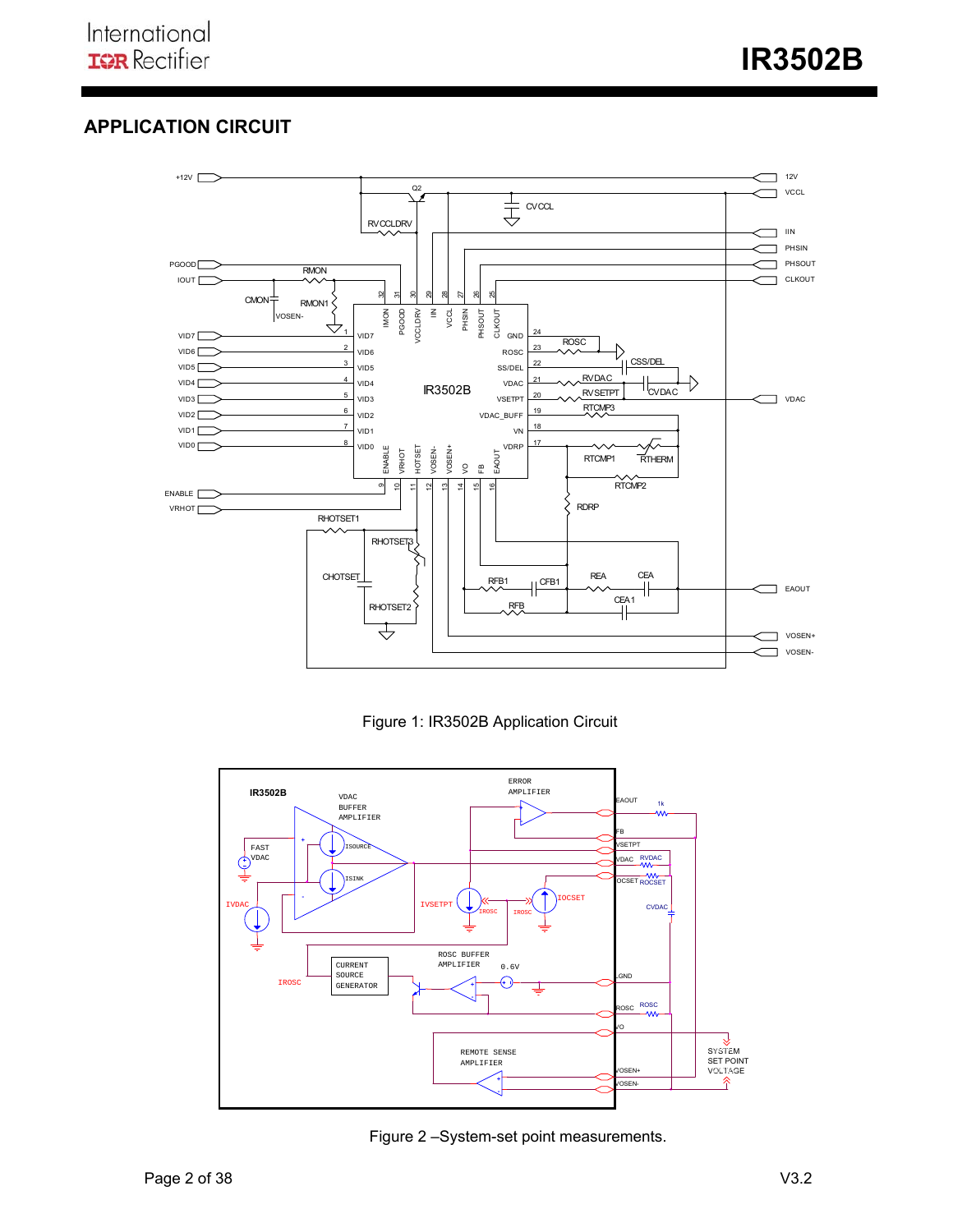## **ABSOLUTE MAXIMUM RATINGS**

Stresses beyond those listed under "Absolute Maximum Ratings" may cause permanent damage to the device. These are stress ratings only and functional operation of the device at these or any other conditions beyond those indicated in the operational sections of the specifications are not implied.

Operating Junction Temperature..................0 to 150°C Storage Temperature Range……………………-65°C to 150°C ESD Rating………………………………………HBM Class 1C JEDEC Standard MSL Rating………………………………………2 Reflow Temperature…………………………….260<sup>o</sup> C

| PIN#            | <b>PIN NAME</b>          | <b>V<sub>MAX</sub></b> | <b>V<sub>MIN</sub></b> | <b>I</b> SOURCE   | <b>ISINK</b>      |
|-----------------|--------------------------|------------------------|------------------------|-------------------|-------------------|
| $1 - 8$         | $VID7-0$                 | 7.5V                   | $-0.3V$                | 1 <sub>m</sub> A  | 1 <sub>m</sub> A  |
| 9               | <b>ENABLE</b>            | 3.5V                   | $-0.3V$                | 1mA               | 1 <sub>m</sub> A  |
| 10              | <b>VRHOT</b>             | 7.5V                   | $-0.3V$                | 1 <sub>m</sub> A  | 50 <sub>m</sub> A |
| 11              | <b>HOTSET</b>            | 7.5V                   | $-0.3V$                | 1 <sub>m</sub> A  | 1 <sub>m</sub> A  |
| 12              | VOSEN-                   | 1.0V                   | $-0.5V$                | 5mA               | 1mA               |
| $\overline{13}$ | VOSEN+                   | 7.5V                   | $-0.5V$                | 5mA               | 1mA               |
| 14              | VO                       | 7.5V                   | $-0.5V$                | 35mA              | 5mA               |
| 15              | <b>FB</b>                | 7.5V                   | $-0.3V$                | 1mA               | 1mA               |
| 16              | <b>EAOUT</b>             | 7.5V                   | $-0.3V$                | 35mA              | 5mA               |
| 17              | <b>VDRP</b>              | 7.5V                   | $-0.3V$                | 35mA              | 1mA               |
| 18              | VN                       | 7.5V                   | $-0.3V$                | 1mA               | 1mA               |
| 19              | <b>VDAC BUFF</b>         | 3.5V                   | $-0.3V$                | 1mA               | 35mA              |
| 20              | <b>VSETPT</b>            | 3.5V                   | $-0.3V$                | 1mA               | 1mA               |
| 21              | <b>VDAC</b>              | 3.5V                   | $-0.3V$                | 1mA               | 1mA               |
| $\overline{22}$ | SS/DEL                   | 7.5V                   | $-0.3V$                | 1mA               | 1mA               |
| 23              | ROSC/OVP                 | 7.5V                   | $-0.5V$                | 1 <sub>m</sub> A  | 1 <sub>m</sub> A  |
| 24              | <b>LGND</b>              | n/a                    | n/a                    | 20 <sub>m</sub> A | 1mA               |
| 25              | <b>CLKOUT</b>            | 7.5V                   | $-0.3V$                | 100mA             | 100mA             |
| 26              | <b>PHSOUT</b>            | 7.5V                   | $-0.3V$                | 10 <sub>m</sub> A | 10 <sub>m</sub> A |
| 27              | <b>PHSIN</b>             | 7.5V                   | $-0.3V$                | 1mA               | 1mA               |
| 28              | <b>VCCL</b>              | 7.5V                   | $-0.3V$                | 1mA               | 20 <sub>m</sub> A |
| 29              | $\overline{\mathsf{IN}}$ | 7.5V                   | $-0.3V$                | 1mA               | 1mA               |
| 30              | <b>VCCLDRV</b>           | 10 <sub>V</sub>        | $-0.3V$                | 1mA               | 50 <sub>m</sub> A |
| 31              | <b>PGOOD</b>             | $VCCL + 0.3V$          | $-0.3V$                | 1mA               | 20 <sub>m</sub> A |
| 32              | <b>IMON</b>              | 3.5V                   | $-0.3V$                | 25mA              | 1mA               |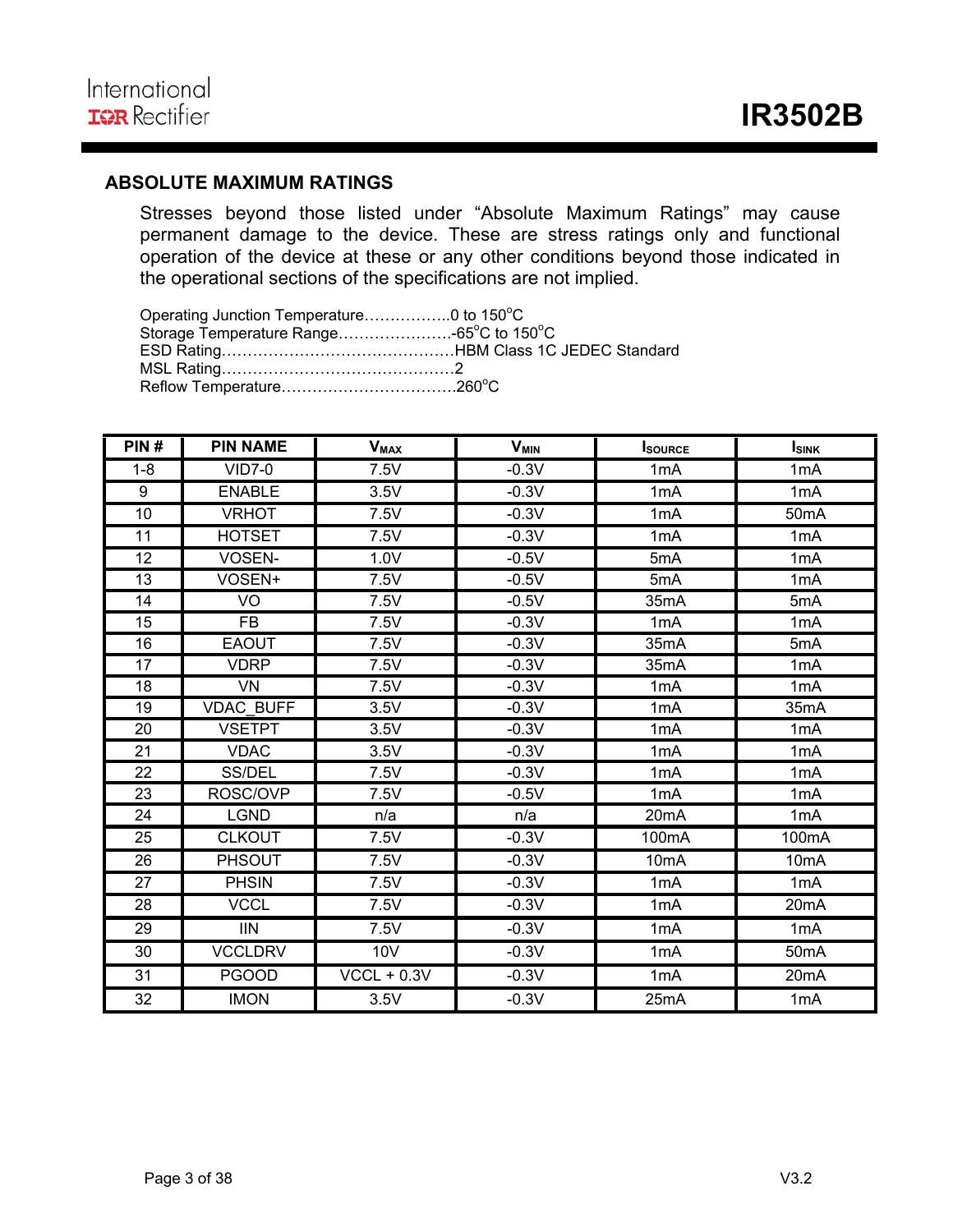## **ELECTRICAL SPECIFICATIONS**

Unless otherwise specified, these specifications apply over: 8V≤Vin≤16V, VCCL = 6.8V±3.4%, -0.3V ≤ VOSEN- ≤  $0.3V$ ,  $0\degree$ C ≤ T<sub>J</sub> ≤ 100  $\degree$ C, 7.75KΩ ≤ Rosc ≤ 50.0 KΩ, Css/DEL = 0.1μF +/-10%.

| <b>PARAMETER</b>                      | <b>TEST CONDITION</b>                                                              | <b>MIN</b>       | <b>TYP</b>  | <b>MAX</b>       | <b>UNIT</b>       |
|---------------------------------------|------------------------------------------------------------------------------------|------------------|-------------|------------------|-------------------|
| <b>VDAC Reference</b>                 |                                                                                    |                  |             |                  |                   |
| <b>System Set-Point Accuracy</b>      | $VID \geq 1V$                                                                      | $-0.5$           |             | 0.5              | $\frac{9}{6}$     |
|                                       | $0.8V \leq VID < 1V$                                                               | $-5$             |             | $+5$             | mV                |
|                                       | $0.5V \leq VID \leq 0.8V$                                                          | $-8$             |             | $+8$             | mV                |
| Source & Sink Currents                | Include OCSET and VSETPT currents                                                  | 30               | 44          | 58               | $\mu$ A           |
| <b>VIDx Input Threshold</b>           |                                                                                    | 500              | 600         | 700              | mV                |
| <b>VIDx Input Bias Current</b>        | 0V≤V(VIDx)≤2.5V.                                                                   | $-1$             | $\Omega$    | $\mathbf{1}$     | μA                |
| <b>VIDx OFF State Blanking Delay</b>  | Measure time till PGOOD drives low                                                 | 0.5              | 1.3         | $\overline{2.1}$ | $\mu$ S           |
| <b>Oscillator</b>                     |                                                                                    |                  |             |                  |                   |
| ROSC Voltage                          |                                                                                    | 0.570            | 0.595       | 0.620            | $\vee$            |
| <b>CLKOUT High Voltage</b>            | I(CLKOUT) = - 10 mA, measure V(VCCL)<br>- V(CLKOUT).                               |                  |             | 1                | V                 |
| <b>CLKOUT Low Voltage</b>             | I(CLKOUT)= 10 mA                                                                   |                  |             | $\mathbf{1}$     | $\overline{\vee}$ |
| <b>PHSOUT Frequency</b>               | $Rosc = 50.0 K\Omega$                                                              | 225              | 250         | $\overline{275}$ | kHz               |
| PHSOUT Frequency                      | $Rosc = 24.5 K\Omega$                                                              | 450              | 500         | 550              | kHz               |
| <b>PHSOUT Frequency</b>               | $Rosc = 7.75 K\Omega$                                                              | 1.35             | 1.50        | 1.65             | <b>MHz</b>        |
| <b>PHSOUT High Voltage</b>            | I(PHSOUT) = - 1 mA, measure V(VCCL)<br>- V(PHSOUT)                                 |                  |             | 1                | V                 |
| PHSOUT Low Voltage                    | I(PHSOUT)= 1 mA                                                                    |                  |             | $\mathbf{1}$     | $\overline{\vee}$ |
| <b>PHSIN Threshold Voltage</b>        | Compare to V(VCCL)                                                                 | 30               | 50          | $\overline{70}$  | $\frac{9}{6}$     |
| <b>VDAC Buffer Amplifier</b>          |                                                                                    |                  |             |                  |                   |
| Input Offset Voltage                  | $V(VDAC$ BUFF) - $V(VDAC)$ , 0.5V $\leq$<br>$V(VDAC) \le 1.6V$ , < 1mA load        |                  | 0           | $\boldsymbol{9}$ | mV                |
| <b>Source Current</b>                 | $0.5V \leq V(VDAC) \leq 1.6V$                                                      | $\overline{0.3}$ | 0.44        | 0.6              | mA                |
| <b>Sink Current</b>                   | $0.5V \leq V(VDAC) \leq 1.6V$                                                      | 3.5              | 13          | 20               | mA                |
| Unity Gain Bandwidth                  | Note 1                                                                             |                  | 3.5         |                  | <b>MHz</b>        |
| Slew Rate                             | Note 1                                                                             |                  | 1.5         |                  | $V/\mu s$         |
| <b>Thermal Compensation Amplifier</b> |                                                                                    |                  |             |                  |                   |
| <b>Output Offset Voltage</b>          | $OV \le V(IIN) - V(VDAC) \le 1.6V$ , 0.5V $\le$<br>$V(VDAC) \le 1.6V$ , Req/R2 = 2 | $-10$            | $\mathbf 0$ | 10               | mV                |
| <b>Source Current</b>                 | $0.5V \le V(VDAC) \le 1.6V$                                                        | 3                | 8           | 15               | mA                |
| <b>Sink Current</b>                   | $0.5V \le V(VDAC) \le 1.6V$                                                        | 0.3              | 0.4         | 0.5              | mA                |
| Unity Gain Bandwidth                  | Note 1, $Req/R2 = 2$                                                               | $\overline{2}$   | 4.5         | $\overline{7}$   | <b>MHz</b>        |
| Slew Rate                             | Note 1                                                                             |                  | 5.5         |                  | $V/\mu s$         |
| <b>Current Report Amplifier</b>       |                                                                                    |                  |             |                  |                   |
| <b>Output Offset Voltage</b>          | $V(VDRP) - V(VDAC) = 0,225,450,900$ mV                                             | $-15$            | $\mathbf 0$ | 15               | mV                |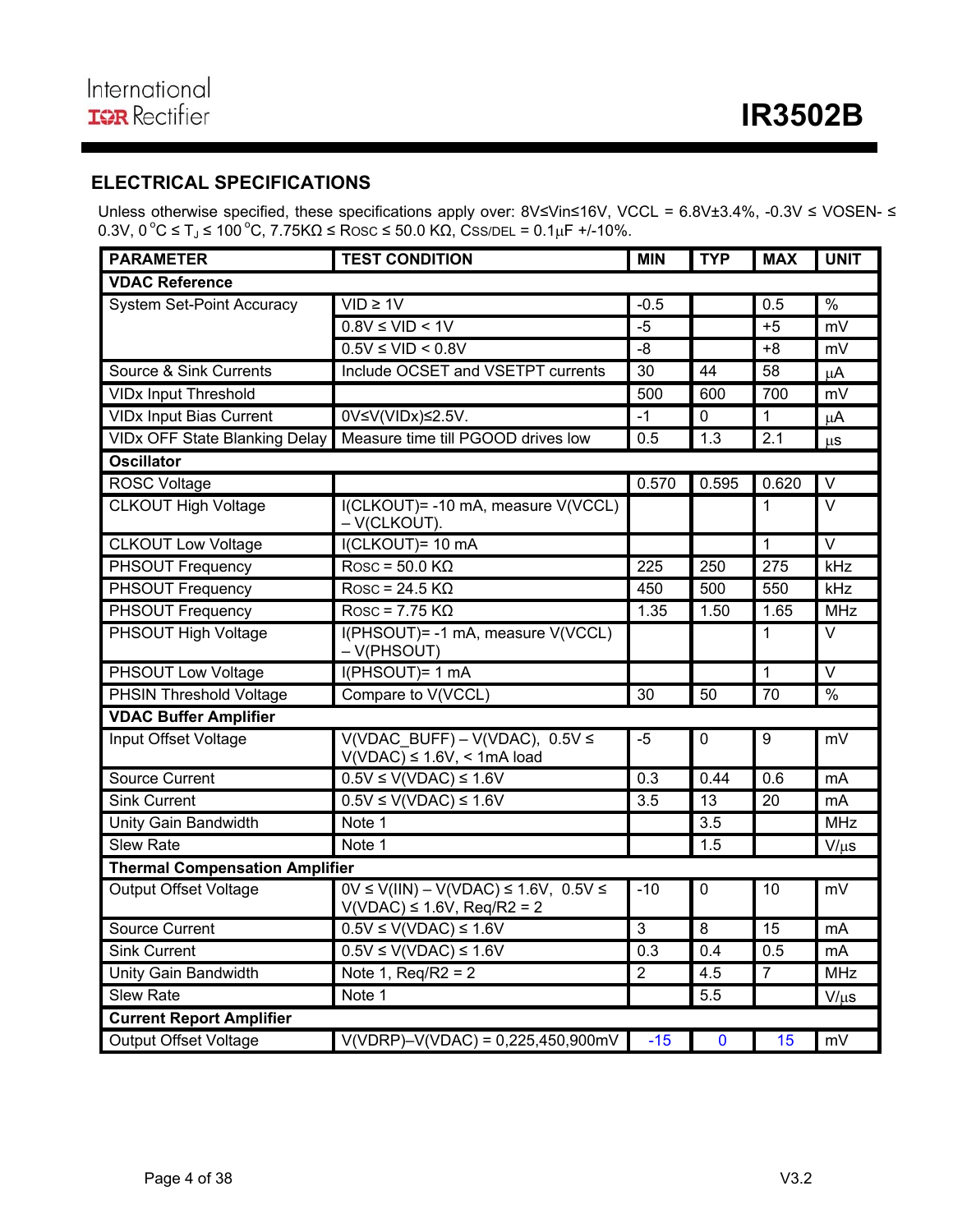| <b>PARAMETER</b>                           | <b>TEST CONDITION</b>                                | <b>MIN</b>       | <b>TYP</b>       | <b>MAX</b>     | <b>UNIT</b> |
|--------------------------------------------|------------------------------------------------------|------------------|------------------|----------------|-------------|
| <b>Source Current</b>                      | $0.5V \le V(IMON) \le 0.9V$                          | 5                | 9                | 15             | mA          |
| <b>Sink Resistance</b>                     | $0.5V \leq V(IMON) \leq 0.9V$                        | $\overline{5}$   | 10               | 17             | $k\Omega$   |
| Unity Gain Bandwidth                       | Note 1                                               |                  | $\mathbf 1$      |                | <b>MHz</b>  |
| <b>Input Filter Time Constant</b>          |                                                      |                  | 1                |                | $\mu$ S     |
| Max Output Voltage                         |                                                      | 1.04             | 1.09             | 1.145          | V           |
| <b>Soft Start and Delay</b>                |                                                      |                  |                  |                |             |
| Start Delay (TD1)                          |                                                      | 1.0              | 2.9              | 3.5            | ms          |
| Soft Start Time (TD2)                      |                                                      | 0.8              | 2.2              | 3.25           | ms          |
| VID Sample Delay (TD3)                     |                                                      | 0.3              | 1.2              | 3.0            | ms          |
| PGOOD Delay (TD4 + TD5)                    |                                                      | 0.5              | 1.2              | 2.3            | ms          |
| <b>OC Delay Time</b>                       | $V(VDRP) - V(DACBUFF) = 1.67$ mV                     | 75               | 125              | 300            | us          |
| SS/DEL to FB Input Offset                  | With FB = 0V, adjust V(SS/DEL) until                 | 0.7              | 1.4              | 1.9            | V           |
| Voltage                                    | EAOUT drives high                                    |                  |                  |                |             |
| <b>Charge Current</b>                      |                                                      | 35.0             | 52.5             | 70.0           | μA          |
| Discharge Current                          |                                                      | 2.5              | 4.5              | 6.5            | $\mu$ A     |
| Charge/Discharge Current Ratio             |                                                      | 10               | 12               | 16             | μA/μA       |
| Charge Voltage                             |                                                      | 3.6              | 4.0              | 4.2            | $\vee$      |
| <b>Delay Comparator Threshold</b>          | Relative to Charge Voltage, SS/DEL rising            | 50               | 80               | 125            | mV          |
| <b>Delay Comparator Threshold</b>          | Relative to Charge Voltage, SS/DEL falling           | 85               | $\overline{120}$ | 160            | mV          |
| Delay Comparator Input Filter              |                                                      |                  | 5                |                | μS          |
| Delay Comparator Hysteresis                |                                                      | 10               | 30               | 60             | mV          |
| <b>VID Sample Delay Comparator</b>         |                                                      | 2.8              | 3.0              | 3.2            | V           |
| Threshold                                  |                                                      |                  |                  |                |             |
| Discharge Comp. Threshold                  |                                                      | 150              | 200              | 275            | mV          |
| <b>Remote Sense Differential Amplifier</b> |                                                      |                  |                  |                |             |
| <b>Unity Gain Bandwidth</b>                | Note 1                                               | $\overline{3.0}$ | 6.4              | 9.0            | <b>MHz</b>  |
| Input Offset Voltage                       | $0.5V \le V(VOSEN+) - V(VOSEN-) \le 1.6V$            | $-3$             | $\mathbf 0$      | $\mathfrak{B}$ | mV          |
| <b>Sink Current</b>                        | $0.5V \le V(VOSEN+) - V(VOSEN-) \le 1.6V$            | 0.4              | 1                | $\overline{2}$ | mA          |
| <b>Source Current</b>                      | $0.5V \le V(VOSEN+) - V(VOSEN-) \le 1.6V$            | $\overline{3}$   | $\boldsymbol{9}$ | 20             | mA          |
| <b>Slew Rate</b>                           | $0.5V \le V(VOSEN+) - V(VOSEN-) \le 1.6V$            | $\overline{2}$   | $\overline{4}$   | 8              | V/us        |
| <b>VOSEN+ Bias Current</b>                 | $0.5 V < V(VOSEN+) < 1.6 V$                          |                  |                  | 100            | uA          |
| <b>VOSEN- Bias Current</b>                 | $-0.3V \leq \text{VOSEN-} \leq 0.3V$ , All VID Codes |                  | 160              | 275            | uA          |
| <b>High Voltage</b>                        | $\overline{V(VCCL)} - V(VO)$                         | 1.5              | $\overline{2}$   | 2.5            | $\vee$      |
| Low Voltage                                | V(VCCL)=7V                                           |                  |                  | 50             | mV          |
| <b>Error Amplifier</b>                     |                                                      |                  |                  |                |             |
| Input Offset Voltage                       | Measure V(FB) - V(VSETPT). Note 2                    | $-1$             | $\mathbf 0$      | $\mathbf{1}$   | mV          |
| <b>FB Bias Current</b>                     |                                                      | $-1$             | $\overline{0}$   | $\overline{1}$ | $\mu$ A     |
| <b>VSETPT Bias Current</b>                 | Rosc= $24.5$ KQ                                      | 23.00            | 24.25            | 25.50          | $\mu$ A     |
| DC Gain                                    | Note 1                                               | 100              | 110              | 120            | dB          |
| <b>Bandwidth</b>                           | Note 1                                               | 20               | 30               | 40             | MHz         |
| <b>Slew Rate</b>                           | Note 1                                               | $\overline{7}$   | 12               | 20             | $V/\mu s$   |
| Sink Current                               |                                                      | 0.40             | 0.85             | 1.00           | mA          |
| <b>Source Current</b>                      |                                                      | 5                | 8                | 12             | mA          |
| Maximum Voltage                            | Measure V(VCCL) - V(EAOUT)                           | 500              | 780              | 950            | mV          |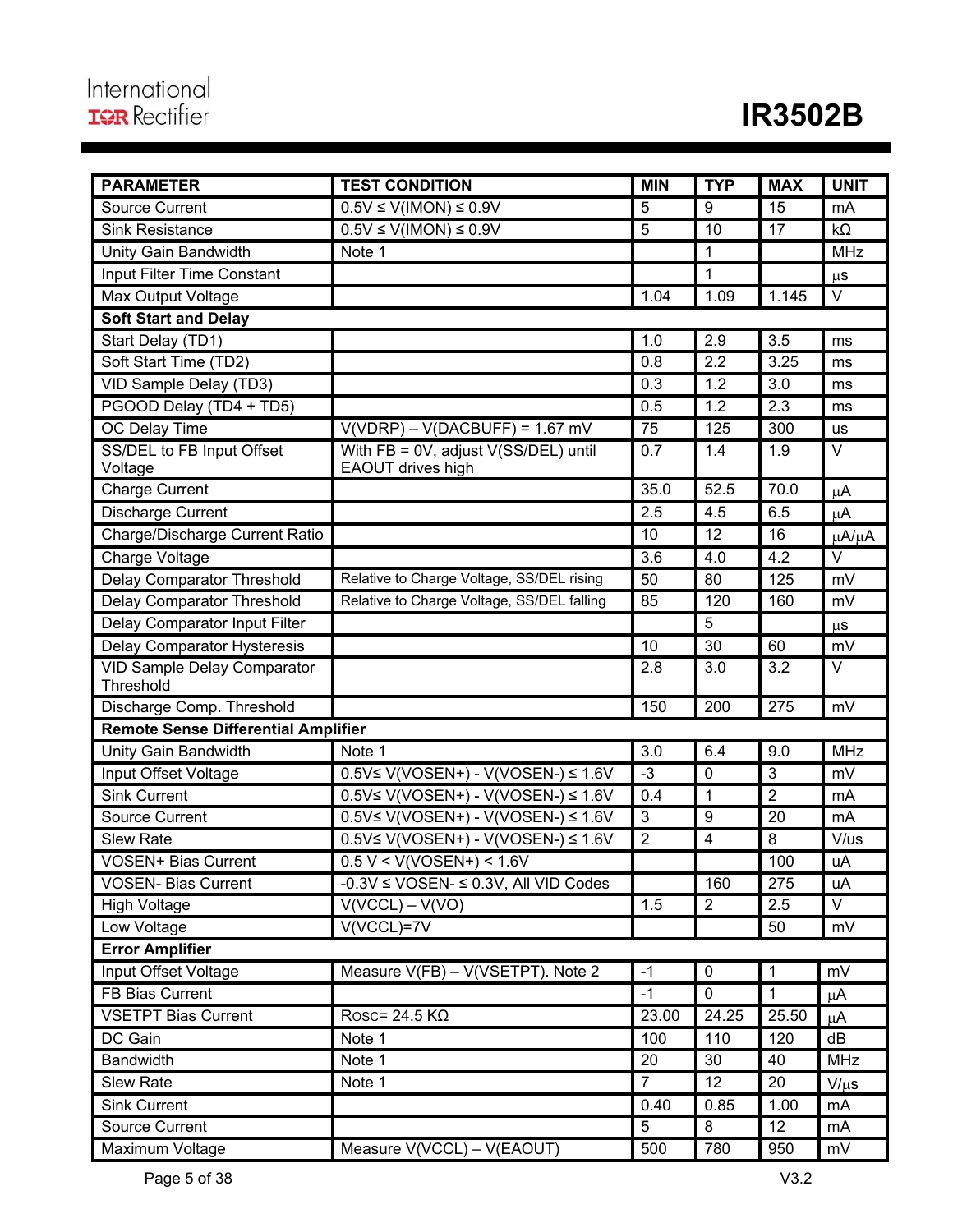| <b>PARAMETER</b>                                 | <b>TEST CONDITION</b>                                                                                  | <b>MIN</b>  | <b>TYP</b>     | <b>MAX</b> | <b>UNIT</b>       |
|--------------------------------------------------|--------------------------------------------------------------------------------------------------------|-------------|----------------|------------|-------------------|
| Minimum Voltage                                  |                                                                                                        |             | 120            | 250        | mV                |
| Open Voltage Loop Detection<br>Threshold         | Measure V(VCCL) - V(EAOUT),<br>Relative to Error Amplifier maximum<br>voltage.                         | 125         | 300            | 600        | mV                |
| Open Voltage Loop Detection<br>Delay             | Measure PHSOUT pulse numbers from<br>$V(EAOUT) = V(VCCL)$ to $PGOOD =$<br>low.                         |             | 8              |            | Pulses            |
| <b>Enable Input</b>                              |                                                                                                        |             |                |            |                   |
| VR 11 Threshold Voltage                          | <b>ENABLE</b> rising                                                                                   | 825         | 850            | 875        | mV                |
| VR 11 Threshold Voltage                          | <b>ENABLE</b> falling                                                                                  | 775         | 800            | 825        | mV                |
| VR 11 Hysteresis                                 |                                                                                                        | 25          | 50             | 75         | mV                |
| <b>Bias Current</b>                              | $0V \leq V(\text{ENABLE}) \leq 3.3V$                                                                   | $-5$        | $\mathbf 0$    | 5          | $\mu$ A           |
| <b>Blanking Time</b>                             | Noise Pulse < 100ns will not register an<br>ENABLE state change. Note 1                                | 75          | 250            | 400        | ns                |
| <b>Over-Current Comparator</b>                   |                                                                                                        |             |                |            |                   |
| Input Offset Voltage                             | $1V \le V(III) \le 3.3V$                                                                               | $-40$       | $-25$          | $-10$      | mV                |
| Input Filter Time Constant                       |                                                                                                        |             | $\overline{2}$ |            | $\mu S$           |
| <b>Over-Current Threshold</b>                    | <b>VDRP-VDAC BUFF</b>                                                                                  | 1.07        | 1.17           | 1.27       | $\overline{\vee}$ |
| <b>Over-Current Delay Counter</b>                | $ROSC = 7.75 K\Omega (PHSOUT=1.5MHz)$                                                                  |             | 4096           |            | Cycle             |
| Over-Current Delay Counter                       | $ROSC = 15.0 K\Omega (PHSOUT=800kHz)$                                                                  |             | 2048           |            | Cycle             |
| Over-Current Delay Counter                       | $ROSC = 50.0 K\Omega$ (PHSOUT=250kHz)                                                                  |             | 1024           |            | Cycle             |
| <b>Over-Current Limit Amplifier</b>              |                                                                                                        |             |                |            |                   |
| Input Offset Voltage                             |                                                                                                        | $-10$       | $\mathbf 0$    | 10         | mV                |
| Transconductance                                 | Note 1                                                                                                 | 0.50        | 1.00           | 1.75       | mA/V              |
| <b>Sink Current</b>                              |                                                                                                        | 35          | 55             | 75         | uA                |
| Unity Gain Bandwidth                             | Note 1                                                                                                 | 0.75        | 2.00           | 3.00       | kHz               |
| <b>Over Voltage Protection (OVP) Comparators</b> |                                                                                                        |             |                |            |                   |
| Threshold at Power-up                            | Measure at 1.5V VCCLDRV                                                                                | 1.1         | 1.21           | 1.30       | $\overline{\vee}$ |
| <b>Threshold during Normal</b><br>Operation      | Compare to V(VDAC)                                                                                     | 105         | 125            | 145        | mV                |
| OVP Release Voltage during<br>Normal Operation   | Compare to V(VDAC)                                                                                     | $-13$       | $\mathbf{3}$   | 20         | mV                |
| Threshold during Dynamic VID<br>down             |                                                                                                        | 1.70        | 1.73           | 1.75       | V                 |
| Dynamic VID Detect Comparator<br>Threshold       |                                                                                                        | 25          | 50             | 75         | mV                |
| Propagation Delay to IIN                         | Measure time from $V(VO) > V(VDAC)$<br>(250mV overdrive) to V(IIN) transition to<br>$> 0.9$ * V(VCCL). |             | 90             | 180        | nS                |
| IIN Pull-up Resistance                           |                                                                                                        |             | $\overline{5}$ | 15         | Ω                 |
| Propagation Delay to OVP                         | Measure time from $V(VO) > V(VDAC)$<br>(250mV overdrive) to V(ROSC/OVP)<br>transition to >1V.          |             | 90             | 180        | nS                |
| OVP High Voltage                                 | Measure V(VCCL)-V(ROSC/OVP)                                                                            | $\mathbf 0$ |                | 1.2        | $\vee$            |
| OVP Power-up High Voltage                        | ROSC = $7.75$ K $\Omega$ . Measure<br>V(VCCLDRV)-V(ROSC/OVP) @ 1.5V                                    | .100        | 240            | .375       | $\vee$            |
| OVP Power-up High Voltage                        | $ROSC = 24.5 KQ$ . Measure<br>V(VCCLDRV)-V(ROSC/OVP) @ 1.5V                                            | $\mathbf 0$ |                | 0.2        |                   |
| Page 6 of 38                                     |                                                                                                        |             |                | V3.2       |                   |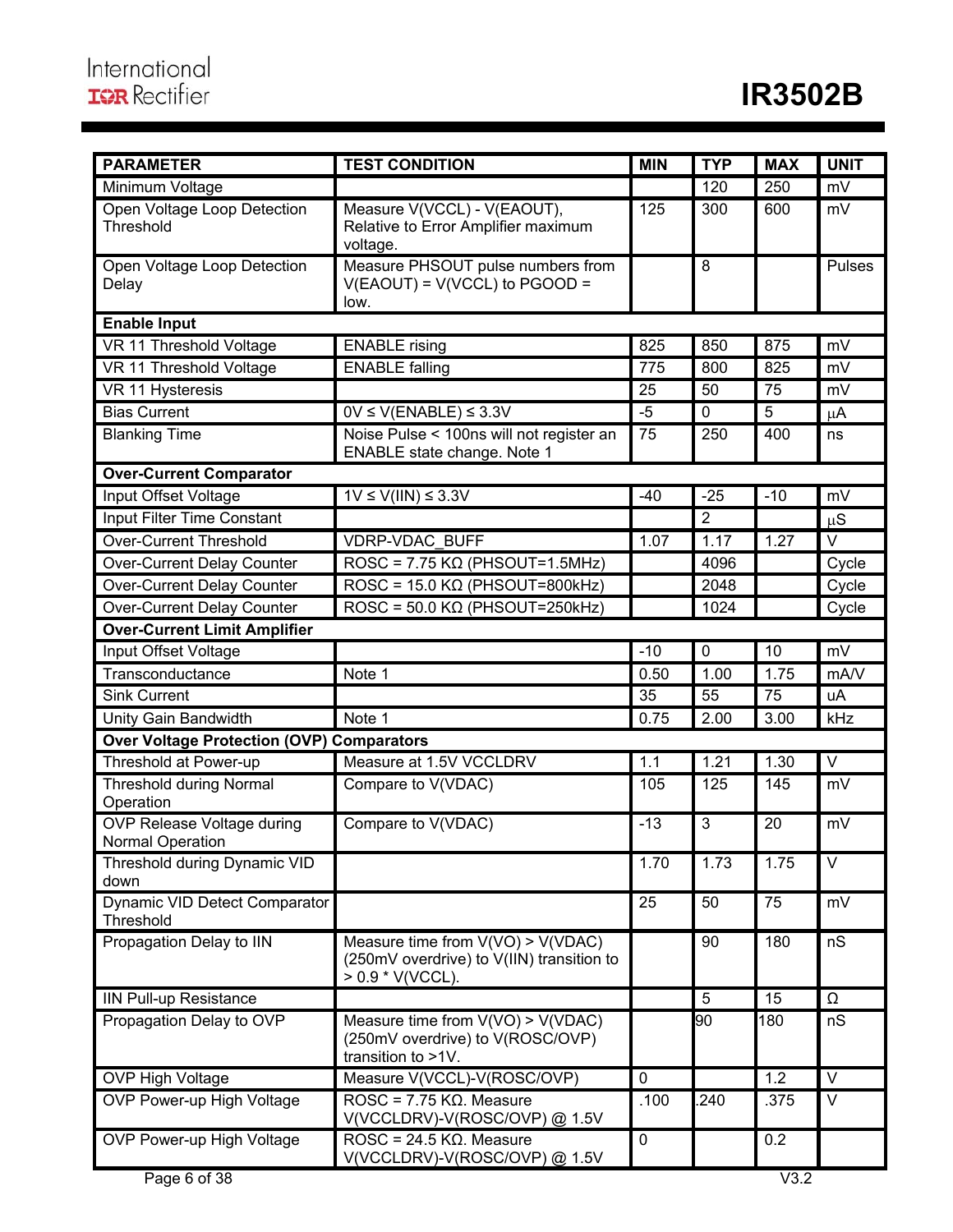| <b>PARAMETER</b>                                                   | <b>TEST CONDITION</b>             | <b>MIN</b>              | <b>TYP</b> | <b>MAX</b> | <b>UNIT</b>             |
|--------------------------------------------------------------------|-----------------------------------|-------------------------|------------|------------|-------------------------|
| <b>PGOOD Output</b>                                                |                                   |                         |            |            |                         |
| Output Voltage                                                     | $I(PGOOD) = 4mA$                  |                         | 150        | 300        | mV                      |
| Leakage Current                                                    | $V(PGOOD) = 5.5V$                 |                         | 0          | 10         | μA                      |
| Under Voltage Threshold-VO<br>decreasing                           | Reference to VDAC                 | $-350$                  | $-300$     | $-250$     | mV                      |
| Under Voltage Threshold-VO<br>increasing                           | Reference to VDAC                 | $-290$                  | $-240$     | $-190$     | mV                      |
| <b>Under Voltage Threshold</b><br>Hysteresis                       |                                   | 25                      | 60         | 95         | mV                      |
| <b>VCCL DRV Activation Threshold</b>                               | I(PG)=4mA, V(PG)<300mV, V(VCCL)=0 | 1                       | 2          | 3.6        | $\overline{\mathsf{V}}$ |
| <b>Open Sense Line Detection</b>                                   |                                   |                         |            |            |                         |
| Sense Line Detection Active<br><b>Comparator Threshold Voltage</b> |                                   | 150                     | 200        | 250        | mV                      |
| Sense Line Detection Active<br><b>Comparator Offset Voltage</b>    | $V(VO) < [V(VOSEN+) - V(LGND)]/2$ | 30                      | 55         | 80         | mV                      |
| VOSEN+ Open Sense Line<br><b>Comparator Threshold</b>              | Compare to V(VCCL)                | 87.5                    | 90.0       | 92.5       | %                       |
| <b>VOSEN- Open Sense Line</b><br><b>Comparator Threshold</b>       |                                   | 0.36                    | 0.40       | 0.44       | $\overline{\mathsf{v}}$ |
| <b>Sense Line Detection Source</b><br>Currents                     | $V(VO) = 100mV$                   | $\overline{2}00$        | 500        | 700        | uA                      |
| <b>VRHOT Comparator</b>                                            |                                   |                         |            |            |                         |
| Threshold Voltage                                                  |                                   | 1.584                   | 1.600      | 1.616      | Δ                       |
| <b>HOTSET Bias Current</b>                                         |                                   | $-1$                    | 0          | 1          | μA                      |
| Hysteresis                                                         |                                   | 75                      | 100        | 125        | mV                      |
| Output Voltage                                                     | $I(VRHOT) = 30mA$                 |                         | 150        | 400        | mV                      |
| <b>VRHOT Leakage Current</b>                                       | $V(VRHOT) = 5.5V$                 |                         | 0          | 10         | μA                      |
| <b>VCCL Regulator Amplifier</b>                                    |                                   |                         |            |            |                         |
| <b>VCCL Output Voltage</b>                                         |                                   | 6.568                   | 6.8        | 7.031      | $\overline{\vee}$       |
| <b>VCCLDRV Sink Current</b>                                        |                                   | 10                      | 30         |            | mA                      |
| <b>UVLO Start Threshold</b>                                        | Compare to V(VCCL)                | 6.12                    | 6.392      | 6.664      | $\overline{\vee}$       |
| <b>UVLO Stop Threshold</b>                                         | Compare to V(VCCL)                | 5.168                   | 5.44       | 5.712      | $\overline{\vee}$       |
| Hysteresis                                                         |                                   | 0.85                    | 0.95       | 1.05       | $\mathsf{V}$            |
| <b>General</b>                                                     |                                   |                         |            |            |                         |
| <b>VCCL Supply Current</b>                                         |                                   | $\overline{\mathbf{4}}$ | $\bf 8$    | 12         | mA                      |

**Note 1:** Guaranteed by design, but not tested in production

**Note 2:** VDAC Output is trimmed to compensate for Error Amplifier input offsets errors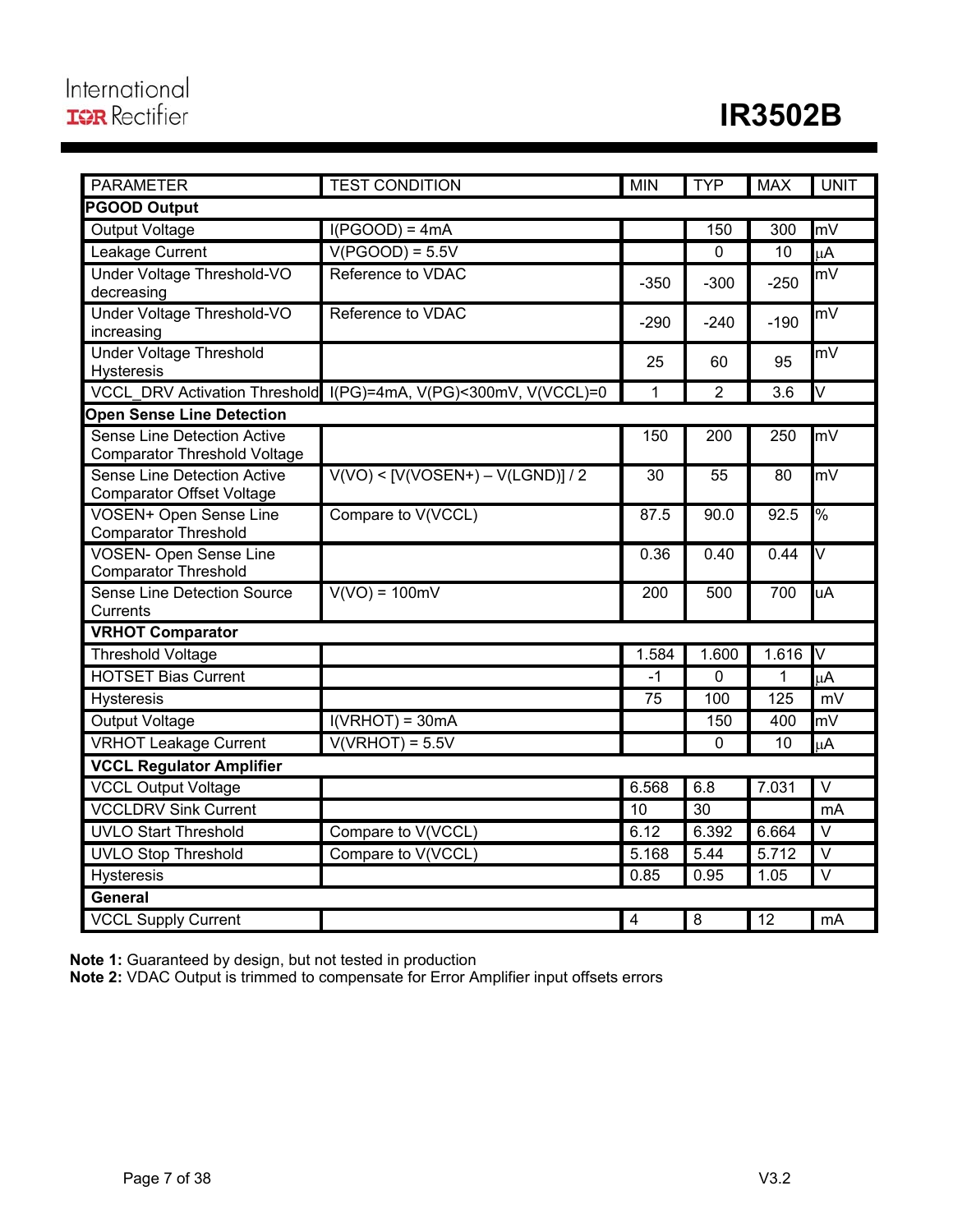## **PIN DESCRIPTION**

| PIN#    | <b>PIN SYMBOL</b> | <b>PIN DESCRIPTION</b>                                                                                                                                                                                                                                                                   |
|---------|-------------------|------------------------------------------------------------------------------------------------------------------------------------------------------------------------------------------------------------------------------------------------------------------------------------------|
| $1 - 8$ | $VID7-0$          | Inputs to VID D to A Converter.                                                                                                                                                                                                                                                          |
| 9       | <b>ENABLE</b>     | Enable input. A logic low applied to this pin puts the IC into fault mode. Do not float<br>this pin as the logic state will be undefined.                                                                                                                                                |
| 10      | <b>VRHOT</b>      | Open collector output of the VRHOT comparator which drives low if HOTSET pin<br>voltage is lower than 1.6V. Connect external pull-up.                                                                                                                                                    |
| 11      | <b>HOTSET</b>     | A resistor divider including thermistor senses the temperature, which is used for<br>VRHOT comparator.                                                                                                                                                                                   |
| 12      | VOSEN-            | Remote sense amplifier input. Connect to ground at the load.                                                                                                                                                                                                                             |
| 13      | VOSEN+            | Remote sense amplifier input. Connect to output at the load.                                                                                                                                                                                                                             |
| 14      | VO                | Remote sense amplifier output.                                                                                                                                                                                                                                                           |
| 15      | <b>FB</b>         | Inverting input to the Error Amplifier.                                                                                                                                                                                                                                                  |
| 16      | <b>EAOUT</b>      | Output of the error amplifier.                                                                                                                                                                                                                                                           |
| 17      | <b>VDRP</b>       | Buffered, scaled and thermally compensated IIN signal. Connect an external RC<br>network to FB to program converter output impedance.                                                                                                                                                    |
| 18      | <b>VN</b>         | Node for DCR thermal compensation network.                                                                                                                                                                                                                                               |
| 19      | VDAC_BUFF         | Buffered VDAC.                                                                                                                                                                                                                                                                           |
| 20      | <b>VSETPT</b>     | Error amplifier non-inverting input. Converter output voltage can be decreased from<br>the VDAC voltage with an external resistor connected between VDAC and this pin<br>(there is an internal sink current at this pin).                                                                |
| 21      | <b>VDAC</b>       | Regulated voltage programmed by the VID inputs. Connect an external RC network<br>to LGND to program dynamic VID slew rate and provide compensation for the<br>internal buffer amplifier.                                                                                                |
| 22      | SS/DEL            | Programs converter startup and over current protection delay timing. It is also used<br>to compensate the constant output current loop during soft start. Connect an<br>external capacitor to LGND to program.                                                                           |
| 23      | ROSC/OVP          | Connect a resistor to LGND to program oscillator frequency and OCSET, VSETPT<br>and VDAC bias currents. Oscillator frequency equals switching frequency per phase.<br>The pin voltage is 0.6V during normal operation and higher than 1.6V if an over-<br>voltage condition is detected. |
| 24      | <b>LGND</b>       | Local Ground for internal circuitry and IC substrate connection.                                                                                                                                                                                                                         |
| 25      | <b>CLKOUT</b>     | Clock output at switching frequency multiplied by phase number. Connect to CLKIN<br>pins of phase ICs.                                                                                                                                                                                   |
| 26      | PHSOUT            | Phase clock output at switching frequency per phase. Connect to PHSIN pin of the<br>first phase IC.                                                                                                                                                                                      |
| 27      | <b>PHSIN</b>      | Feedback input of phase clock. Connect to PHSOUT pin of the last phase IC.                                                                                                                                                                                                               |
| 28      | <b>VCCL</b>       | Voltage regulator and IC power input. Connect a decoupling capacitor to LGND.                                                                                                                                                                                                            |
| 29      | <b>IIN</b>        | Average current input from the phase IC(s). This pin is also used to communicate<br>over voltage condition to phase ICs.                                                                                                                                                                 |
| 30      | <b>VCCLDRV</b>    | Output of the VCCL regulator error amplifier to control external transistor. The pin<br>senses 12V power supply through a resistor.                                                                                                                                                      |
| 31      | <b>PGOOD</b>      | Open collector output that drives low during startup and under any external fault<br>condition. Indicates converter within regulation. Connect external pull-up.                                                                                                                         |
| 32      | <b>IMON</b>       | Voltage at IOUT pin will be proportional to load current.                                                                                                                                                                                                                                |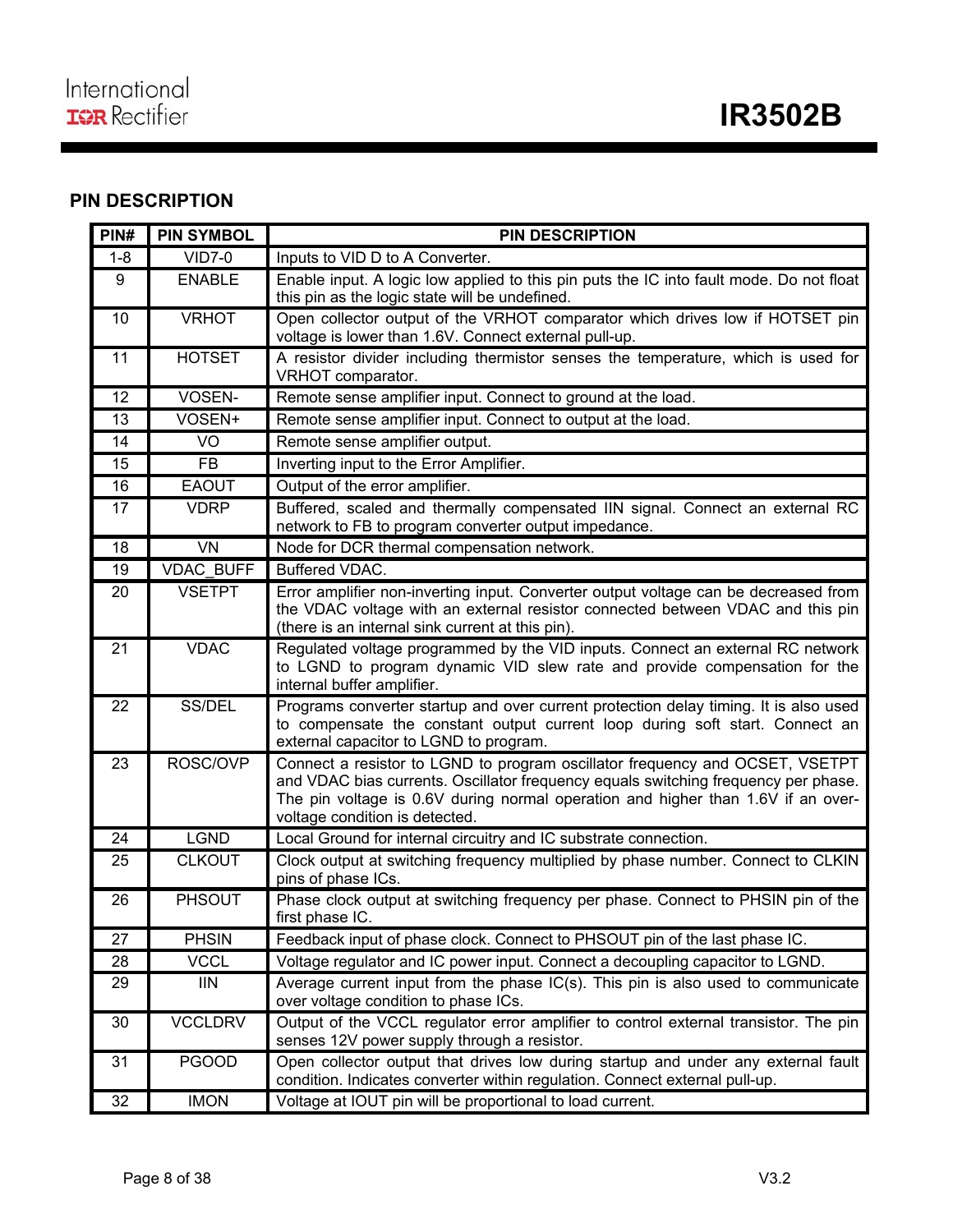## **SYSTEM THEORY OF OPERATION**

#### **System Description**

The system consists of one control IC and a scalable array of phase converters, each requiring one phase IC. The control IC communicates with the phase ICs using three digital buses, i.e., CLOCK, PHSIN, PHSOUT and three analog buses, i.e., VDAC, EA, IIN. The digital buses are responsible for switching frequency determination and accurate phase timing control without any external component. The analog buses are used for PWM control and current sharing among interleaved phases. The control IC incorporates all the system functions, i.e., VID, CLOCK signals, error amplifier, fault protections, current monitor, etc. The Phase IC implements the functions required by each phase of the converter, i.e., the gate drivers, PWM comparator and latch, over-voltage protection, Phase disable circuit, current sensing and sharing, etc.



Figure 3 System Block Diagram

#### **PWM Control Method**

The PWM block diagram of the *XPhase3*TM architecture is shown in Figure 3. Feed-forward voltage mode control with trailing edge modulation is used. A high-gain wide-bandwidth voltage type error amplifier in the control IC is used for the voltage control loop. Input voltage is sensed in phase ICs and feed-forward control is realized. The PWM ramp slope will change with the input voltage and automatically compensate for changes in the input voltage. The input voltage can change due to variations in the silver box output voltage or due to the wire and PCB-trace voltage drop related to changes in load current.

#### **Frequency and Phase Timing Control**

The oscillator is located in the control IC and the system clock frequency is programmable from 250kHz to 9MHZ by an external resistor. The control IC system clock signal CLKOUT is connected to CLKIN of all the phase ICs. The phase timing of the phase ICs is controlled by the daisy chain loop, where control IC phase clock output PHSOUT is

Page 9 of 38 V3.2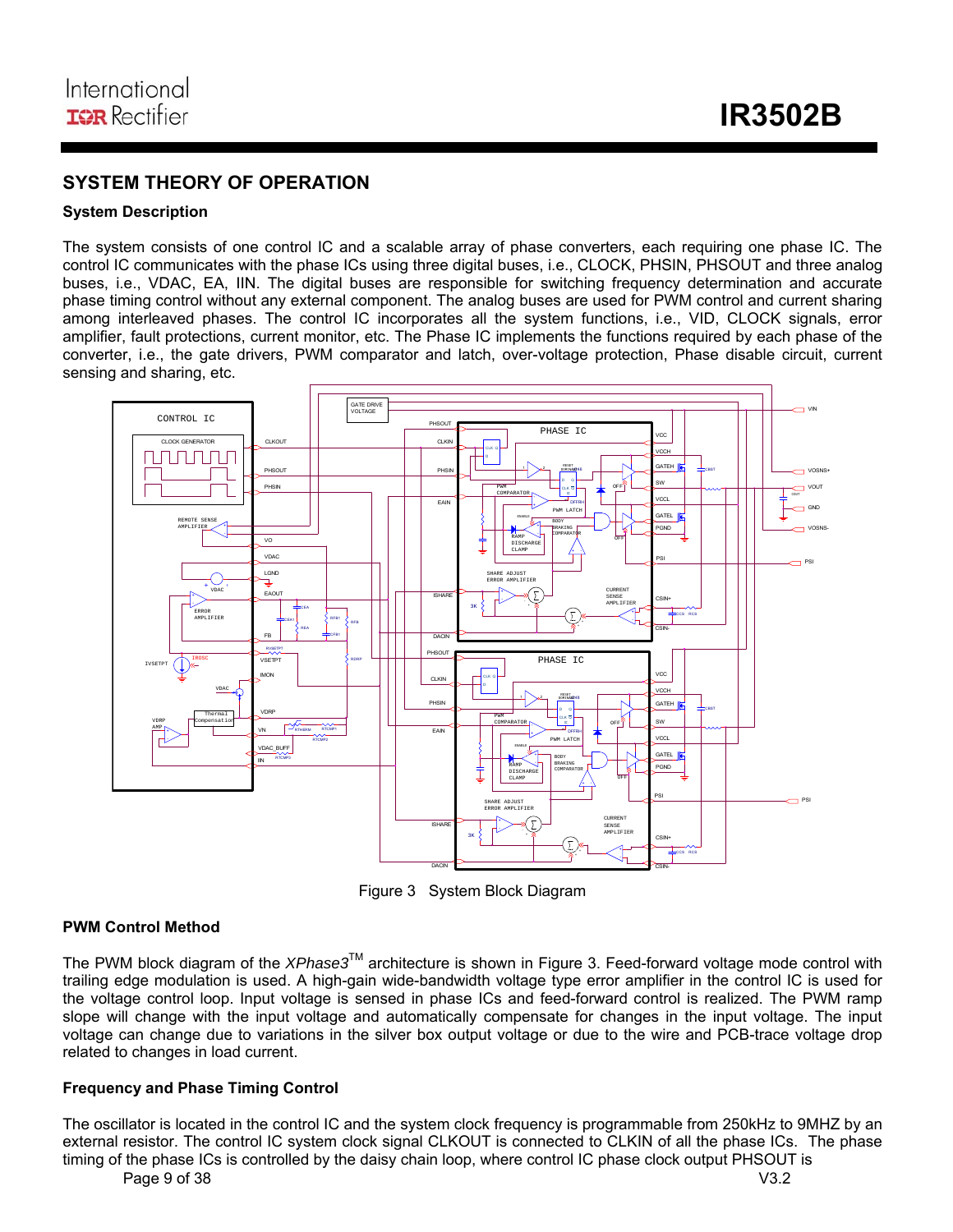connected to the phase clock input PHSIN of the first phase IC, and PHSOUT of the first phase IC is connected to PHSIN of the second phase IC, etc. The PHSOUT of the last phase IC is connected back to PHSIN of the control IC.

During power up, the control IC sends out clock signals from both CLKOUT and PHSOUT pins and detects the feedback at PHSIN pin to determine the phase number and monitor any fault in the daisy chain loop. Figure 4 shows the phase timing for a four phase converter. The switching frequency is set by the resistor ROSC. The clock frequency equals the number of phase times the switching frequency.





#### **PWM Operation**

The PWM comparator is located in the phase IC. With the PHSIN voltage high, upon receiving the falling edge of a clock pulse, the PWM latch is set. The PWMRMP voltage begins to increase; the low side driver is turned off, and the high side driver is turned on after the non-overlap time. When the PWMRMP voltage exceeds the error amplifier's output voltage, the PWM latch is reset. This turns off the high side driver and then turns on the low side driver after the non-overlap time. Along with that, it activates the ramp discharge clamp, which quickly discharges the PWMRMP capacitor to the output voltage of share adjust amplifier in phase IC until the next clock pulse.

The PWM latch is reset dominant allowing all phases to go to zero duty cycle within a few tens of nanoseconds in response to a load step decrease. Phases can overlap and go up to 100% duty cycle in response to a load step increase with turn-on gated by the clock pulses. An error amplifier output voltage greater than the common mode input range of the PWM comparator results in 100% duty cycle regardless of the voltage of the PWM ramp. This arrangement guarantees the error amplifier is always in control and can demand 0 to 100% duty cycle as required. It also favors response to a load step decrease which is appropriate, given the low output to input voltage ratio of most systems. The inductor current will increase much more rapidly than decrease in response to load transients. The error amplifier is a high speed amplifier with wide bandwidth and fast slew rate incorporated in the control IC. It is not unity gain stable.

This control method is designed to provide "single cycle transient response," where the inductor current changes in response to load transients within a single switching cycle maximizing the effectiveness of the power train and minimizing the output capacitor requirements. An additional advantage of the architecture is that differences in the ground or input voltage at the phases have no effect on operation since the PWM ramps are referenced to VDAC. Figure 5 depicts PWM operating waveforms under various conditions.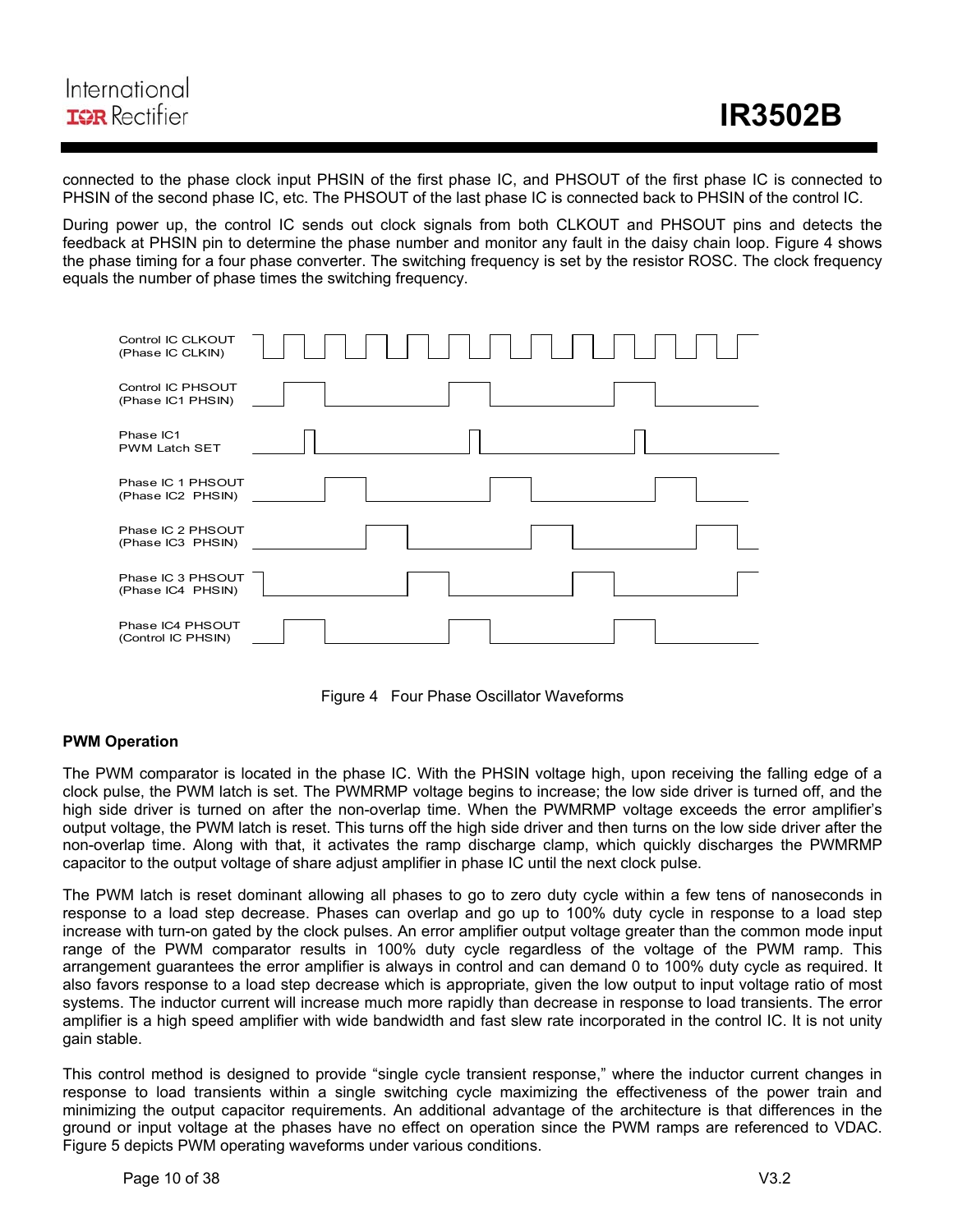## International **IQR** Rectifier

 **IR3502B** 



#### Figure 5 PWM Operating Waveforms

#### **Body Braking™**

In a conventional synchronous buck converter, the minimum time required to reduce the current in the inductor in response to a load step decrease is;

$$
T_{SLEW} = \frac{L*(I_{MAX} - I_{MIN})}{V_O}
$$

The slew rate of the inductor current can be significantly increased by turning off the synchronous rectifier in response to a load step decrease. The switch node voltage is then forced to decrease until conduction of the synchronous rectifier's body diode occurs. This increases the voltage across the inductor from Vout to Vout + VBODYDIODE. The minimum time required to reduce the current in the inductor in response to a load transient decrease is now;

$$
T_{SLEW} = \frac{L*(I_{MAX} - I_{MIN})}{V_O + V_{BODYDIODE}}
$$

Since the voltage drop in the body diode is often comparable to the output voltage, the inductor current slew rate can be increased significantly. This patented technique is referred to as "body braking" and is accomplished through the "body braking comparator" located in the phase IC. If the error amplifier's output voltage drops below the output voltage of the share adjust amplifier in the phase IC, this comparator turns off the low side gate driver, enabling the bottom FET body diode to take over. There is 100mV upslope and 200mV down slope hysteresis for the body braking comparator.

#### **Lossless Average Inductor Current Sensing**

Inductor current can be sensed by connecting a series resistor and a capacitor network in parallel with the inductor and measuring the voltage across the capacitor, as shown in Figure 6. The equation of the sensing network is,

$$
v_C(s) = v_L(s) \frac{1}{1 + sR_{CS}C_{CS}} = i_L(s) \frac{R_L + sL}{1 + sR_{CS}C_{CS}}
$$

Usually the resistor Rcs and capacitor Ccs are chosen, such that, the time constant of Rcs and Ccs equals the time constant of the inductor, which is the inductance L over the inductor DCR RL. If the two time constants match, the voltage across Ccs is proportional to the current through L, and the sense circuit can be treated as if only a sense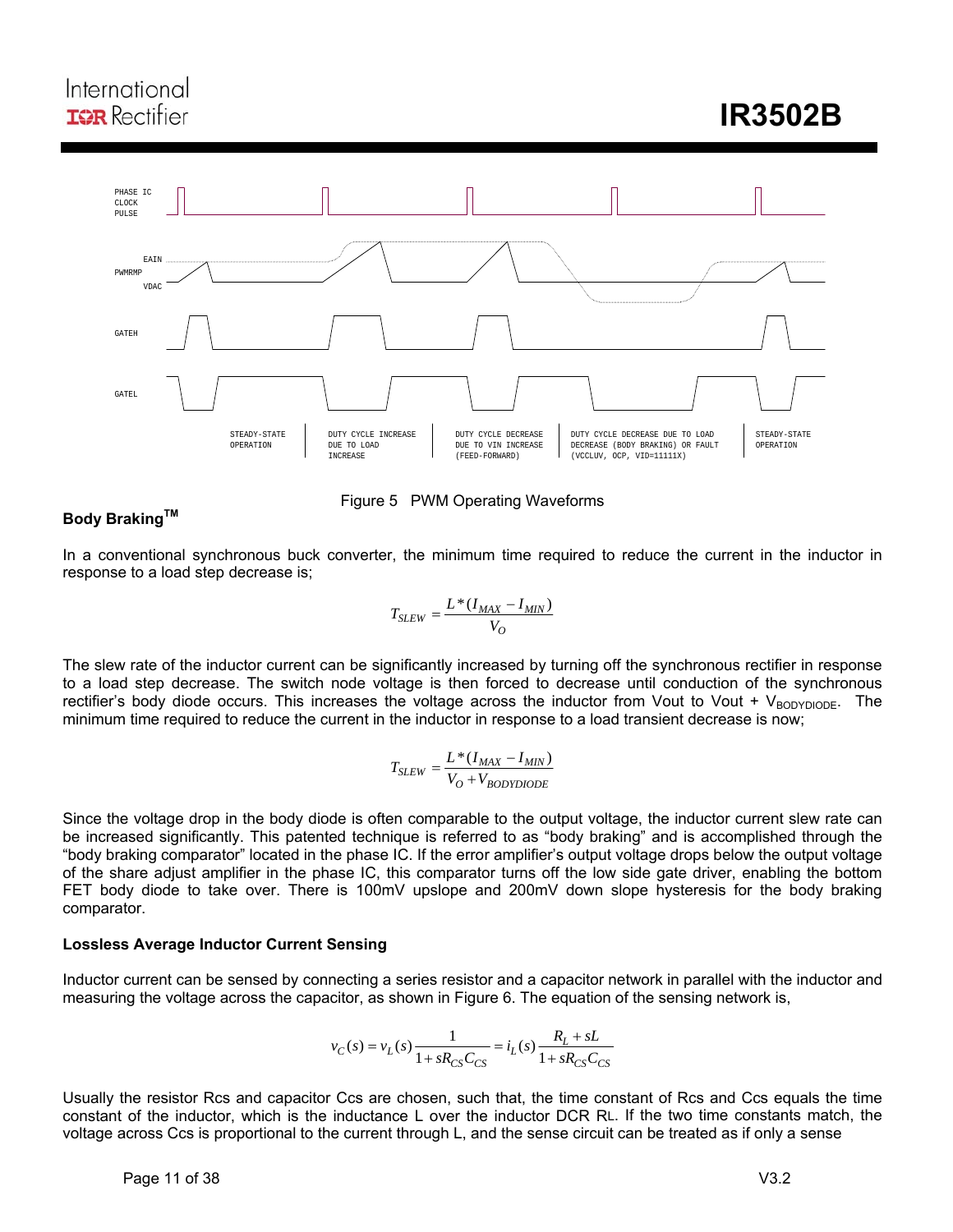

resistor with the value of RL was used. The mismatch of the time constants does not affect the measurement of inductor DC current, but affects the AC component of the inductor current.



Figure 6 Inductor Current Sensing and Current Sense Amplifier

The advantage of sensing the inductor current versus high side or low side sensing is that actual output current being delivered to the load is obtained rather than peak or sampled information about the switch currents. The output voltage can be positioned to meet a load line based on real time information. Except for a sense resistor in series with the inductor, this is the only sense method that can support a single cycle transient response. Other methods provide no information during either load increase (low side sensing) or load decrease (high side sensing).

An additional problem associated with peak or valley current mode control for voltage positioning is that they suffer from peak-to-average errors. These errors will show in many ways but one example is the effect of frequency variation. If the frequency of a particular unit is 10% low, the peak to peak inductor current will be 10% larger and the output impedance of the converter will drop by about 10%. Variations in inductance, current sense amplifier bandwidth, PWM prop delay, any added slope compensation, input voltage, and output voltage are all additional sources of peak-toaverage errors.

#### **Current Sense Amplifier**

A high speed differential current sense amplifier is located in the phase IC, as shown in Figure 6. Its gain is nominally 33 at 25ºC, and the 3850 ppm/ºC increase in inductor DCR should be compensated in the voltage loop feedback path.

The current sense amplifier can accept positive differential input up to 50mV and negative up to -10mV before clipping. The output of the current sense amplifier is summed with the VDAC voltage and sent to the control IC and other phases through an on-chip 3KΩ resistor connected to the IIN pin. The IIN pins of all the phases are tied together and the voltage on the share bus represents the average current through all the inductors and is used by the control IC for voltage positioning and current limit protection. The input offset of this amplifier is calibrated to +/- 1mV in order to reduce the current sense error.

The input offset voltage is the primary source of error for the current share loop. In order to achieve very small input offset error and superior current sharing performance, the current sense amplifier continuously calibrates itself. This calibration algorithm creates ripple on IIN bus with a frequency of fsw/(32\*28) in a multiphase architecture.

#### **Average Current Share Loop**

Current sharing between the phases of the converter is achieved by the average current share loop in each phase IC. The output of the current sense amplifier is compared with average current at the share bus. If current in a phase is smaller than the average current, the share adjust amplifier of the phase will pull down the starting point of the PWM ramp thereby increasing its duty cycle and output current; if current in a phase is larger than the average current, the share adjust amplifier of the phase will pull up the starting point of the PWM ramp thereby decreasing its duty cycle and output current. The current share amplifier is internally compensated; such that, the crossover frequency of the current share loop is much slower than that of the voltage loop and the two loops do not interact.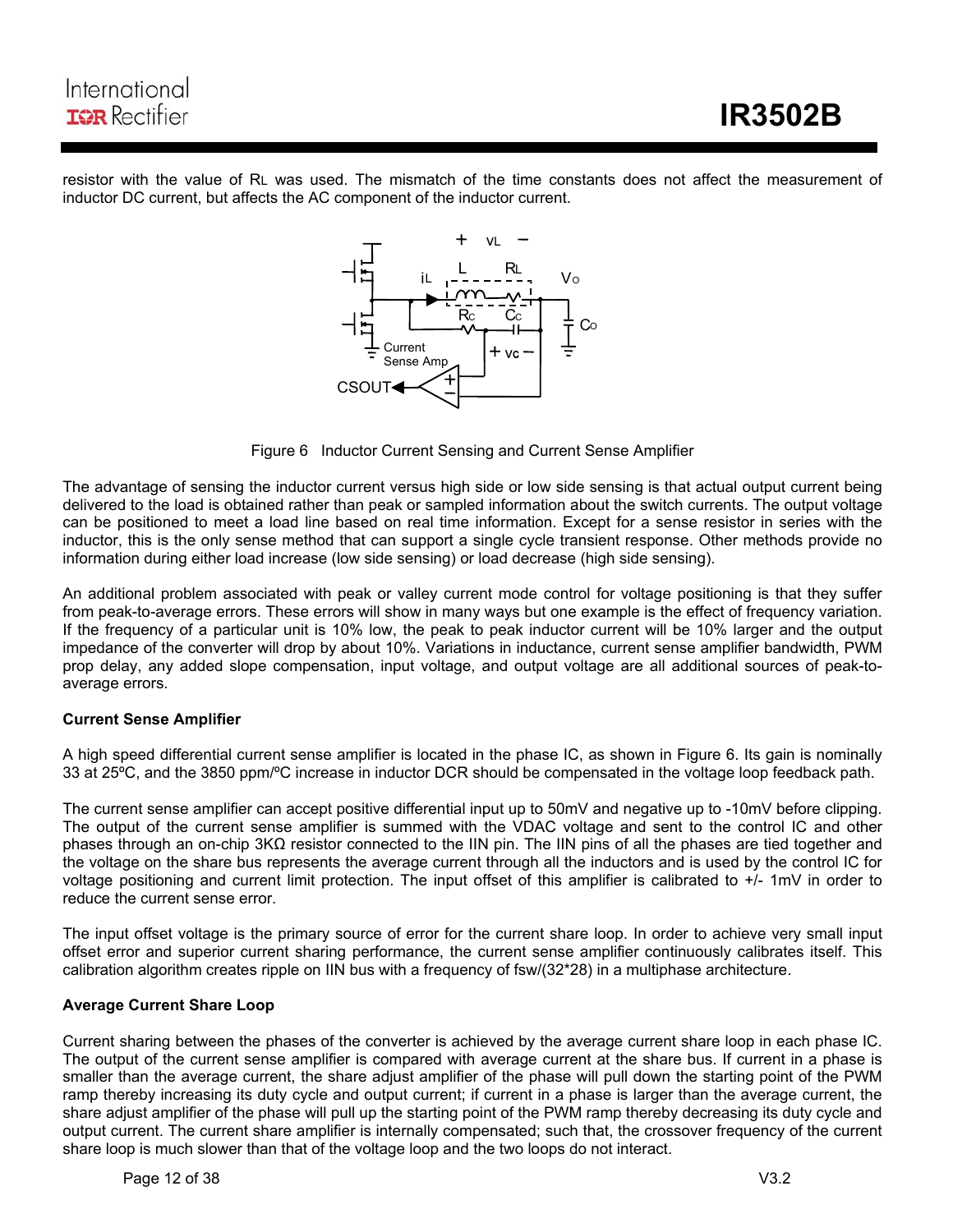## **IR3502B THEORY OF OPERATION**

#### **Block Diagram**

The block diagram of the IR3502B is shown in Figure 7.

#### **VID Control**

The control IC allows the processor voltage to be set by a parallel eight bit digital VID bus. The VID codes set the VDAC as shown in Table 1. The VID pins require an external bias voltage and should not be floated. The VID input comparators monitor the VID pins and control the Digital-to-Analog Converter (DAC), whose output is sent to the VDAC buffer amplifier. The output of the buffer amplifier is the VDAC pin. The VDAC voltage, input offsets of error amplifier and remote sense differential amplifier are post-package trimmed to achieve 0.5% system set-point accuracy for VID range between 1V to 1.6V. A set-point accuracy of  $\pm 5$ mV and  $\pm 8$ mV is achieved for VID ranges of 0.8V-1V and 0.5V-0.8V respectively. The actual VDAC voltage does not determine the system accuracy, which has a wider tolerance.

The IR3502B can accept changes in the VID code while operating and vary the VDAC voltage accordingly. The slew rate of the voltage at the VDAC pin can be adjusted by an external capacitor between VDAC pin and LGND pin. A resistor connected in series with this capacitor is required to compensate the VDAC buffer amplifier. Digital VID transitions result in a smooth analog transition of the VDAC voltage and converter output voltage minimizing inrush currents in the input and output capacitors and overshoot of the output voltage.

#### **Adaptive Voltage Positioning**

Adaptive voltage positioning is needed to optimize the output voltage deviations during load transients and the power dissipation of the load at heavy load. The circuitry related to voltage positioning is shown in Figure 8. The output voltage is set by the reference voltage VSETPT at the positive input to the error amplifier. This reference voltage can be programmed to have a constant DC offset below the VDAC by connecting RSETPT between VDAC and VSETPT. The IVSETPT is controlled by the ROSC.

The average load current information for all the phases is fed back to the control IC through the IIN pin. As shown in Figure 8, this information is thermally compensated with some gain by a set of buffer and thermal compensation amplifiers to generate the voltage at the VDRP pin. The VDRP pin is connected to the FB pin through the resistor RDRP. Since the error amplifier will force the loop to maintain FB to be equal to the VDAC reference voltage, an additional current will flow into the FB pin equal to (VDRP-VDAC) / RDRP. When the load current increases, the VDRP voltage increases accordingly. More current flows through the feedback resistor RFB and causes the output to have more droop. The positioning voltage can be programmed by the resistor RDRP so that the droop impedance produces the desired converter output impedance. The offset and slope of the converter output impedance are referenced to and therefore independent of the VDAC voltage.

#### **Inductor DCR Temperature Compensation**

A negative temperature coefficient (NTC) thermistor should be used for inductor DCR temperature compensation. The thermistor and tuning resistor network connected between the VN and VDRP pins provides a single NTC thermal compensation. The thermistor should be placed close to the power stage to accurately reflect the thermal performance of the inductor DCR. The resistor in series with the thermistor is used to reduce the nonlinearity of the thermistor.

#### **Remote Voltage Sensing**

VOSEN+ and VOSEN- are used for remote sensing and connected directly to the load. The remote sense differential amplifier with high speed, low input offset and low input bias current ensures accurate voltage sensing and fast transient response. There is finite input current at both pins VOSEN+ and VOSEN- due to the internal resistor of the differential amplifier. This limits the size of the resistors that can be used in series with these pins for acceptable regulation of the output voltage.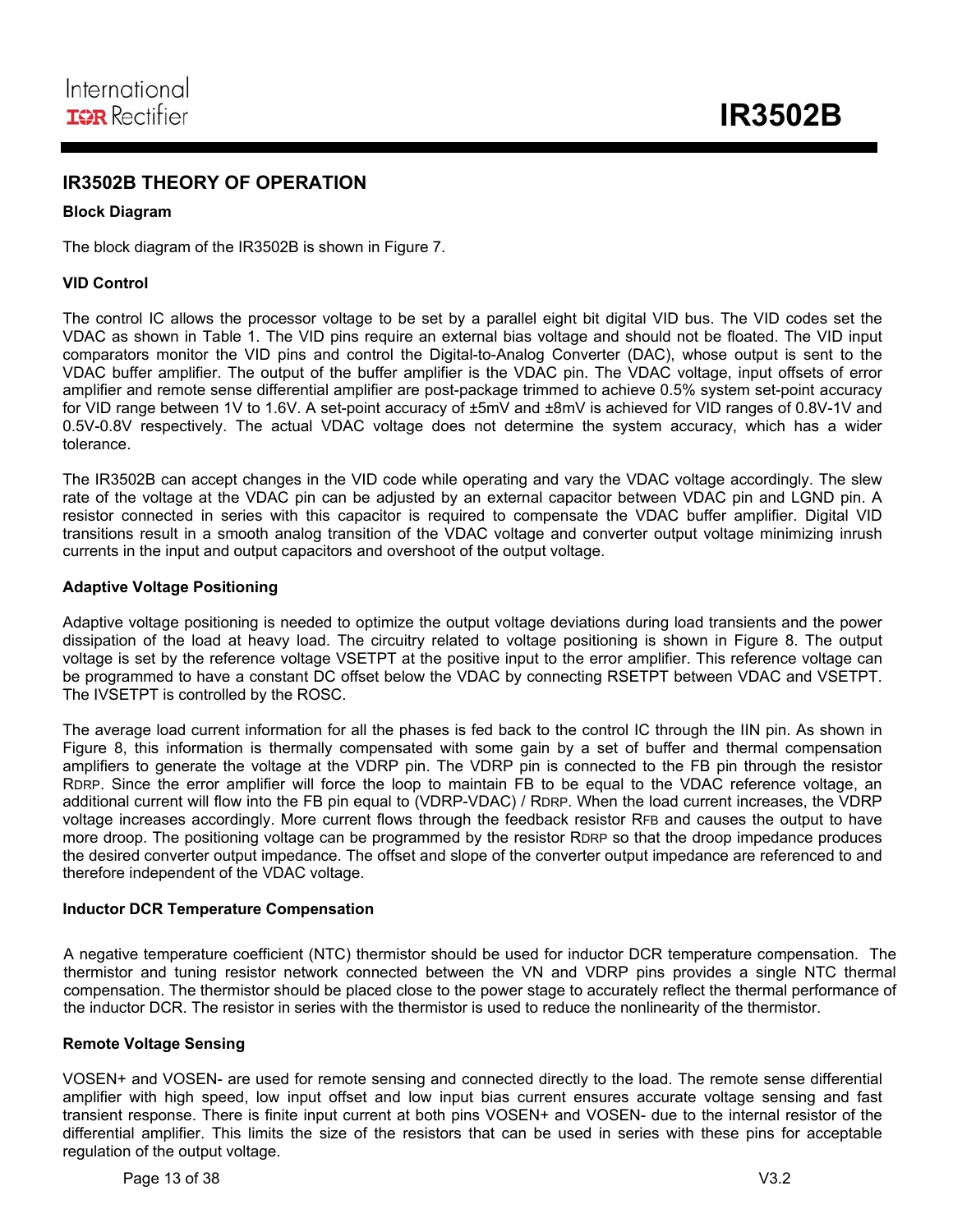**IR3502B** 



ı

Figure 7 Block Diagram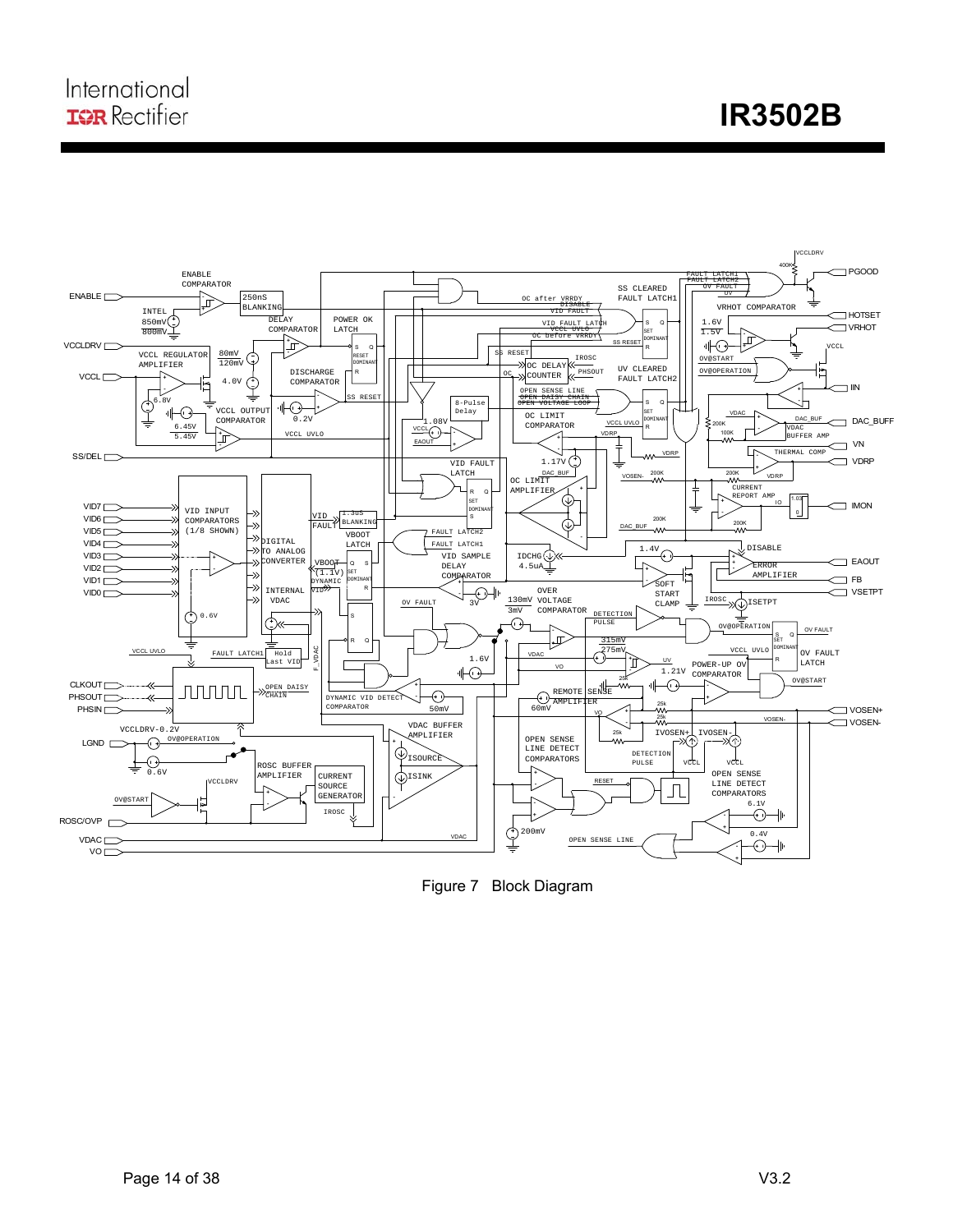## **TABLE 1 VR11 VID TABLE (PART1)**

| Hex (VID7:VID0)       | Dec (VID7:VID0)      | Voltage            | Hex (VID7:VID0) | Dec (VID7:VID0)      | Voltage            |
|-----------------------|----------------------|--------------------|-----------------|----------------------|--------------------|
| 00                    | 00000000             | Fault              | 40              | 01000000             | 1.21250            |
| 01                    | 00000001             | Fault              | 41              | 01000001             | 1.20625            |
| 02                    | 00000010             | 1.60000            | 42              | 01000010             | 1.20000            |
| 03                    | 00000011             | 1.59375            | 43              | 01000011             | 1.19375            |
| 04                    | 00000100             | 1.58750            | 44              | 01000100             | 1.18750            |
| 05                    | 00000101             | 1.58125            | 45              | 01000101             | 1.18125            |
| 06                    | 00000110             | 1.57500            | 46              | 01000110             | 1.17500            |
| 07                    | 00000111             | 1.56875            | 47              | 01000111             | 1.16875            |
| $\overline{08}$       | 00001000             | 1.56250            | 48              | 01001000             | 1.16250            |
| 09                    | 00001001             | 1.55625            | 49              | 01001001<br>01001010 | 1.15625            |
| 0A<br>$\overline{OB}$ | 00001010<br>00001011 | 1.55000            | 4A<br>4B        | 01001011             | 1.15000            |
| 0C                    | 00001100             | 1.54375<br>1.53750 | 4C              | 01001100             | 1.14375<br>1.13750 |
| 0D                    | 00001101             | 1.53125            | 4 <sub>D</sub>  | 01001101             | 1.13125            |
| 0E                    | 00001110             | 1.52500            | 4E              | 01001110             | 1.12500            |
| 0 <sub>F</sub>        | 00001111             | 1.51875            | 4F              | 01001111             | 1.11875            |
| 10                    | 00010000             | 1.51250            | 50              | 01010000             | 1.11250            |
| $\overline{11}$       | 00010001             | 1.50625            | 51              | 01010001             | 1.10625            |
| 12                    | 00010010             | 1.50000            | 52              | 01010010             | 1.10000            |
| 13                    | 00010011             | 1.49375            | 53              | 01010011             | 1.09375            |
| 14                    | 00010100             | 1.48750            | 54              | 01010100             | 1.08750            |
| 15                    | 00010101             | 1.48125            | 55              | 01010101             | 1.08125            |
| 16                    | 00010110             | 1.47500            | 56              | 01010110             | 1.07500            |
| 17                    | 00010111             | 1.46875            | 57              | 01010111             | 1.06875            |
| 18                    | 00011000             | 1.46250            | 58              | 01011000             | 1.06250            |
| 19                    | 00011001             | 1.45625            | 59              | 01011001             | 1.05625            |
| 1A                    | 00011010             | 1.45000            | 5A              | 01011010             | 1.05000            |
| 1B                    | 00011011             | 1.44375            | 5B              | 01011011             | 1.04375            |
| 1C                    | 00011100             | 1.43750            | 5C              | 01011100             | 1.03750            |
| 1D                    | 00011101             | 1.43125            | 5D              | 01011101             | 1.03125            |
| 1E                    | 00011110             | 1.42500            | 5E              | 01011110             | 1.02500            |
| 1F                    | 00011111             | 1.41875            | 5F              | 01011111             | 1.01875            |
| 20<br>21              | 00100000             | 1.41250            | 60<br>61        | 01100000             | 1.01250            |
| $\overline{22}$       | 00100001<br>00100010 | 1.40625<br>1.40000 | 62              | 01100001<br>01100010 | 1.00625<br>1.00000 |
| 23                    | 00100011             | 1.39375            | 63              | 01100011             | 0.99375            |
| 24                    | 00100100             | 1.38750            | 64              | 01100100             | 0.98750            |
| 25                    | 00100101             | 1.38125            | 65              | 01100101             | 0.98125            |
| 26                    | 00100110             | 1.37500            | 66              | 01100110             | 0.97500            |
| 27                    | 00100111             | 1.36875            | 67              | 01100111             | 0.96875            |
| 28                    | 00101000             | 1.36250            | 68              | 01101000             | 0.96250            |
| 29                    | 00101001             | 1.35625            | 69              | 01101001             | 0.95625            |
| 2A                    | 00101010             | 1.35000            | 6A              | 01101010             | 0.95000            |
| 2B                    | 00101011             | 1.34375            | 6B              | 01101011             | 0.94375            |
| 2C                    | 00101100             | 1.33750            | 6C              | 01101100             | 0.93750            |
| 2D                    | 00101101             | 1.33125            | 6D              | 01101101             | 0.93125            |
| 2E                    | 00101110             | 1.32500            | 6E              | 01101110             | 0.92500            |
| 2F                    | 00101111             | 1.31875            | 6F              | 01101111             | 0.91875            |
| 30                    | 00110000             | 1.31250            | 70              | 01110000             | 0.91250            |
| 31                    | 00110001             | 1.30625            | 71              | 01110001             | 0.90625            |
| 32                    | 00110010             | 1.30000            | 72              | 01110010             | 0.90000            |
| 33                    | 00110011             | 1.29375<br>1.28750 | 73<br>74        | 01110011             | 0.89375            |
| 34<br>35              | 00110100<br>00110101 | 1.28125            | 75              | 01110100<br>01110101 | 0.88750<br>0.88125 |
| 36                    | 00110110             | 1.27500            | 76              | 01110110             | 0.87500            |
| 37                    | 00110111             | 1.26875            | 77              | 01110111             | 0.86875            |
| 38                    | 00111000             | 1.26250            | 78              | 01111000             | 0.86250            |
| 39                    | 00111001             | 1.25625            | 79              | 01111001             | 0.85625            |
| 3A                    | 00111010             | 1.25000            | 7A              | 01111010             | 0.85000            |
| 3B                    | 00111011             | 1.24375            | 7B              | 01111011             | 0.84375            |
| 3C                    | 00111100             | 1.23750            | 7C              | 01111100             | 0.83750            |
| 3D                    | 00111101             | 1.23125            | 7D              | 01111101             | 0.83125            |
| 3E                    | 00111110             | 1.22500            | 7E              | 01111110             | 0.82500            |
| 3F                    | 00111111             | 1.21875            | 7F              | 01111111             | 0.81875            |

ı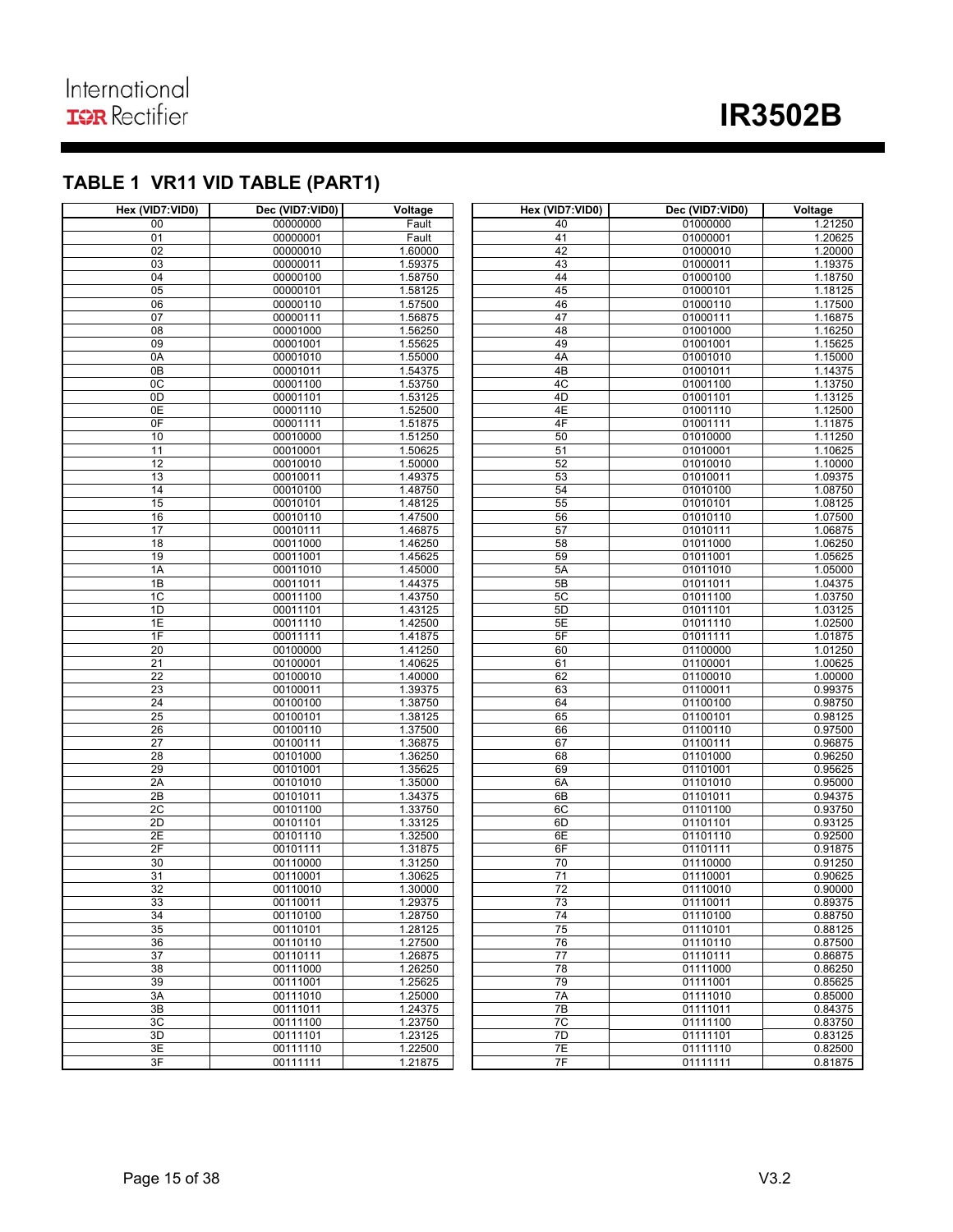## **TABLE 1 VR11 VID TABLE (PART 2)**

| Hex (VID7:VID0)      | Dec (VID7:VID0)      | Voltage            | Hex (VID7:VID0) | Dec (VID7:VID0)      | Voltage      |
|----------------------|----------------------|--------------------|-----------------|----------------------|--------------|
| 80                   | 10000000             | 0.81250            | C <sub>0</sub>  | 11000000             | n/a          |
| 81                   | 10000001             | 0.80625            | C <sub>1</sub>  | 11000001             | n/a          |
| 82                   | 10000010             | 0.80000            | C <sub>2</sub>  | 11000010             | n/a          |
| 83                   | 10000011             | 0.79375            | C3              | 11000011             | n/a          |
| 84                   | 10000100             | 0.78750            | C4              | 11000100             | n/a          |
| 85                   | 10000101             | 0.78125            | C <sub>5</sub>  | 11000101             | n/a          |
| 86                   | 10000110             | 0.77500            | C6              | 11000110             | n/a          |
| 87                   | 10000111             | 0.76875            | C <sub>7</sub>  | 11000111             | n/a          |
| 88                   | 10001000             | 0.76250            | C8              | 11001000             | n/a          |
| 89                   | 10001001             | 0.75625            | C <sub>9</sub>  | 11001001             | n/a          |
| 8A                   | 10001010             | 0.75000            | CA              | 11001010             | n/a          |
| 8B                   | 10001011             | 0.74375            | CB              | 11001011             | n/a          |
| 8C                   | 10001100             | 0.73750            | cc              | 11001100             | n/a          |
| 8D                   | 10001101             | 0.73125            | CD              | 11001101             | n/a          |
| 8E                   | 10001110             | 0.72500            | <b>CE</b>       | 11001110             | n/a          |
| 8F                   | 10001111             | 0.71875            | CF              | 11001111             | n/a          |
| 90                   | 10010000             | 0.71250            | D <sub>0</sub>  | 11010000             | n/a          |
| 91                   | 10010001             | 0.70625            | D <sub>1</sub>  | 11010001             | n/a          |
| 92                   | 10010010             | 0.70000            | D <sub>2</sub>  | 11010010             | n/a          |
| 93                   | 10010011             | 0.69375            | $\overline{D3}$ | 11010011             | n/a          |
| 94                   | 10010100             | 0.68750            | D <sub>4</sub>  | 11010100             | n/a          |
| 95                   | 10010101             | 0.68125            | D <sub>5</sub>  | 11010101             | n/a          |
| 96                   | 10010110             | 0.67500            | D <sub>6</sub>  | 11010110             | n/a          |
| 97                   | 10010111             | 0.66875            | $\overline{D7}$ | 11010111             | n/a          |
| 98                   | 10011000             | 0.66250            | D <sub>8</sub>  | 11011000             | n/a          |
| 99                   | 10011001             | 0.65625            | D <sub>9</sub>  | 11011001             | n/a          |
| <b>9A</b>            | 10011010             | 0.65000            | DA              | 11011010             | n/a          |
| 9B                   | 10011011             | 0.64375            | $\overline{DB}$ | 11011011             | n/a          |
| 9C<br>9 <sub>D</sub> | 10011100             | 0.63750<br>0.63125 | <b>DC</b>       | 11011100<br>11011101 | n/a          |
| 9E                   | 10011101             |                    | DD<br>DE        | 11011110             | n/a          |
| 9F                   | 10011110             | 0.62500<br>0.61875 | DF              | 11011111             | n/a<br>n/a   |
| A <sub>0</sub>       | 10011111<br>10100000 | 0.61250            | E <sub>0</sub>  | 11100000             | n/a          |
| A <sub>1</sub>       | 10100001             | 0.60625            | E1              | 11100001             | n/a          |
| A <sub>2</sub>       | 10100010             | 0.60000            | E2              | 11100010             | n/a          |
| A3                   | 10100011             | 0.59375            | E <sub>3</sub>  | 11100011             | n/a          |
| A4                   | 10100100             | 0.58750            | E <sub>4</sub>  | 11100100             | n/a          |
| A5                   | 10100101             | 0.58125            | E <sub>5</sub>  | 11100101             | n/a          |
| A <sub>6</sub>       | 10100110             | 0.57500            | E <sub>6</sub>  | 11100110             | n/a          |
| A7                   | 10100111             | 0.56875            | E7              | 11100111             | n/a          |
| A <sub>8</sub>       | 10101000             | 0.56250            | E <sub>8</sub>  | 11101000             | n/a          |
| A <sub>9</sub>       | 10101001             | 0.55625            | E <sub>9</sub>  | 11101001             | n/a          |
| AA                   | 10101010             | 0.55000            | EA              | 11101010             | n/a          |
| $\overline{AB}$      | 10101011             | 0.54375            | EB              | 11101011             | n/a          |
| AC                   | 10101100             | 0.53750            | EC              | 11101100             | n/a          |
| <b>AD</b>            | 10101101             | 0.53125            | ED              | 11101101             | n/a          |
| <b>AE</b>            | 10101110             | 0.52500            | EE              | 11101110             | n/a          |
| AF                   | 10101111             | 0.51875            | EF              | 11101111             | n/a          |
| B <sub>0</sub>       | 10110000             | 0.51250            | F <sub>0</sub>  | 11110000             | n/a          |
| B1                   | 10110001             | 0.50625            | F1              | 11110001             | n/a          |
| B <sub>2</sub>       | 10110010             | 0.50000            | F <sub>2</sub>  | 11110010             | n/a          |
| B <sub>3</sub>       | 10110011             | n/a                | F <sub>3</sub>  | 11110011             | n/a          |
| <b>B4</b>            | 10110100             | n/a                | F <sub>4</sub>  | 11110100             | n/a          |
| B <sub>5</sub>       | 10110101             | n/a                | F5              | 11110101             | n/a          |
| B <sub>6</sub>       | 10110110             | n/a                | F <sub>6</sub>  | 11110110             | n/a          |
| B7                   | 10110111             | n/a                | F7              | 11110111             | n/a          |
| B <sub>8</sub>       | 10111000             | n/a                | F8              | 11111000             | n/a          |
| B <sub>9</sub>       | 10111001             | n/a                | F <sub>9</sub>  | 11111001             | n/a          |
| BA                   | 10111010             | n/a                | FA              | 11111010             | n/a          |
| $\overline{BB}$      | 10111011             | n/a                | $\overline{FB}$ | 11111011             | n/a          |
| ВC                   | 10111100             | n/a                | FC              | 11111100             | n/a          |
| <b>BD</b>            | 10111101             | n/a                | <b>FD</b>       | 11111101             | n/a          |
| <b>BE</b>            | 10111110             | n/a                | FE              | 11111110             | <b>FAULT</b> |
| BF                   | 10111111             | n/a                | FF              | 11111111             | <b>FAULT</b> |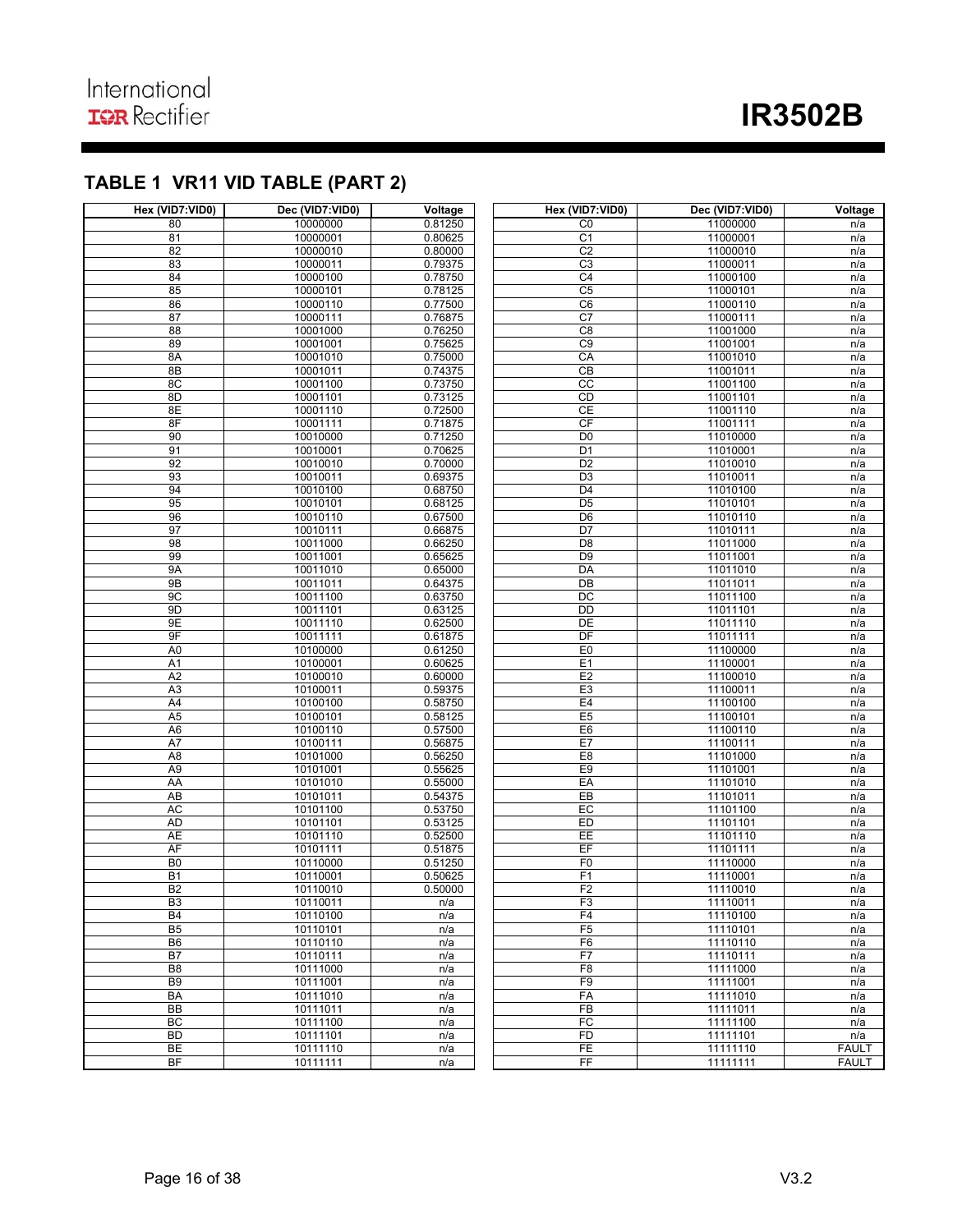

Figure 8 Adaptive voltage positioning with thermal compensation.

### **Start-up Sequence**

The IR3502B has a programmable soft-start function to limit the surge current during the converter start-up. A capacitor connected between the SS/DEL and LGND pins controls soft start timing, over-current protection delay and hiccup mode timing. A charge current of 52.5uA and discharge current of 4uA control the up slope and down slope of the voltage at the SS/DEL pin respectively. Figure 9 depicts start-up sequence of converter with VR 11.1 VID. If there is no fault, as the ENABLE is asserted, the SS/DEL pin will start charging. The error amplifier output EAOUT is clamped low until SS/DEL reaches 1.4V. The error amplifier will then regulate the converter's output voltage to match the SS/DEL voltage less the 1.4V offset until the converter output reaches the 1.1V boot voltage. The SS/DEL voltage continues to increase until it rises above the 3.0V threshold of VID delay comparator. The VID set inputs are then activated and VDAC pin transitions to the level determined by the VID inputs. The SS/DEL voltage continues to increase until it rises above 3.92V and allows the PGOOD signal to be asserted. SS/DEL finally settles at 4.0V, indicating the end of the soft start. The remote sense amplifier has a very low operating range of 50 mV in order to achieve a smooth soft start of output voltage without bump.

The VCCL under voltage lock-out, VID fault modes, over current, as well as a low signal on the ENABLE input immediately sets the fault latch, which causes the EAOUT pin to drive low turning off the phase IC drivers. The PGOOD pin also drives low and SS/DEL begin to discharge until the voltage reaches 0.2V. If the fault has cleared the fault latch will be reset by the discharge comparator allowing a normal soft start to occur.

Other fault conditions, such as over voltage, open sense lines, open loop monitor, and open daisy chain, set different fault latches, which start discharging SS/DEL, pull down EAOUT voltage and drive PGOOD low. However, the latches can only be reset by cycling VCCL power.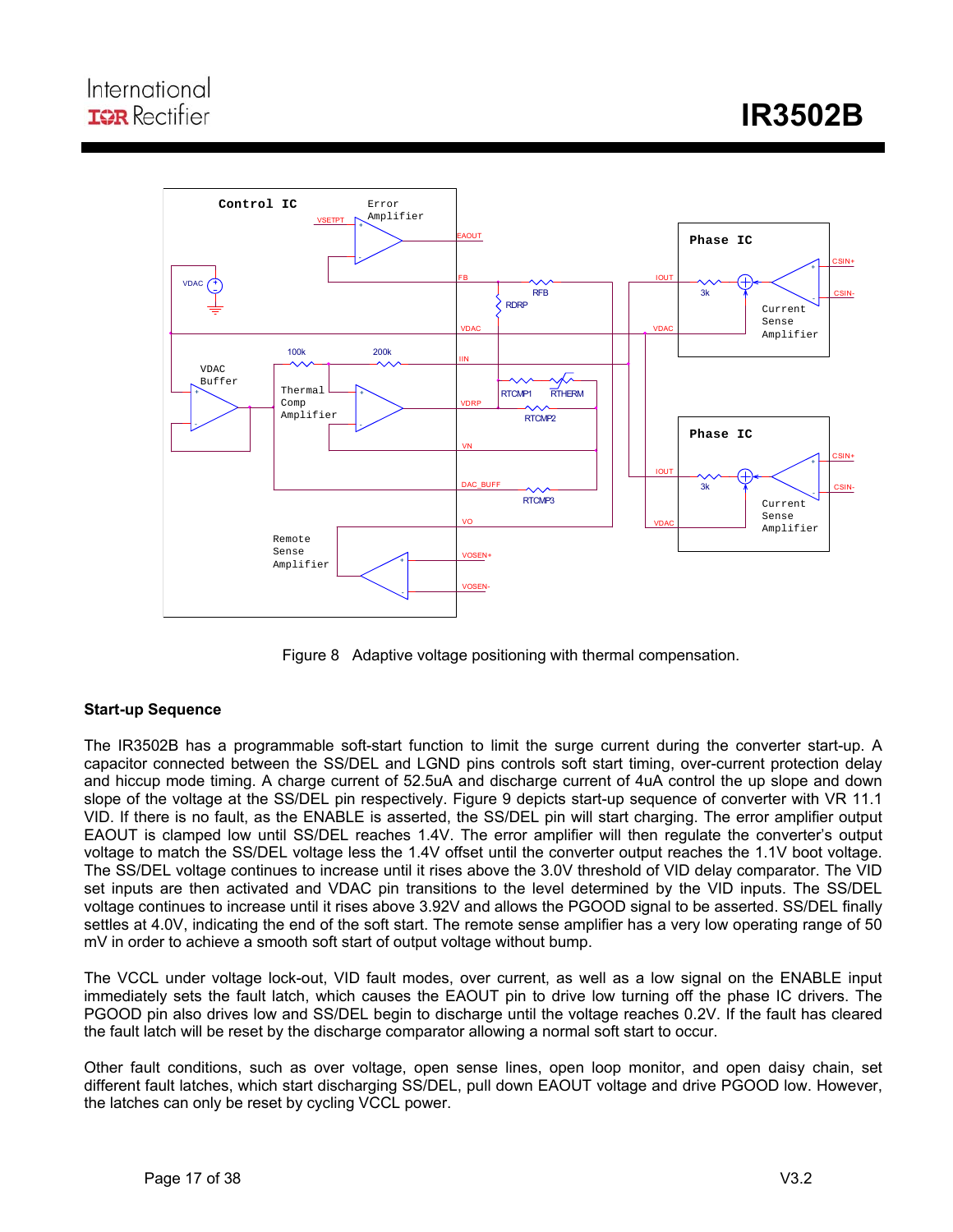## International **IQR** Rectifier



Figure 9 Start-up sequence of converter with boot voltage

### **Current Monitor (IMON)**

The control IC generates a current monitor signal IMON using the VDRP voltage and the VDAC reference, as shown in Figure 10. This voltage is thermally compensated for the inductor DCR variation. The voltage at this pin reports the average load current information without being referenced to VDAC. The slope of the IMON signal with respect to the load current can be adjusted with the resistors RTCMP2 and RTCMP3. The IMON signal is clamped at 1.03V in order to facilitate direct interfacing with the CPU.



Figure 10 Current report signal (IMON) implementation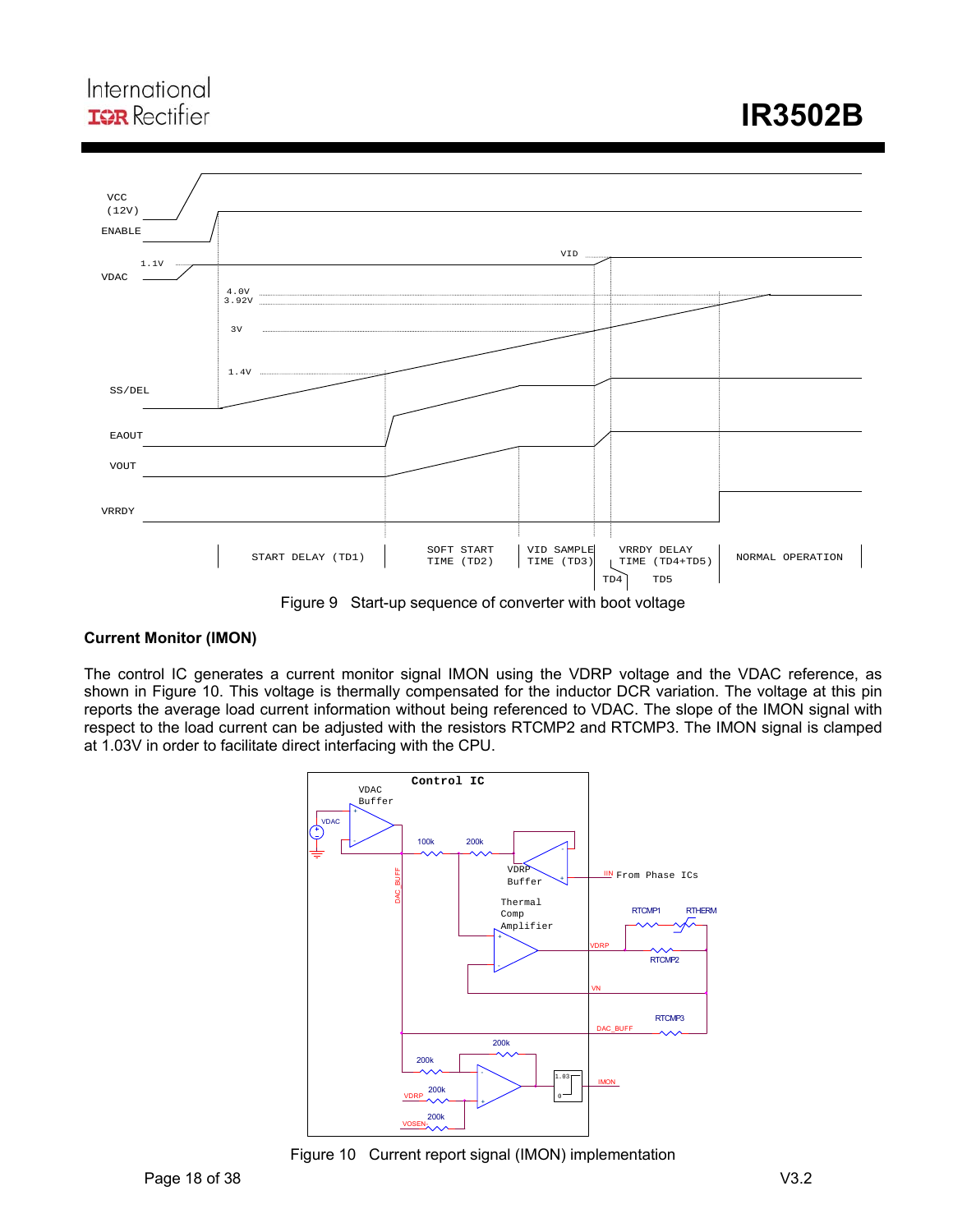#### **Constant Over-Current Control during Soft Start**

The over current limit is fixed by 1.17V above the VDAC. If the VDRP pin voltage, which is proportional to the average current plus VDAC voltage, exceeds (VDAC+1.17V) during soft start, the constant over-current control is activated. Figure 11 shows the constant over-current control with delay during soft start. The delay time is set by the ROSC resistor, which sets the number of switching cycles for the delay counter. The delay is required since overcurrent conditions can occur as part of normal operation due to inrush current. If an over-current occurs during soft start (before PGOOD is asserted), the SS/DEL voltage is regulated by the over current amplifier to limit the output current below the threshold set by OC limit voltage. If the over-current condition persists after delay time is reached, the fault latch will be set pulling the error amplifier's output low and inhibiting switching in the phase ICs. The SS/DEL capacitor will discharge until it reaches 0.2V and the fault latch is reset allowing a normal soft start to occur. If an over-current condition is again encountered during the soft start cycle, the constant over-current control actions will repeat and the converter will be in hiccup mode. The delay time is controlled by a counter which is triggered by clock. The counter values vary with switching frequency per phase in order to have a similar delay time for different switching frequencies.



Figure 11 Constant over-current control waveforms during and after soft start.

#### **Over-Current Hiccup Protection after Soft Start**

The over current limit is fixed at 1.17V above the VDAC. Figure 11 shows the constant over-current control with delay after PGOOD is asserted. The delay is required since over-current conditions can occur as part of normal operation due to load transients or VID transitions.

If the VDRP pin voltage, which is proportional to the average current plus VDAC voltage, exceeds (VDAC+1.17V) after PGOOD is asserted, it will initiate the discharge of the capacitor at SS/DEL. The magnitude of the discharge current is proportional to the voltage difference between VDRP and (VDAC+1.17V) and has a maximum nominal value of 55uA. If the over-current condition persists long enough for the SS/DEL capacitor to discharge below the 120mV offset of the delay comparator, the fault latch will be set pulling the error amplifier's output low and inhibiting switching in the phase ICs and de-asserting the PGOOD signal. The output current is not controlled during the delay time. The SS/DEL capacitor will discharge until it reaches 200 mV and the fault latch is reset allowing a normal soft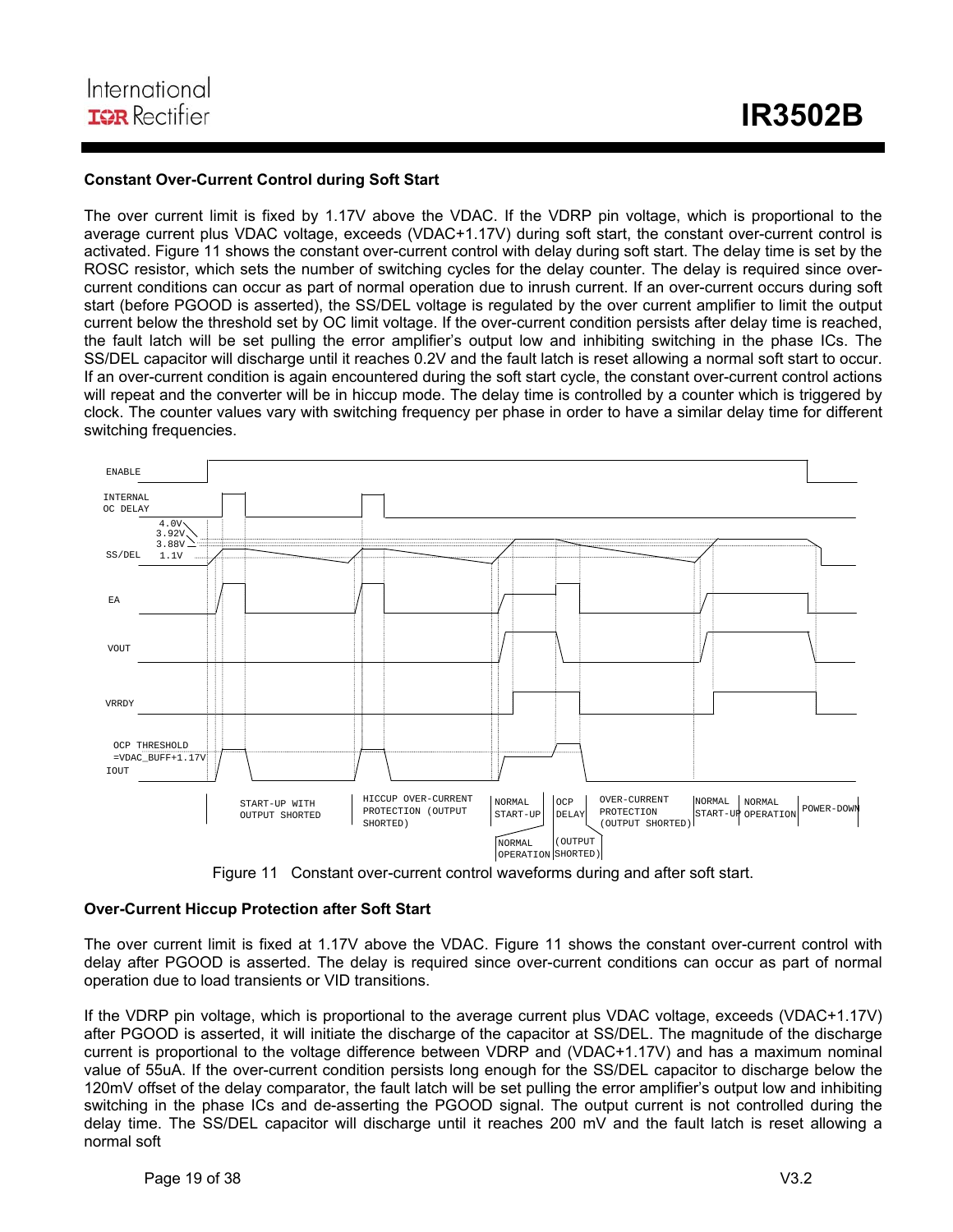## International **IGR** Rectifier

start to occur. If an over-current condition is again encountered during the soft start cycle, the over-current action will repeat and the converter will be in hiccup mode.

### **Linear Regulator Output (VCCL)**

The IR3502B has a built-in linear regulator controller, and only an external NPN transistor is needed to create a linear regulator. The voltage of VCCL is fixed at 6.8V with the feedback resistive divider internal to the IC. The regulator output powers the gate drivers of the phase ICs and circuits in the control IC, and the voltage is usually programmed to optimize the converter efficiency. The linear regulator can be compensated by a 4.7uF capacitor at the VCCL pin. As with any linear regulator, due to stability reasons, there is an upper limit to the maximum value of capacitor that can be used at this pin and it's a function of the number of phases used in the multiphase architecture and their switching frequency. Figure 12 shows the stability plots for the linear regulator with 5 phases switching at 750 kHz.

### **VCCL Under Voltage Lockout (UVLO)**

The IR3502B has no under voltage lockout for converter input voltage (VCC), but monitors the VCCL voltage instead, which is used for the gate drivers of phase ICs and circuits in control IC and phase ICs. During power up, the fault latch will be reset if VCCL is above 94% of 6.8V. If VCCL voltage drops below 80% of 6.8V, the fault latch will be set.



Figure 12 VCCL regulator stability with 5 phases and PHSOUT equals 750 kHz.

#### **Over Voltage Protection (OVP)**

Output over-voltage happens during normal operation if a high side MOSFET short occurs or if output voltage is out of regulation. The over-voltage protection comparator monitors VO pin voltage. If VO pin voltage exceeds VDAC by 130mV after SS, as shown in Figure 13, IR3502B raises ROSC/OVP pin voltage above to V(VCCL) - 1V, which sends over voltage signal to system. During startup, the threshold is 130 mV above last VID and reverts back to VBOOT+130mV during boot mode. The ROSC/OVP pin can also be connected to a thyrister in a crowbar circuit, which pulls the converter input low in over voltage conditions. The over voltage condition also sets the over voltage fault latch, which pulls error amplifier output low to turn off the converter output. At the same time IIN pin (IIN of phase ICs) is pulled up to VCCL to communicate the over voltage condition to phase ICs, as shown in Figure 13. In each phase IC, the OVP circuit overrides the normal PWM operation and will fully turn-on the low side MOSFET within approximately 150ns. The low side MOSFET will remain on until IIN pin voltage drops below V(VCCL) - 800mV, which signals the end of over voltage condition. An over voltage fault condition is latched in the IR3502B and can only be cleared by cycling power to the IR3502B VCCL.

Page 20 of 38 V3.2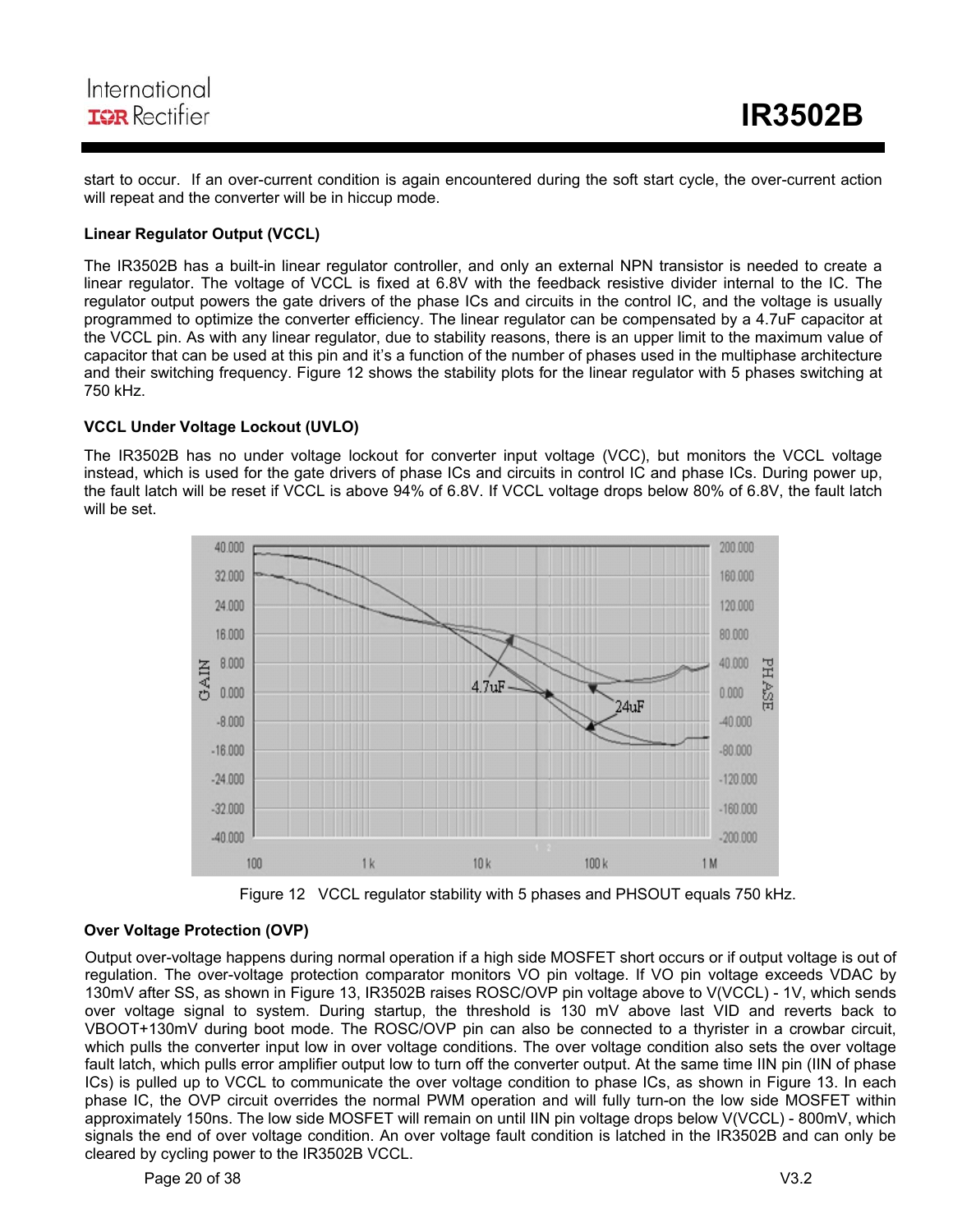## International **IQR** Rectifier

# **IR3502B**



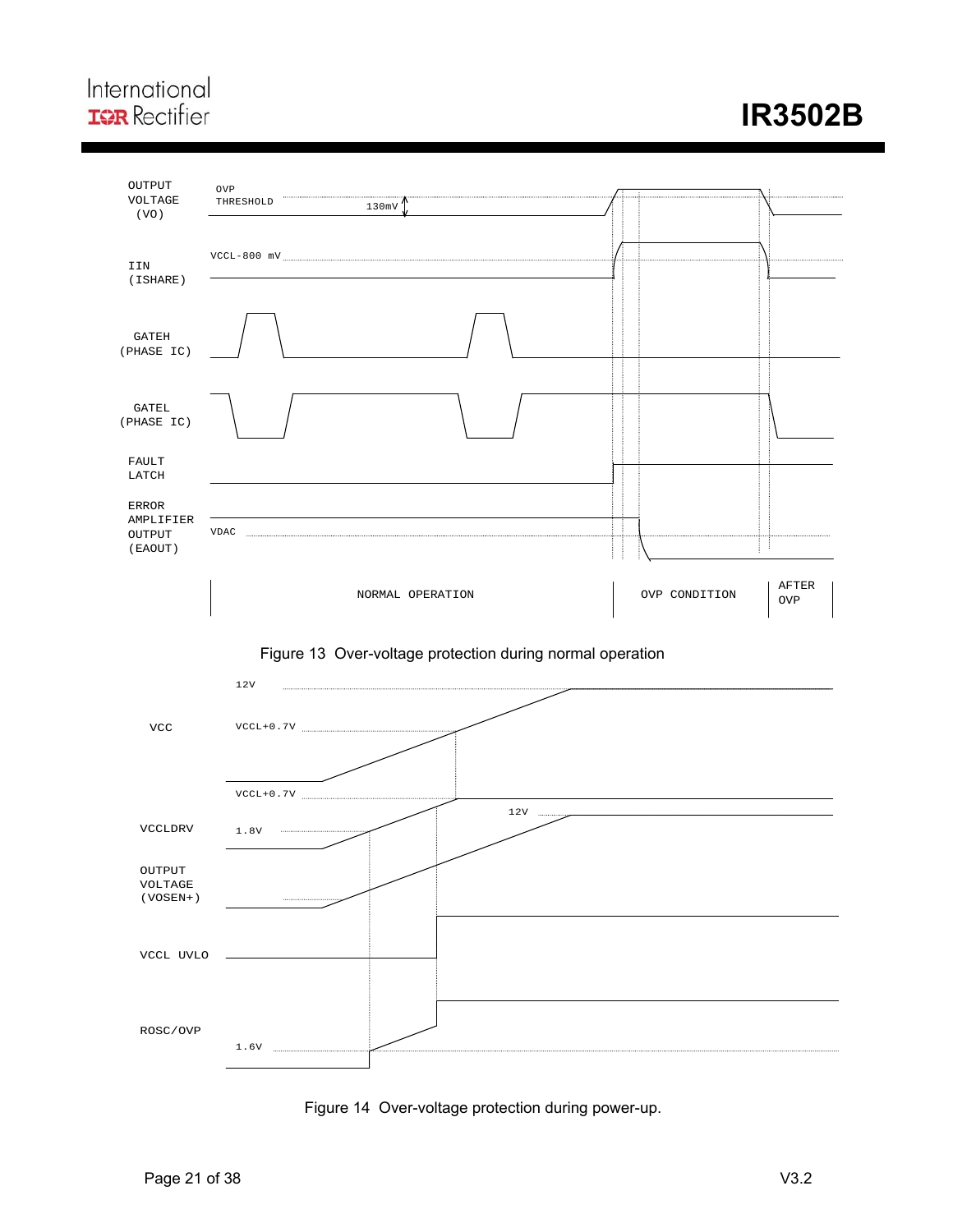## International **IQR** Rectifier

# **IR3502B**



Figure 15 Over-voltage protection with pre-charging converter output Vo > 1.73V



Page 22 of 38 V3.2 Figure 16 Over-voltage protection with pre-charging converter output VID + 0.13V <Vo < 1.73V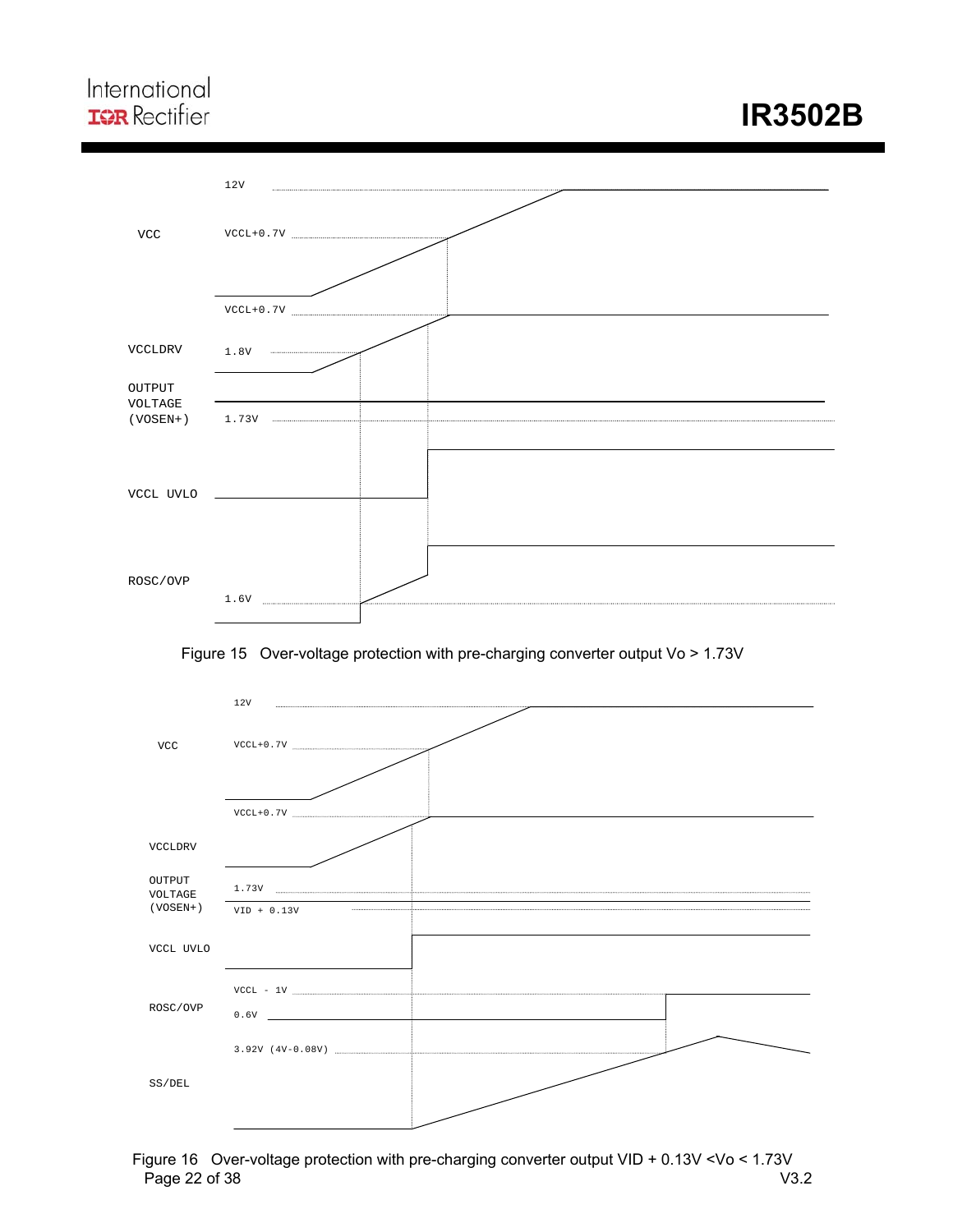## International **IGR** Rectifier

In the event of a high side MOSFET short before power up, the OVP flag is activated with as little supply voltage as possible, as shown in Figure 14. The VOSEN+ pin is compared against a fixed voltage of 1.73V (typical) for OVP conditions at power-up. The ROSC/OVP pin will be pulled higher than 1.6V with VCCLDRV voltage as low as 1.8V. An external MOSFET or comparator should be used to disable the silver box, activate a crowbar, or turn off the supply source. The 1.8V threshold is used to prevent false over-voltage triggering caused by pre-charging of output capacitors.

Pre-charging of converter may trigger OVP. If the converter output is pre-charged above 1.73V as shown in Figure 15, ROSC/OVP pin voltage will be higher than 1.6V when VCCLDRV voltage reaches 1.8V. ROSC/OVP pin voltage will be VCCLDRV-1V and rise with VCCLDRV voltage until VCCL is above UVLO threshold, after which ROSC/OVP pin voltage will be VCCL-1V. The converter cannot start unless the over voltage condition stops and VCCL is cycled. If the converter output is pre-charged 130mV above VDAC but lower than 1.73V, as shown in Figure 16, the converter will soft start until SS/DEL voltage is above 3.92V (4.0V-0.08V). Then, over voltage comparator is activated and fault latch is set.



Figure 17 Over-voltage protection during dynamic VID

During dynamic VID down, OVP may be triggered when output voltage can not follow VDAC voltage change at light load with large output capacitance. Therefore, over-voltage threshold is raised to 1.73V from VDAC+130mV whenever dynamic VID is detected and the difference between output voltage and VDAC is more than 50mV, as shown in Figure 19. The over-voltage threshold is changed back to VDAC+130mV if the difference is smaller than 50mV.

#### **VID Fault Codes**

VID codes of 0000000X and 1111111X for VR11 will set the fault latch and disable the error amplifier. A 1.3us delay is provided to prevent a fault condition from occurring during Dynamic VID changes. A VID FAULT condition is latched with boot voltage and can only be cleared by cycling power to VCCL or re-issuing ENABLE.

#### **Voltage Regulator Ready (PGOOD)**

The PGOOD pin is an open-collector output and should be pulled up to a voltage source through a resistor. After the soft start completion cycle, the PGOOD remains high until the output voltage is in regulation and SS/DEL is above 3.92V. The PGOOD pin becomes low if the fault latch, over voltage latch, open sense line latch, or open daisy chain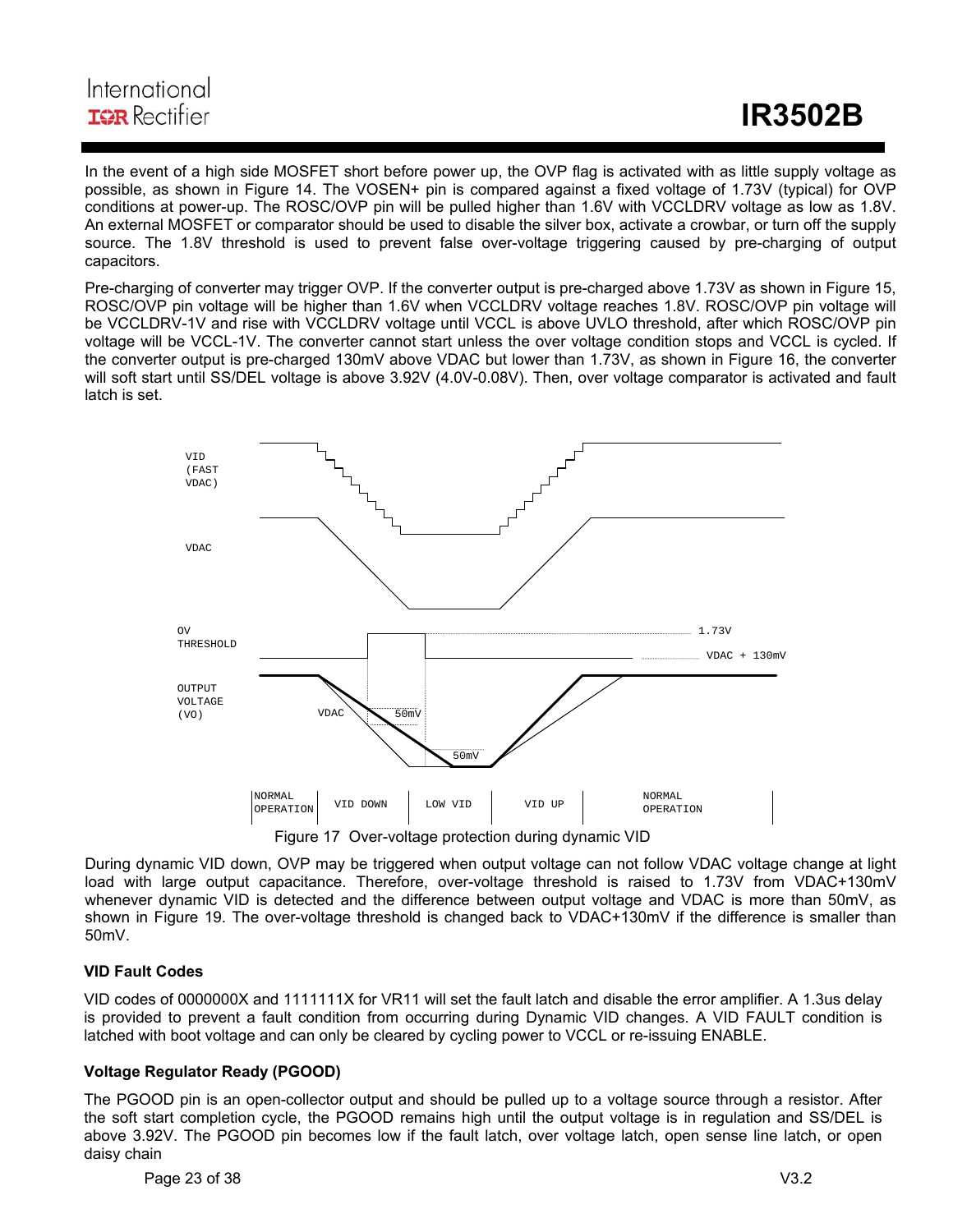

is set. A high level at the PGOOD pin indicates that the converter is in operation and has no fault. The PGOOD stays high as long as the output voltage is within 300 mV of the programmed VID. During start-up, it is pulled low with an input voltage as low as 2 V. It stays low until the startup sequence has completed, and the output voltage has moved to the programmed VID.

#### **Open Voltage Loop Detection**

The output voltage range of error amplifier is detected all the time to ensure the voltage loop is in regulation. If any fault condition forces the error amplifier output above VCCL-1.08V for 8 switching cycles, the fault latch is set. The fault latch can only be cleared by cycling power to VCCL.

#### **Open Remote Sense Line Protection**

If either remote sense line VOSEN+ or VOSEN- or both are open, the output of remote sense amplifier (VO) drops. The IR3502B monitors VO pin voltage continuously. If VO voltage is lower than 200 mV, two separate pulse currents are applied to VOSEN+ and VOSEN- pins respectively to check if the sense lines are open. If VOSEN+ is open, a voltage higher than 90% of V(VCCL) will be present at VOSEN+ pin and the output of open line detect comparator will be high. If VOSEN- is open, a voltage higher than 700mV will be present at VOSEN- pin and the output of open-line-detect comparator will be high. The open sense line fault latch is set, which pulls error amplifier output low immediately and shut down the converter. The SS/DEL voltage is discharged and the fault latch can only be reset by cycling VCCL power. During dynamic VID down, OVP may be triggered when output voltage can not follow VDAC voltage change at light load with large output capacitance. Therefore, over-voltage threshold is raised to 1.73V from VDAC+130mV whenever dynamic VID is detected and the difference between output voltage and VDAC is more than 50mV, as shown in Figure 17. The over-voltage threshold is changed back to VDAC+130mV if the difference is smaller than 50mV.

#### **Open Daisy Chain Protection**

IR3502B checks the daisy chain every time it powers up. It starts a daisy chain pulse on the PHSOUT pin and detects the feedback at PHSIN pin. If no pulse comes back after 32 CLKOUT pulses, the pulse is restarted again. If the pulse fails to come back the second time, the open daisy chain fault is registered, and SS/DEL is not allowed to charge. The fault latch can only be reset by cycling the power to VCCL.

After powering up, the IR3502B monitors PHSIN pin for a phase input pulse equal or less than the number of phases detected. If PHSIN pulse does not return within the number of phases in the converter, another pulse is started on PHSOUT pin. If the second started PHSOUT pulse does not return on PHSIN, an open daisy chain fault is registered.

#### **Enable Input**

The ENABLE pin below 0.8V sets the Fault Latch and a voltage above 0.85V enables the soft start of the converter.

#### **Thermal Monitoring (VRHOT)**

A resistor divider including a thermistor at HOTSET pin sets the VRHOT threshold. The thermistor is usually placed at the temperature sensitive region of the converter, and is linearized by a series resistor. The IR3502B compare HOTSET pin voltage with a reference voltage of 1.6V. The VRHOT pin is an open-collector output and should be pulled up to a voltage source through a resistor. If the thermal trip point is reached the VRHOT output drives low. The hysteresis of the VRHOT comparator helps eliminate toggling of VRHOT output.

The overall system must be considered when designing for OVP. In many cases the over-current protection of the AC-DC or DC-DC converter supplying the multiphase converter will be triggered and provide effective protection without damage as long as all PCB traces and components are sized to handle the worst-case maximum current. If this is not possible, a fuse can be added in the input supply to the multiphase converter.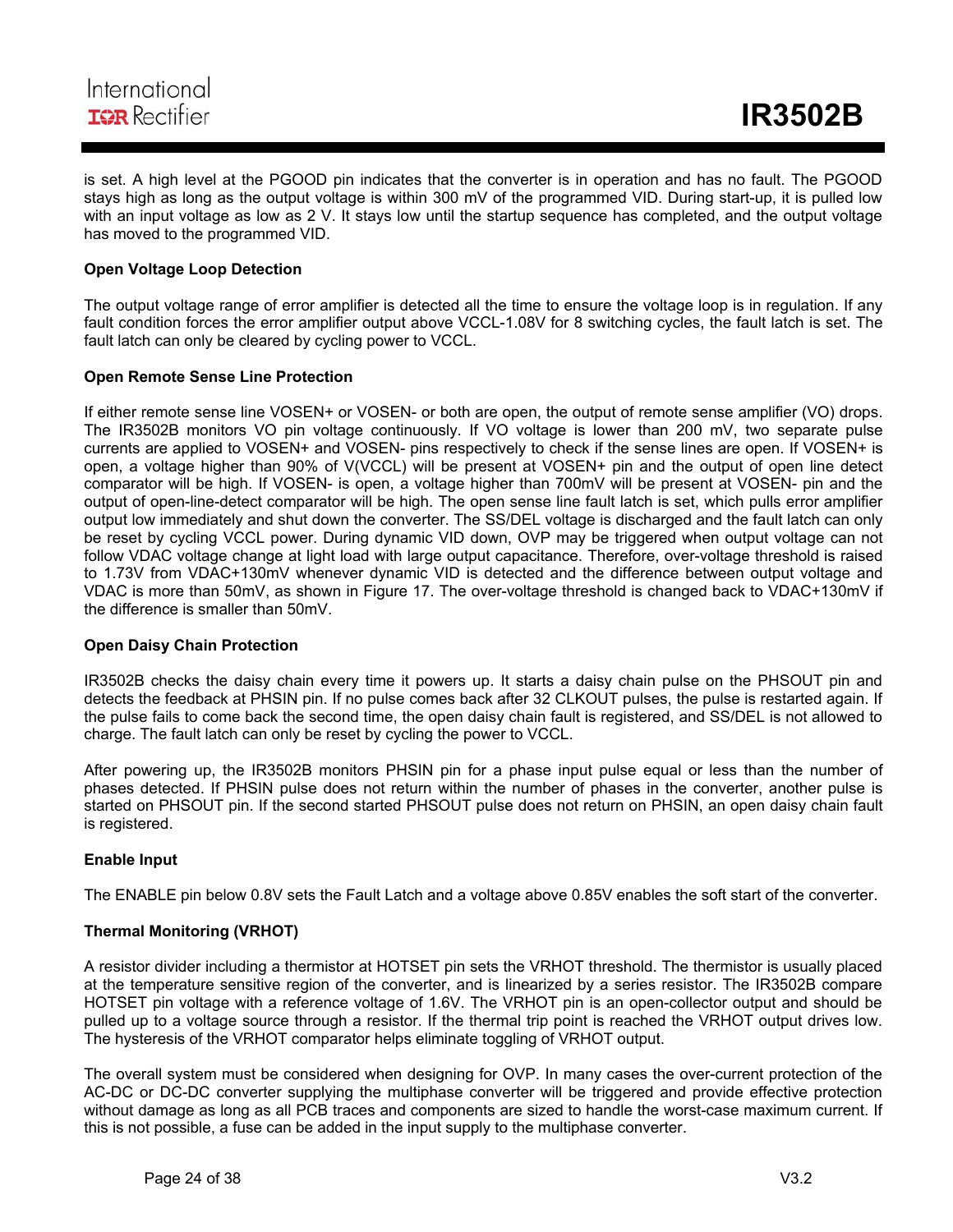

#### **Phase Number Determination**

After a daisy chain pulse is started, the IR3502B checks the timing of the input pulse at PHSIN pin to determine the phase number. This information is used to have symmetrical phase delay between phase switching without the need of any external component.

#### **Single Phase Operation**

In an architecture where only a single phase is needed the switching frequency is determined by the clock frequency.

#### **CURRENT SHARE LOOP COMPENSATION**

The internal compensation of current share loop ensures that crossover frequency of the current share loop is at least one decade lower than that of the voltage loop so that the interaction between the two loops is eliminated. The crossover frequency of current share loop is approximately 8 kHz.

#### **Fault Operation Table**

The Fault Table below describes the different faults that can occur and how IR3502A would react to protect the supply and the load from possible damage. The fault types that can occur are listed in row 1. Row 2 has the method that a fault is cleared. The first 5 faults are latched in the UV fault latch and the VCCL power has to be recycled by switching off the input and switching it back on for the converter to work again. The rest of the faults (except for UVLO Vout) are latched in the SS fault latch and does not need to recycle the VCCL power in order to resume normal operation once the fault condition clears. Most of the faults disable the error amplifier (EA) and discharge the soft start capacitor. All the faults flag PGOOD. PGOOD returns back to high when the faults are cleared. The delay row shows reaction time after detecting a fault condition. Delays are provided to minimize the possibility of nuisance faults.

|                                                           |                                                                      |                              |                              |                 |                                           | <b>Fault Type</b>              |                            |                                                               |                                  |                            |
|-----------------------------------------------------------|----------------------------------------------------------------------|------------------------------|------------------------------|-----------------|-------------------------------------------|--------------------------------|----------------------------|---------------------------------------------------------------|----------------------------------|----------------------------|
|                                                           | Open<br>Daisy                                                        | Open<br>Control<br>Loop      | Open<br><b>Sense</b><br>Line | Over<br>Voltage | <b>VID</b>                                | <b>Disable</b>                 | <b>VCCL</b><br><b>UVLO</b> | <b>OC Before</b><br>Start-up                                  | <b>OC After</b><br>Start-up      | <b>VOUT</b><br><b>UVLO</b> |
| Fault<br>Clearing<br><b>Method</b>                        | <b>Recycle VCCL</b><br>Resume Normal Operation when Condition Clears |                              |                              |                 |                                           |                                |                            |                                                               |                                  |                            |
| <b>Error Amp</b><br><b>Disabled</b>                       |                                                                      |                              |                              | Yes             |                                           |                                |                            |                                                               | No                               |                            |
| <b>ROSC/OVP</b><br>& IIN drive<br>high until<br>OV clears |                                                                      | <b>No</b><br>Yes<br>No       |                              |                 |                                           |                                |                            |                                                               |                                  |                            |
| <b>SS/DEL</b><br><b>Discharge</b>                         |                                                                      |                              | Yes                          |                 |                                           |                                |                            | <b>No</b>                                                     |                                  |                            |
| <b>Flags</b><br><b>PGood</b>                              |                                                                      |                              |                              |                 |                                           | Yes                            |                            |                                                               |                                  |                            |
| Delay?                                                    | 32 Clock<br>Pulses                                                   | 8<br>PHSOUT<br><b>Pulses</b> | <b>No</b>                    | No              | 1.3 <sub>us</sub><br><b>Blank</b><br>Time | 250 ns<br><b>Blank</b><br>Time | No.                        | <b>PHSOUT</b><br>Pulses, Count<br>Programmed by<br>ROSC value | SS/DEL<br>Discharge<br>Threshold | <b>No</b>                  |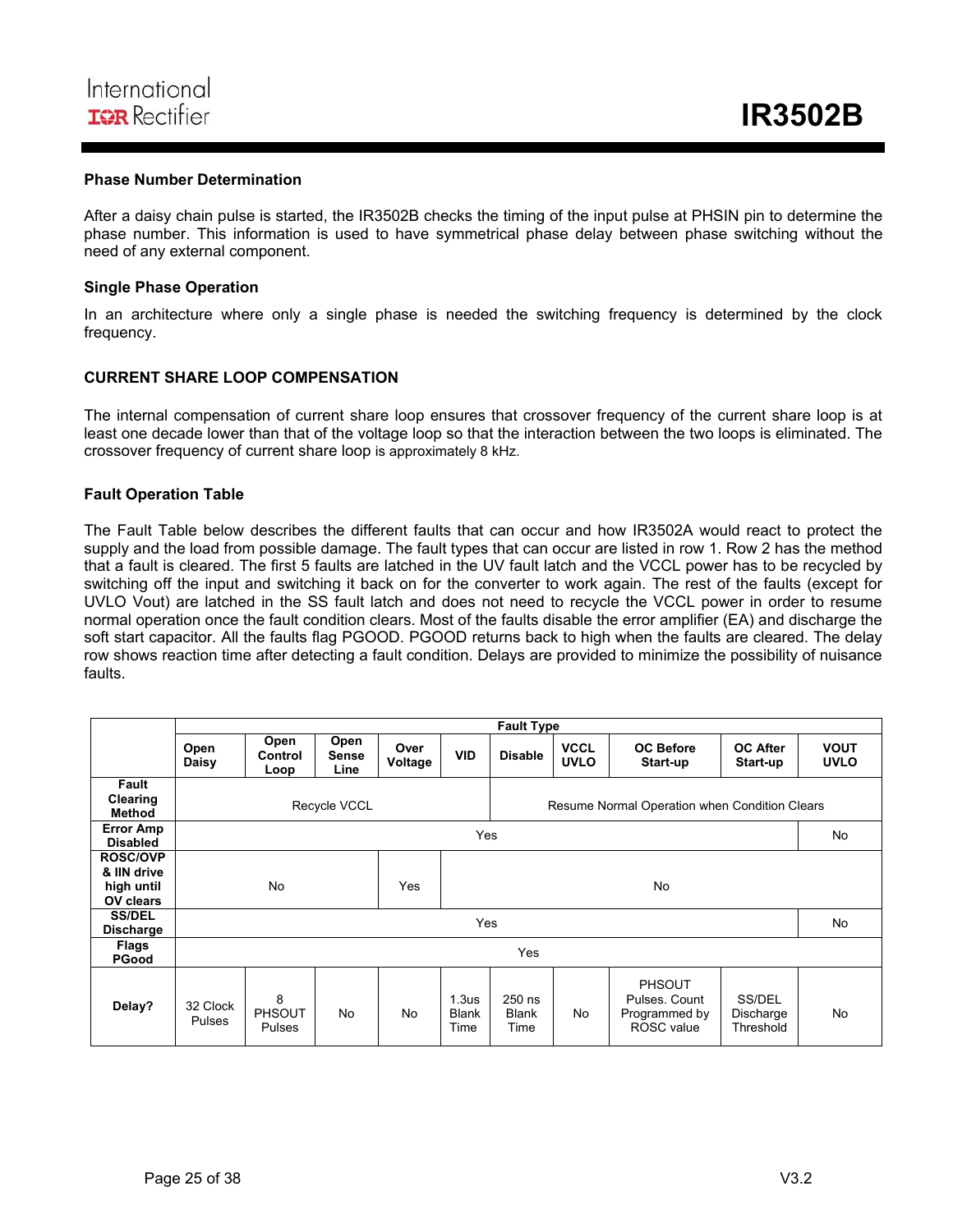### **DESIGN PROCEDURES - IR3502B AND IR3507 CHIPSET**

#### **IR3502B EXTERNAL COMPONENTS**

#### **Oscillator Resistor** *Rosc*

The oscillator of IR3502B generates square-wave pulses to synchronize the phase ICs. The switching frequency of the each phase converter equals the PHSOUT frequency, which is set by the external resistor ROSC according to the curve in Figure 18. The CLKOUT frequency equals the switching frequency multiplied by the phase number. The Rosc sets the reference current used for no load offset which is given by Figure 19 and equals:

$$
ISETPT = \frac{0.595}{Rosc} \tag{1}
$$

#### **Soft Start Capacitor** *CSS/DEL*

The soft start capacitor CSS/DEL programs five different time parameters. They include soft start delay time, soft start time, VID sample delay time, VR ready delay time and over-current fault latch delay time after VR ready.

For the converter using VID with boot voltage, the SS/DEL pin voltage controls the slew rate of the converter output voltage, as shown in Figure 9. After the ENABLE pin voltage rises above 0.85V, there is a soft-start delay time TD1, after which the error amplifier output is released to allow the soft start of output voltage. The soft start time TD2 represents the time during which converter voltage rises from zero to 1.1V. The VID sample delay time (TD3) is the time period when VID stays at boot voltage of 1.1V. VID rise or fall time (TD4) is the time when VID changes from boot voltage to the final voltage. The VR ready delay time (TD5) is the time period from VR reaching the final voltage to the VR ready signal being issued, which is determined by the delay comparator threshold.

CSS/DEL = 0.1uF meets all the specifications of TD1 to TD5, which are determined by (2) to (6) respectively.

$$
TD1 = \frac{C_{SS/DEL} * 1.4}{I_{CHG}} = \frac{C_{SS/DEL} * 1.4}{52.5 * 10^{-6}}
$$
(2)

$$
TD2 = \frac{C_{SS/DEL} * 1.1}{I_{CHG}} = \frac{C_{SS/DEL} * 1.1}{52.5 * 10^{-6}}
$$
(3)

$$
TD3 = \frac{C_{SS/DEL} * (3 - 1.4 - 1.1)}{I_{CHG}} = \frac{C_{SS/DEL} * 0.7}{52.5 * 10^{-6}}
$$
(4)

$$
TD4 = \frac{C_{SS/DEL} * |V_{DAC} - 1.1|}{I_{CHG}} = \frac{C_{SS/DEL} * |V_{DAC} - 1.1|}{52.5 * 10^{-6}}
$$
(5)

$$
TD5 = \frac{C_{SS/DEL} * (3.92 - 3)}{I_{CHG}} - TD4 = \frac{C_{SS/DEL} * 0.92}{52.5 * 10^{-6}} - TD4
$$
 (6)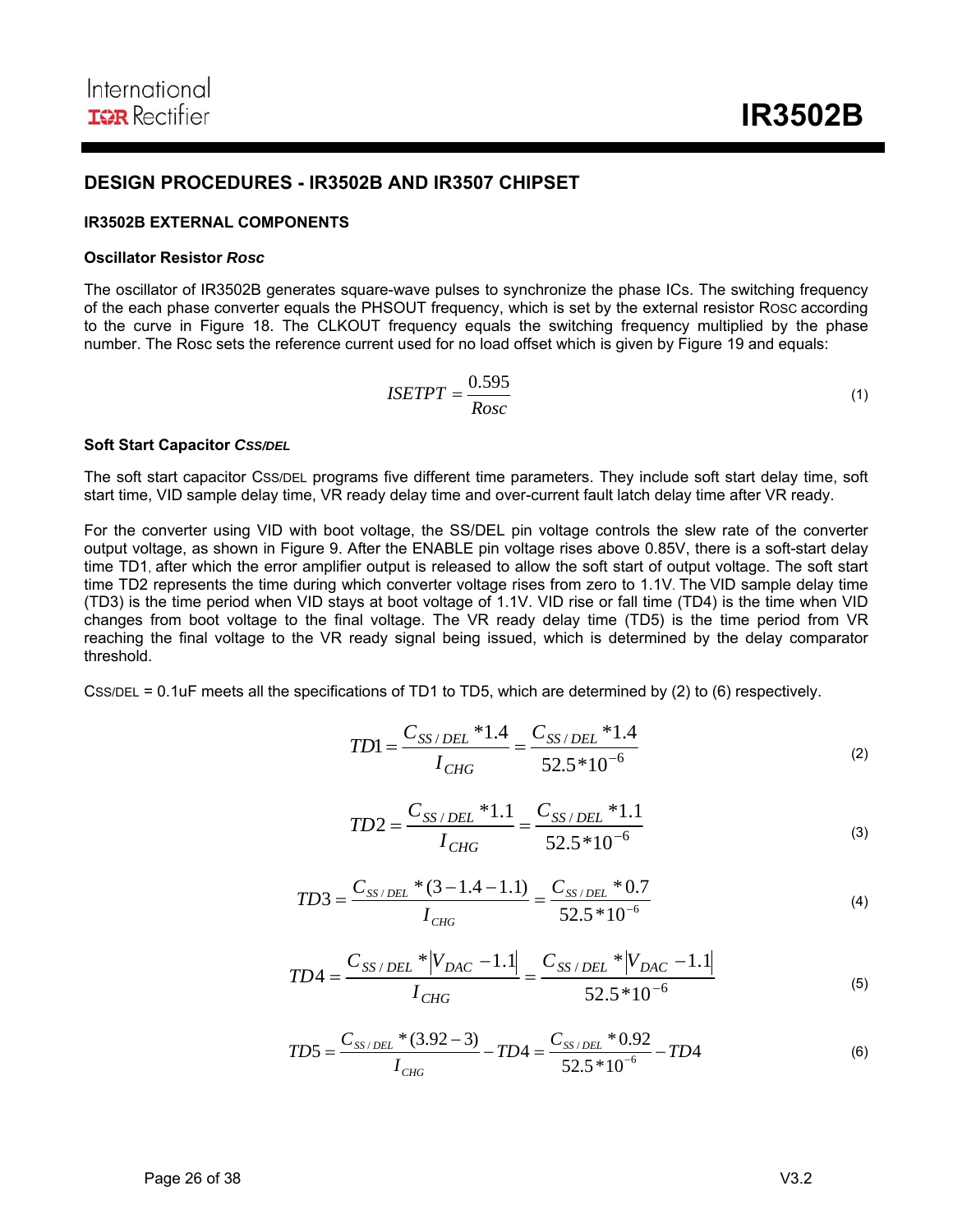# **IR3502B**

$$
C_{SS/DEL} = \frac{TD2 \cdot N_{CHG}}{V_O} = \frac{TD2 \cdot 52.5 \cdot 10^{-6}}{V_O} \tag{7}
$$

The soft start delay time (TD1) and VR ready delay time (TD3) are determined by (8) to (9) respectively.

$$
TD1 = \frac{C_{SS/DEL} * 1.4}{I_{CHG}} = \frac{C_{SS/DEL} * 1.4}{52.5 * 10^{-6}}
$$
(8)

$$
TD3 = \frac{C_{SS/DEL} * (4.0 - V_O)}{I_{CHG}} = \frac{C_{SS/DEL} * (4.0 - V_O)}{52.5 * 10^{-6}}
$$
(9)

Once CSS/DEL is chosen, the minimum over-current fault latch delay time tocDEL is fixed and can be quantified as

$$
t_{OCDEL} = \frac{C_{SS/DEL} * 0.12}{I_{DISCHG}} = \frac{C_{SS/DEL} * 0.12}{55 * 10^{-6}}
$$
(10)

#### **VDAC Slew Rate Programming Capacitor** *CVDAC* **and Resistor** *RVDAC*

The slew rate of VDAC slope SRDOWN can be programmed by the external capacitor CVDAC as defined in (11), where ISINK is the sink current of VDAC pin. The slew rate of VDAC up-slope is the same as that of down-slope. The resistor RVDAC is used to compensate VDAC circuit and can be calculated as follows

$$
C_{VDAC} = \frac{I_{SINK}}{SR_{DOWN}} = \frac{44 * 10^{-6}}{SR_{DOWN}}
$$
(11)

$$
R_{\text{VDAC}} = \frac{1}{2 \cdot \pi \cdot 900 \, kHz \cdot C_{\text{VDAC}}}
$$
\n<sup>(12)</sup>

#### **Current Report Gain and Thermal Compensation**

Intel VR11.1 specifications require IMON to report the core maximum load current of the CPU be reported as 1 V nominal. The core maximum current can be different for different platforms. The IMON tuning resistors can therefore be adjusted and thermally compensated to adjust the load current gain with respect to the IMON. The expressions that govern the relationship between load current, IMON, and VDRP at room temperature are given by

$$
VDRP = VDAC + \frac{1}{3} \cdot \left( \frac{R_{L\_room} \cdot G_{cs}}{n} \right) \cdot \left[ 1 + \frac{(RTCMDP2)II(RTCMP1 + RTHERM\_room)}{RTCMP3} \right] \cdot I_o \tag{13}
$$

$$
IMON = \frac{1}{3} \cdot \left( \frac{R_{L\_room} \cdot G_{cs}}{n} \right) \cdot \left[ 1 + \frac{(RTCMDP2)II(RTCMP1 + RTHERM\_room)}{RTCMP3} \right] \cdot I_o \tag{14}
$$

The change in inductor DCR with temperature is compensated by an equivalent variation in the RTHERM. The following equations derive the RTCMP1 and RTCMP2 if RTCMP3 and the thermistor (RTHERM and  $\beta_{\text{THERM}}$ ) are fixed.

$$
R_{L_{\_MAX}} = R_{L_{\_room}} * [1 + 3850 * 10^{-6} * (T_{L_{\_MAX}} - T_{room})]
$$
\n(15)

$$
K_{\text{THERM}_{\text{1}}\text{room}} = \frac{1V}{I_{\text{0}}}
$$
,  $K_{c_{\text{1}}\text{room}} = \frac{(R_{L_{\text{1}}\text{room}} \cdot G_{cs})}{n}$ ,  $K_{c_{\text{1}}\text{max}} = \frac{(R_{L_{\text{1}}\text{max}} \cdot G_{cs})}{n}$  (16)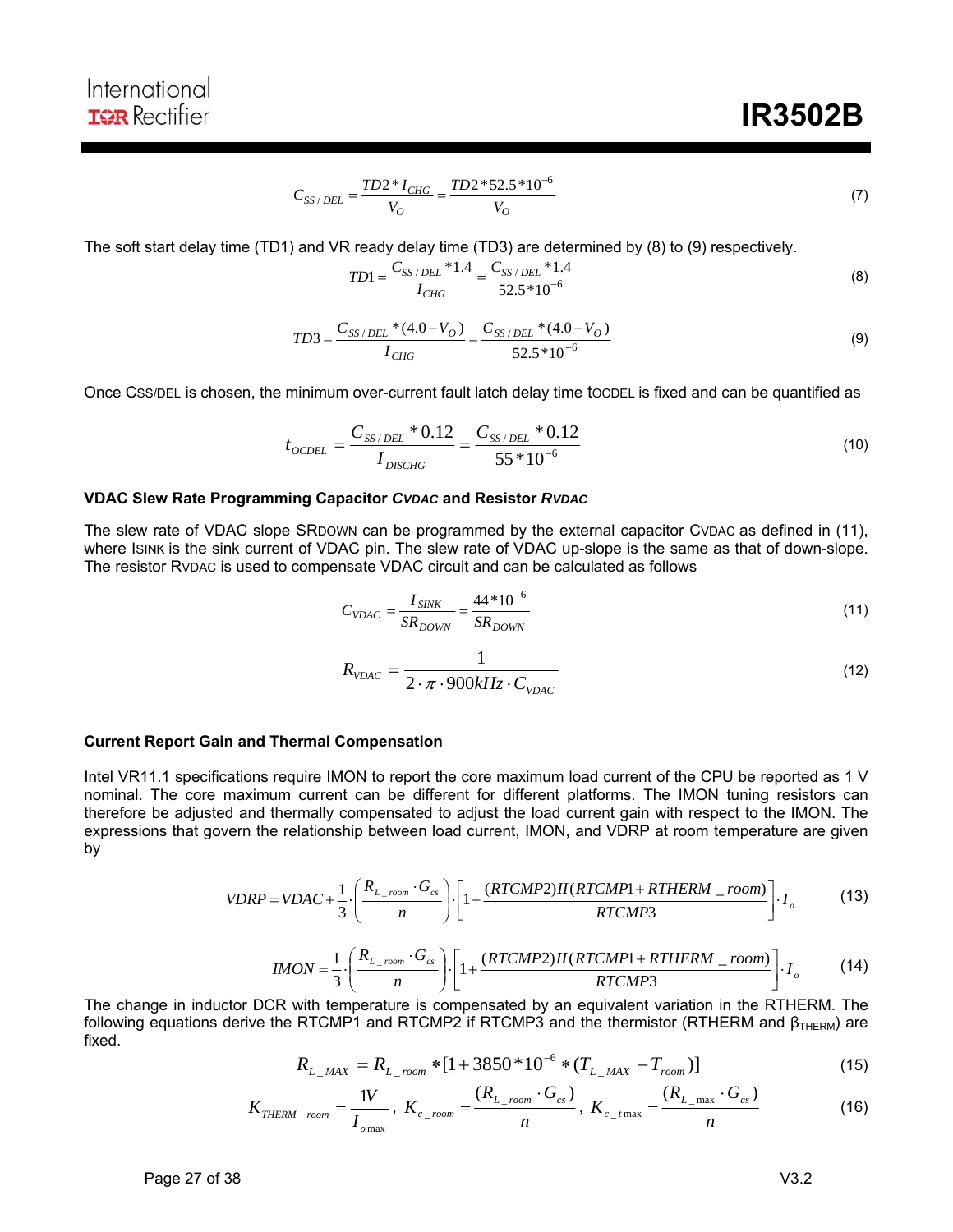## International **IGR** Rectifier

$$
R_{t_{\text{1}-room}} = \left(\frac{3 \cdot K_{\text{THERM}}_{\text{1}-room}}{K_{c_{\text{1}-room}}} - 1\right) \cdot RTCMP3
$$
\n(17)

$$
R_{t_{t_{\text{max}}}} = \left(\frac{3 \cdot K_{\text{THERM\_room}}}{K_{c_{\text{max}}}} - 1\right) \cdot RTCMP3
$$
\n(18)

$$
RTHERM_{t\max} = RTHERM_{room} \cdot e^{\beta_{THERM} \left(\frac{1}{273 + T_{max}} - \frac{1}{273 + T_{room}}\right)}
$$
(19)

$$
B_{TH} = RTHERM_{room} + RTHERM_{t\text{max}} \tag{20}
$$

$$
C_{TH} = RTHERM_{room} \cdot RTHERM_{rmax} - \left(\frac{RTHERM_{room} - RTHERM_{rmax}}{1 - \frac{1}{R_{t_{r,max}}} - \frac{1}{R_{t_{r,room}}}}\right)
$$
(21)

$$
RTCMP1 = \frac{-B_{TH} + \sqrt{(B_{TH})^2 - 4 \cdot C_{TH}}}{2}
$$
\n(22)

$$
RTCMP2 = \frac{1}{\left(\frac{1}{R_{t_{\text{1}+\text{max}}}} - \frac{1}{R_{t_{\text{1}+\text{max}}} + RTCMP1}\right)}
$$
(23)

#### **Droop Resistor**

The inductor DC resistance is utilized to sense the inductor current. The copper wire of inductor has a constant temperature coefficient of 3850 ppm/°C, and therefore the maximum inductor DCR can be calculated from (15), where RL\_tmax and RL\_room are the inductor DCR at maximum temperature  $T_{max}$  and room temperature  $T_{room}$ . respectively. After the thermal compensation is achieved using the procedure given above, the droop resistance can be calculated using the following equation.

$$
R_{DRP} = \frac{1}{3} * \frac{R_{FB}}{R_o} * \left(\frac{G_{CS} * R_{L\_Room}}{n}\right) * \left[1 + \frac{R_{L\_room}}{RTCMP3}\right]
$$
(24)

#### **Over-current Threshold**

Once the current report gain and the thermal compensation are calculated the OCP threshold is calculated using the following expression.

$$
I_{ocr} = \frac{1.17}{\frac{1}{3} \cdot \left(\frac{R_{L\_room} \cdot G_{cs}}{n}\right) \cdot \left[1 + \frac{(RTCMDP2)II(RTCMP1 + RTHERM\_room)}{RTCMP3}\right]}\tag{25}
$$

#### **No Load Output Voltage Setting Resistor** *RVSETPT***,**

A resistor between VSETPT pin and VDAC is used to create output voltage offset Vo\_NLOFST, which is the difference between VDAC voltage and output voltage at no load condition. RVSETPT is determined by (26), where IVSETPT is the current flowing out of VSETPT pin as shown in Figure 19.

$$
R_{VSETPT} = \frac{V_{O_NLOFST}}{I_{VSETPT}} \tag{26}
$$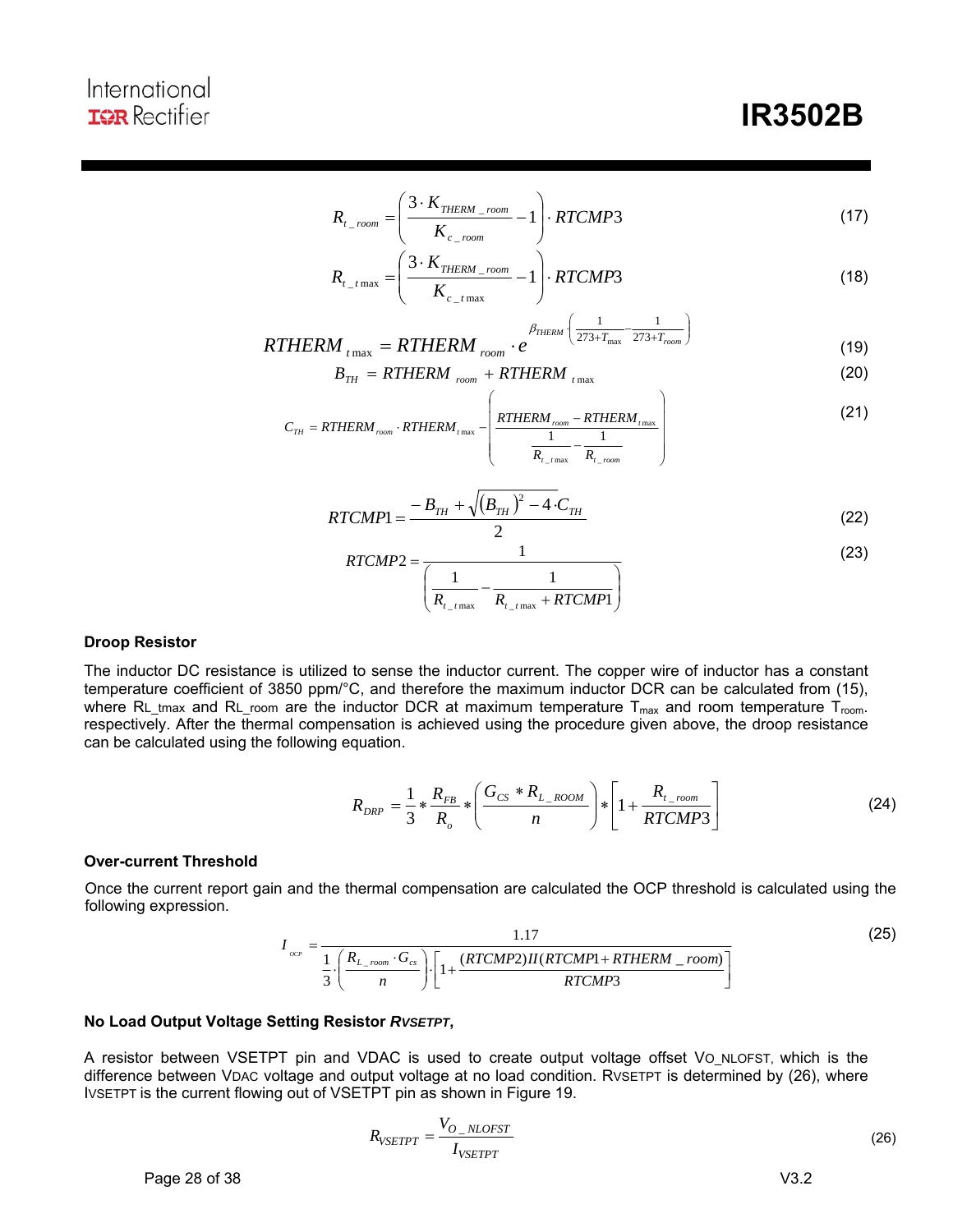#### **Thermistor** *RHOTSET3* **and Over Temperature Setting Resistors** *RHOTSET1* **and** *RHOTSET2*

The threshold voltage of VRHOT comparator is fixed at 1.6V, and a negative temperature coefficient (NTC) thermistor RHOTSET3 is required to sense the temperature of the power stage. If we pre-select RHOTSET3, the NTC thermistor resistance at allowed maximum temperature TMAX is calculated from (27).

$$
R_{TMAX} = R_{HOTSET3} * EXP[B_{HOTSET3} * (\frac{1}{T_{L_MAX}} - \frac{1}{T_{ROM}})]
$$
\n(27)

Select the series resistor RHOTSET2 to linearize the NTC thermistor, which has non-linear characteristics in the operational temperature range. Then calculate RHOTSET1 corresponding to the allowed maximum temperature TMAX from (28).

$$
R_{HOTSET1} = \frac{(R_{TMAX} + R_{HOTSET2}) * (VCL - 1.6)}{1.6}
$$
 (28)

#### **VCCL Capacitor** *CVCCL*

 The capacitor is selected based on the stability requirement of the linear regulator and the load current to be driven. The linear regulator supplies the bias and gate drive current of the phase ICs. A 4.7uF normally ensures stable VCCL performance for Intel VR11.1 applications.

#### **VCCL Regulator Drive Resistor** *RVCCLDRV*

 The drive resistor is primarily dependent on the load current requirement of the linear regulator and the minimum input voltage requirements. The following equation gives an estimate of the average load current of the switching phase ICs.

$$
I_{drive \_avg} = \left[ (Q_{gb} + Q_{gt}) \cdot f_{sw} + 10mA \right] \cdot n \tag{29}
$$

 $Q<sub>gb</sub>$  and  $Q<sub>gt</sub>$  are the gate charge of the top and bottom FET. For a minimum input voltage and a maximum VCCL, the maximum  $R_{\text{VCCLDRV}}$  required to use the full pull-down current of the VCCL driver is given by

$$
R_{\text{VCCLDRV}} = \frac{V_I \left(\text{min}\right) - 0.7 - 6.8V}{I_{\text{drive}=\text{avg}} / \beta_{\text{min}}}
$$
(30)

Due to limited pull down capability of the VCCLDRV pin, make sure the following condition is satisfied.

$$
\frac{V_I(\text{max}) - 0.7 - 6.8V}{R_{\text{VCCLDRV}}} < 10mA \tag{31}
$$

In the above equation,  $V_1$ ( min) and  $V_1$ ( max) is the minimum and maximum anticipated input voltage. If the above condition is not satisfied there is a need to use a device with higher  $\beta_{\text{min}}$  or Darlington configuration can be used instead of a single NPN transistor.

#### **Current Monitor Filter**

A filter is added to isolate the CPU from rapid changes in the load current and trigger false response. A filter with 300 us time constant provides adequate delay for Intel VR11.1 response. A 1k resistor between IMON and local ground helps equalize the source and sink current of the IMON pin.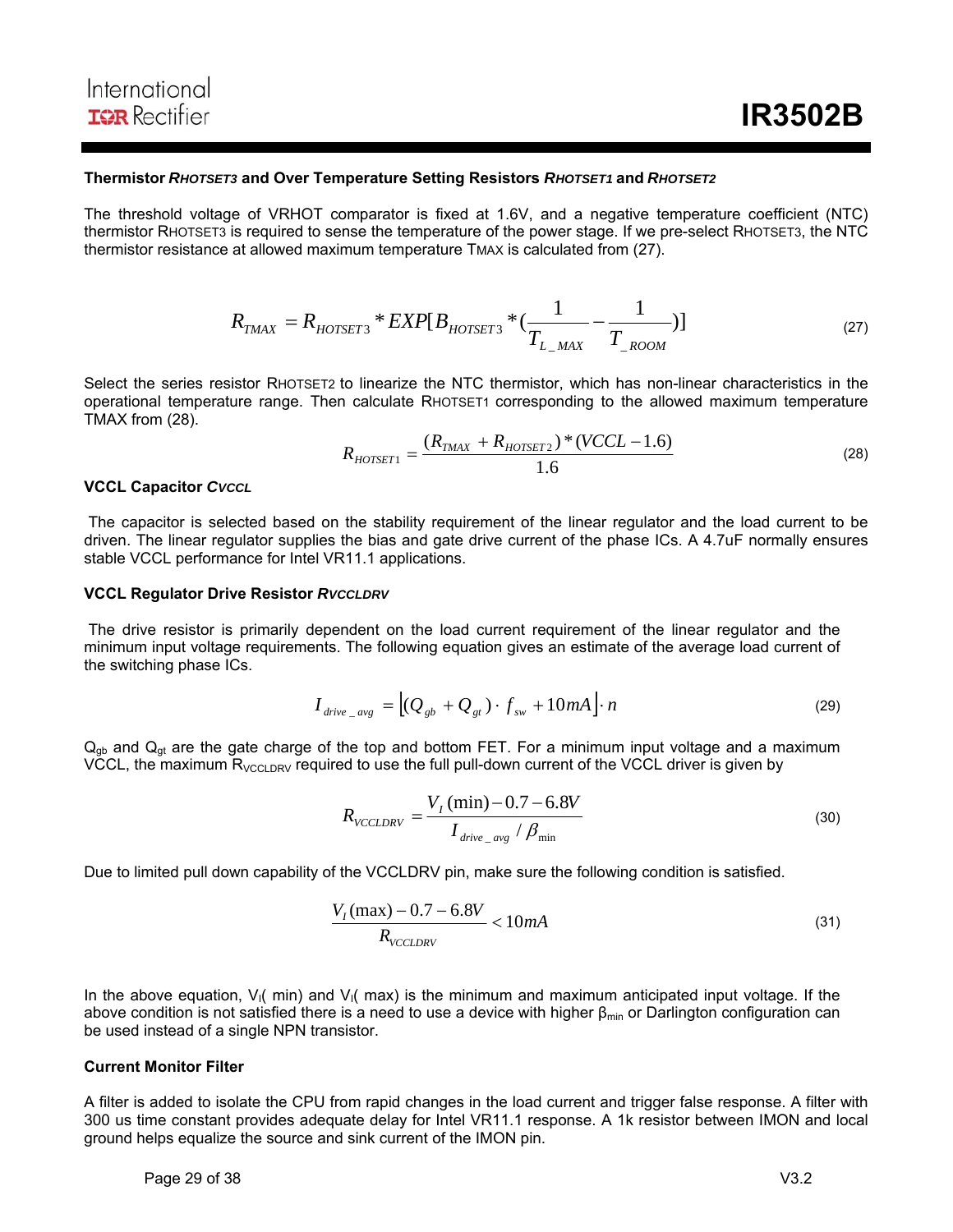### **DESIGN EXAMPLE – HIGH FREQUENCY CONVERTER (FIG. 20)**

#### **SPECIFICATIONS**

Input Voltage: VI=12 V DAC Voltage: VDAC=1.2 V No Load Output Voltage Offset: Vo\_NLOFST=10 mV Continuous Output Current: IOTDC=110 A Maximum DC Output Current: IOMAX=140 A Current Report Gain =0.95 V represents IOMAX Output Impedance: RO=0.8 mΩ Soft Start Delay Time: TD1=0-5ms Soft Start Time: TD2=0.05ms-10ms VID Sample Delay Time: TD3=0.05-3ms VID Rise Time: TD4=0-3.5ms VR Ready Delay Time: TD5=0.05ms-3ms Maximum Over Current Delay Time: tOCDEL<2.5ms Dynamic VID Up-Slope Slew Rate: SRup=10mV/us Over Temperature Threshold: TMAX=100 °C

#### **POWER STAGE**

Phase Number: n=5 Switching Frequency: fSW = 700 kHz Output Inductors: L=70 nH, RL=0.35 mΩ (Including solder resistance) Output Capacitors: Ceramic: C=22uF, Number  $N_c$ =50 SP:  $C=220uF$ , Number  $N_{sp}=2$ 

#### **IR3502B EXTERNAL COMPONENTS**

#### **Oscillator Resistor** *Rosc*

Once the switching frequency is chosen, ROSC can be determined from the curve in Figure 18 of this data sheet. For a switching frequency of 700kHz per phase, choose ROSC = 17.4 kΩ. The reference current is given by 30uA.

#### **Soft Start Capacitor** *CSS/DEL*

Determine the soft start capacitor to meet the specifications of the delay time.

Choose CSS/DEL=0.1uF. The soft start delay time is

$$
TD1 = \frac{C_{SS/DEL} * 1.4}{I_{CHG}} = \frac{0.1 * 10^{-6} * 1.4}{52.5 * 10^{-6}} = 2.67 mS
$$

The soft start time is

$$
TD2 = \frac{C_{SS/DEL} * 1.1}{I_{CHG}} = \frac{0.1 * 10^{-6} * 1.1}{52.5 * 10^{-6}} = 2.1 mS
$$

The VID sample delay time is

$$
TD3 = \frac{C_{SS/DEL} * (3.2 - 1.4 - 1.1)}{I_{CHG}} = \frac{0.1 * 10^{-6} * 0.7}{52.5 * 10^{-6}} = 1.33 mS
$$

VID rise time is

Page 30 of 38 V3.2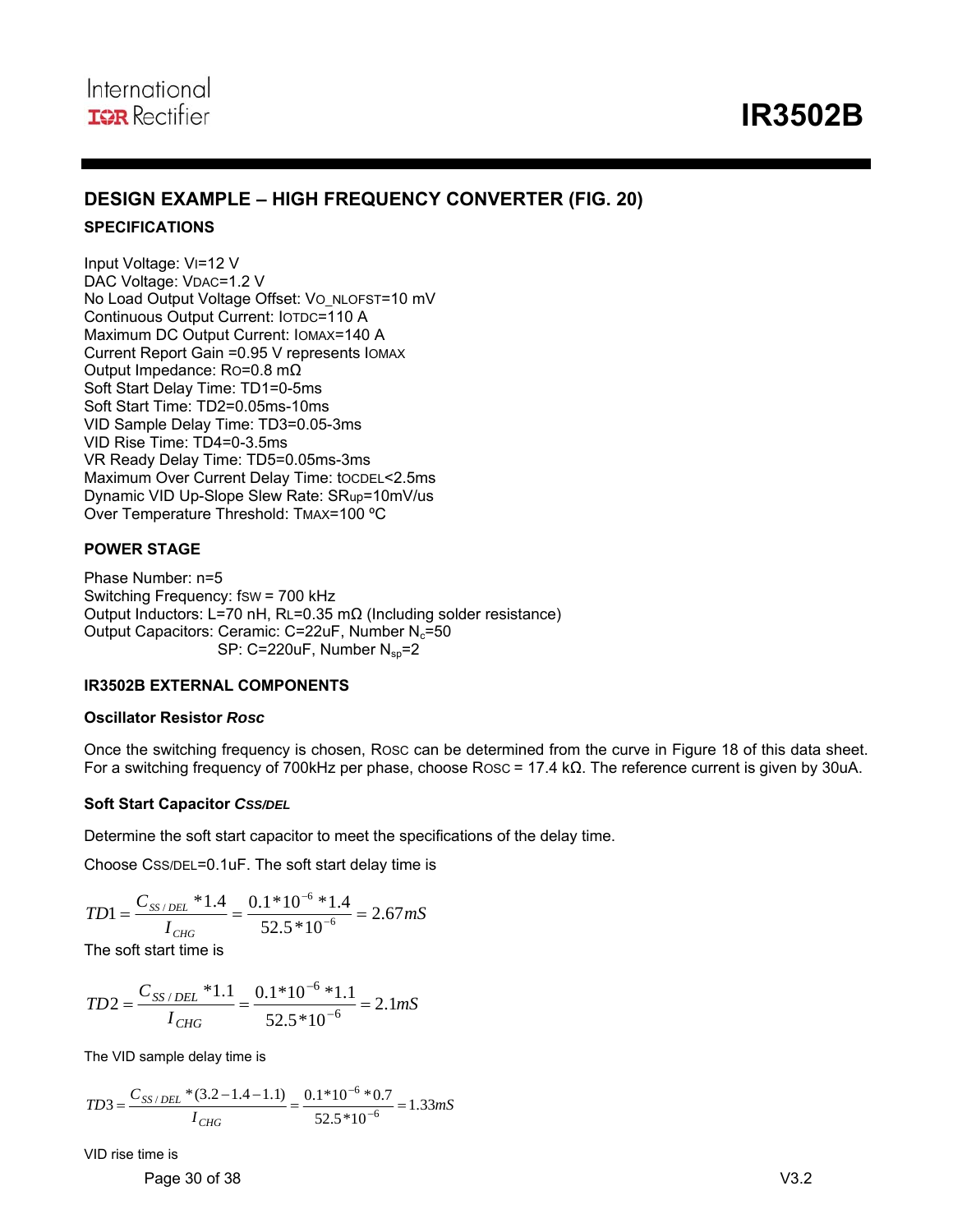$$
TD4 = \frac{C_{SS/DEL} * |V_{DAC} - 1.1|}{I_{CHG}} = \frac{0.1 * 10^{-6} * |1.3 - 1.1|}{52.5 * 10^{-6}} = 0.38 mS
$$

The VR ready delay time is

$$
TD5 = \frac{C_{SS/DEL} * (3.92 - 3)}{I_{CHG}} - TD4 = \frac{0.1 * 10^{-6} * 0.92}{52.5 * 10^{-6}} - TD4 = 1.37 mS
$$

Minimum over current fault latch delay time is

$$
t_{\text{OCDEL}} = \frac{C_{SS/DEL} * 0.12}{I_{\text{OCDISCHG}}} = \frac{0.1 * 10^{-6} * 0.12}{55 * 10^{-6}} = 0.21 ms
$$

#### **VDAC Slew Rate Programming Capacitor** *CVDAC* **and Resistor** *RVDAC*

Calculate the VDAC down-slope slew-rate programming capacitor from the required down-slope slew rate. The up-slope slew rate is the same as the down-slope slew rate.

$$
C_{\text{VDAC}} = \frac{I_{\text{SINK}}}{SR_{\text{DOWN}}} = \frac{44 * 10^{-6}}{10 * 10^{-3} / 10^{-6}} = 4.4 nF
$$

A 3.3 nF capacitor can be used. A series resistor is used to stabilize the VDAC buffer.

 $=\frac{1}{2 \cdot \pi \cdot 900kHz \cdot C_{\text{VDAC}}}$  = 53 $\Omega$ 1  $R_{\text{VDAC}} = \frac{1}{2 \cdot \pi \cdot 900 \text{kHz} \cdot C_{\text{VDAC}}}$ A 50  $Ω$  resistor is selected.

#### **No Load Output Voltage Setting Resistor** *RVSETPT*

From Figure 19, the bias current of VSETPT pin is 30 uA with ROSC=17.4 kΩ.

$$
R_{\text{vSETPT}} = \frac{V_{O\_NLOFST}}{I_{\text{vSETPT}}} = \frac{10 * 10^{-3}}{30 * 10^{-6}} = 330 \Omega
$$

#### **Current Report Gain and Thermal Compensation**

The reporting gain specifies the max load current in form of a voltage. For this example, the 140 A represents 0.95 V at IMON. If the thermal effects are neglected (14) can be used to find the reporting gain. However, as the inductor DCR increases with temperature, the thermal compensation string (RTCMP1, RTCMP2, and RTHERM) can be used to compensate this change in DCR.

Assuming  $T_{room}$  =25 Deg,  $T_{max}$ =100 Deg the change in DCR is found our using (15)

$$
R_{L_{\text{MAX}}} = 0.35m * [1 + 3850 * 10^{-6} * (100 - 25)] = 0.45m\Omega
$$

Preselect RTCMP3=1 kΩ, and R<sub>THERM</sub> room=10 kΩ with  $\beta_{\text{THERM}}$ =3380K RTCMP1 and RTCMP2 can be found out using  $(16)-(23)$ 

RTCMP1=8.837 kΩ RTCMP2=8.457 kΩ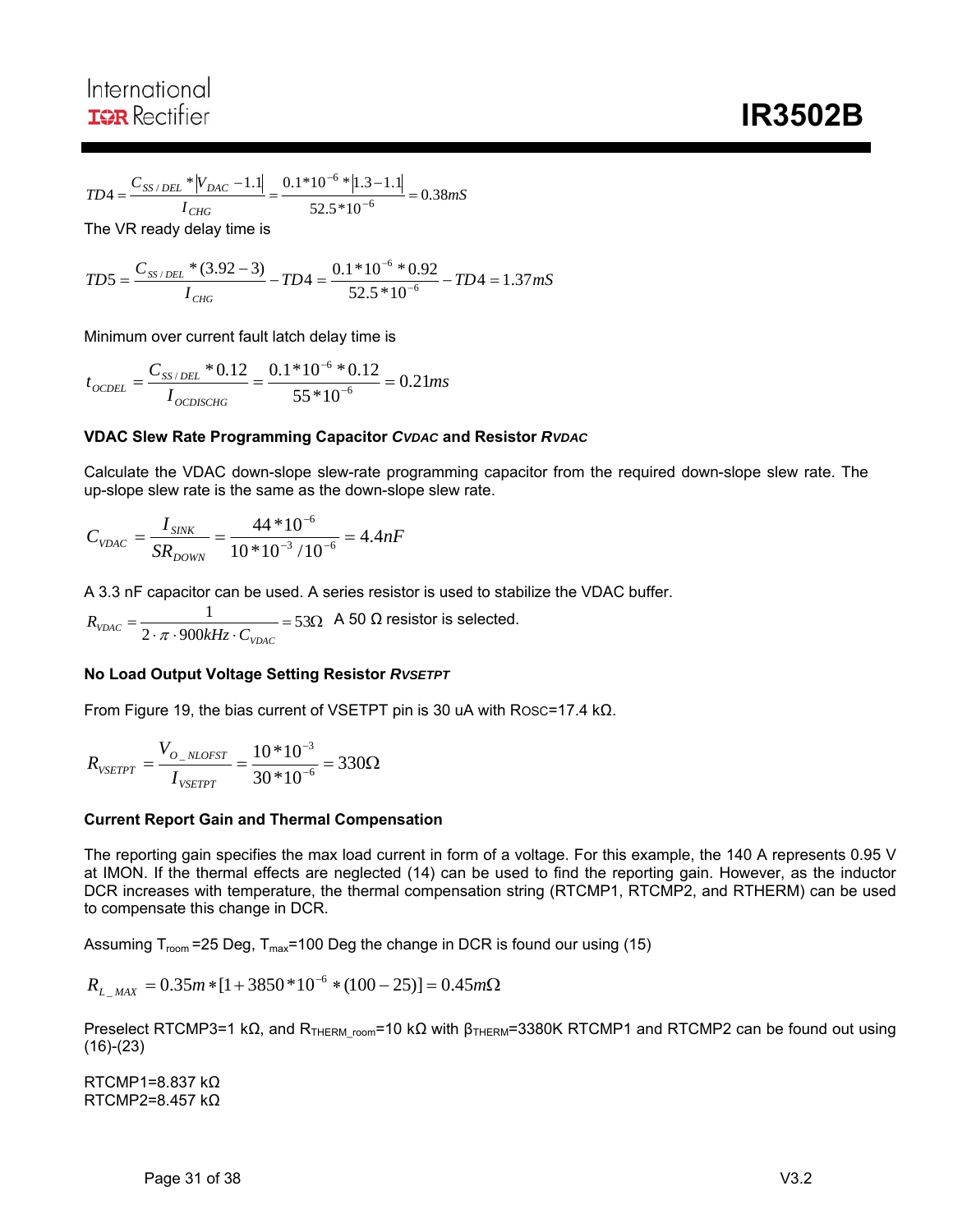#### **Droop Resistor**

Based on the above calculation  $R_{DRP}$  can be selected to obtain specific output impedance.

Pre-select R<sub>FB</sub>=1 kΩ and using R<sub>o</sub>=0.8 mΩ, G<sub>cs</sub>=33.5 along with the converter parameters can be plugged into (24) to find out  $R_{\text{DRP}}$ .

$$
R_{DRP} = \frac{1}{3} * \frac{1k\Omega}{0.8m\Omega} * \left(\frac{33.5 * 0.35m}{5}\right) * \left[1 + \frac{5.618k}{1k}\right] = 7.5k\Omega
$$

#### **Over Current Threshold**

The OCP is fixed at 1.17 V above the VDAC voltage. Therefore, it can be determined as follows

$$
I_{ocp} = \frac{1.17}{\left[\frac{1}{3} \cdot \left(\frac{0.35m \cdot 33.5}{5}\right) \cdot \left(1 + \frac{(8.457k)II(8.837k + 10k)}{1k}\right)\right]} = 182A
$$

#### **VCCL Drive Resistor** *RVCCLDRV*

 The maximum drive current for the linear regulator is dependent on the type of MosFET used. For this example, it's assumed that IR6622 and IRF6628 are used as the control and sync FET respectively.

$$
I_{drive \_avg} = [(30.3n + 11n) \cdot 700k + 10mA] \cdot 5 = 195mA
$$

The minimum input voltage is assumed to be 10.5 V and VCCL is fixed at 6.5V for this design.

$$
R_{\text{VCCLDRV}} = \frac{10.5V - 0.7V - 6.5V}{195mA/30} = 700\Omega
$$

Choose a transistor with  $\beta$ (min) of 50. The maximum input voltage is assumed 13.5 V,

$$
\frac{13.5V - 0.7 - 6.5}{700\Omega} = 9mA < 10mA
$$

#### **Thermistor** *RHOTSET3* **and Over Temperature Setting Resistors** *RHOTSET1* **and** *RHOTSET2*

Choose NTC thermistor RHOTSET3=2.2kΩ, which has a constant of BHOTSET3=3520, and the NTC thermistor resistance at the allowed maximum temperature TMAX is,

$$
R_{TMAX} = R_{HOTSET3} * EXP[B_{HOTSET3} * (\frac{1}{T_{L_MAX}} - \frac{1}{T_{1,1}N_{C}})] = 2.2 * 10^3 * EXP[3520 * (\frac{1}{273 + 115} - \frac{1}{273 + 25})] = 142 \Omega
$$

Select RHOTSET2 = 931Ω to linearize the NTC, which has non-linear characteristics in the operational temperature range. Then calculate RHOTSET1 corresponding to the allowed maximum temperature TMAX.

$$
R_{\text{HOTSET1}} = \frac{(R_{\text{TMAX}} + R_{\text{HOTSET2}}) * (VCCL - 1.6)}{1.6} = \frac{(142 + 931) * (7 - 1.6)}{1.6} = 3.63 \text{k}\Omega, \text{ choose RHOTSET1=3.65 k}\Omega.
$$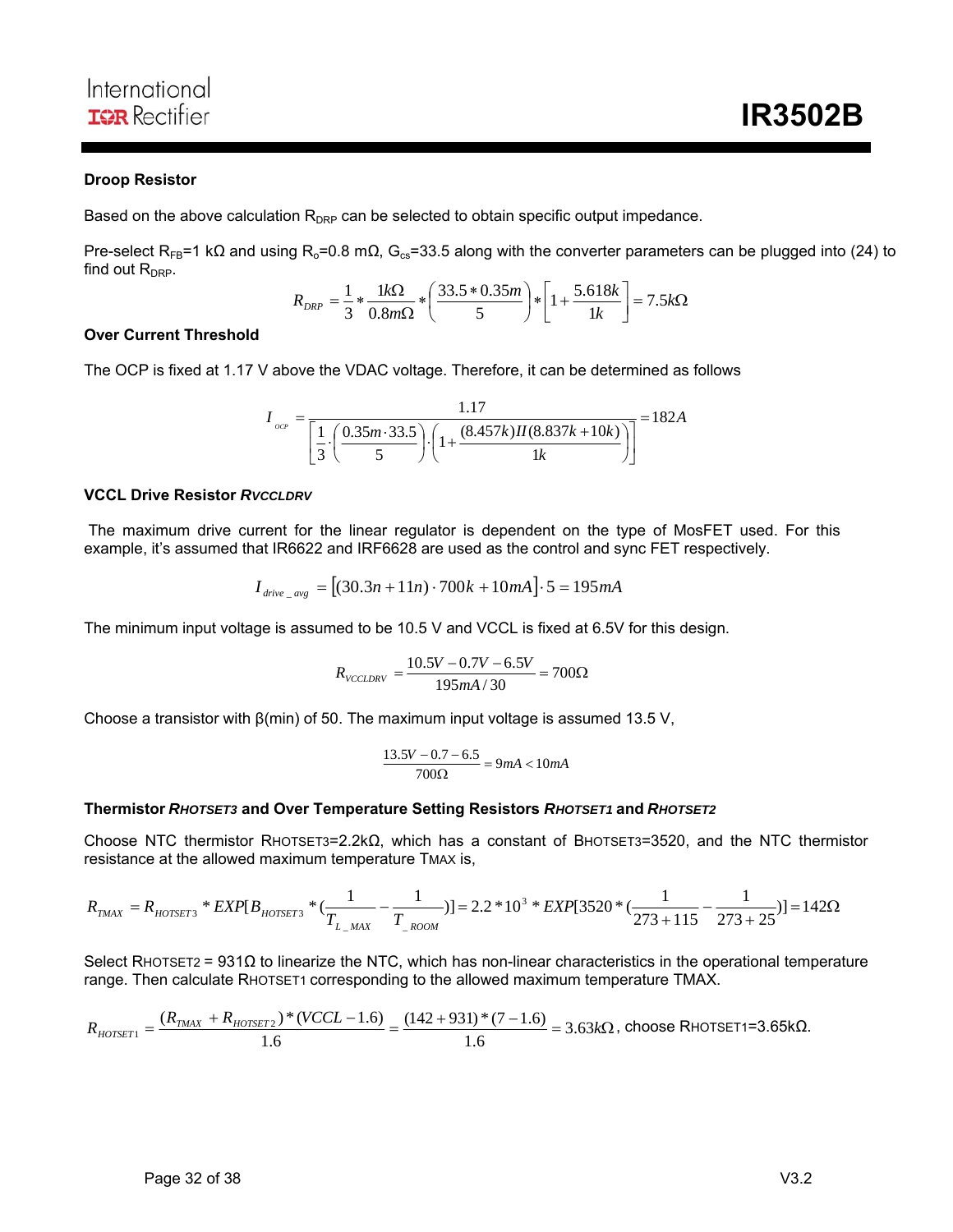#### **IR3502 Frequency vs. ROSC Resistor**



Figure 18: Frequency variation with ROSC.



**I(VSETPT) vs. 1/RROSC**

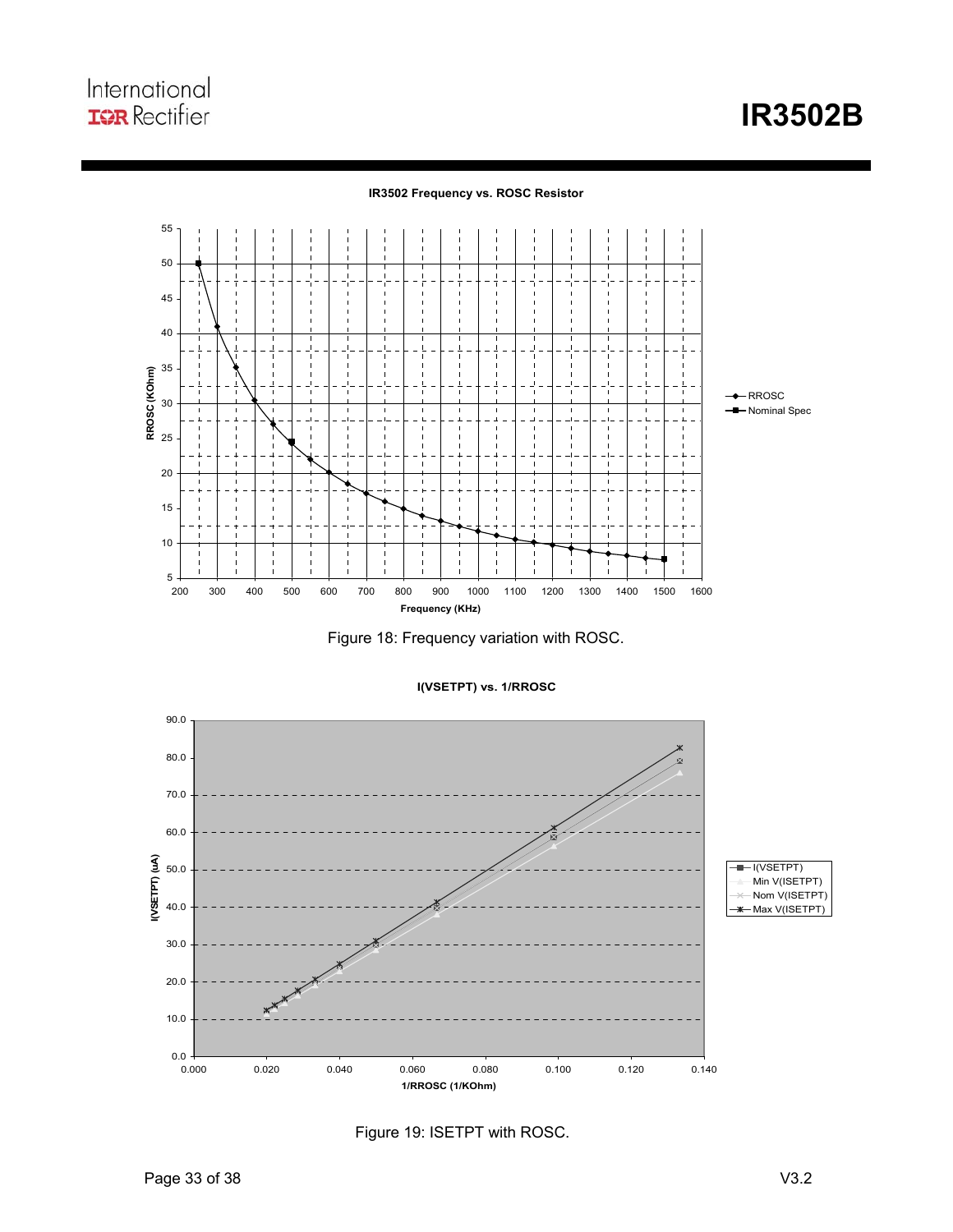## **LAYOUT GUIDELINES**

The following layout guidelines are recommended to reduce the parasitic inductance and resistance of the PCB layout, therefore minimizing the noise coupled to the IC.

- Dedicate at least one middle layer for a ground plane LGND.
- Connect the ground tab under the control IC to LGND plane through a via.
- Place VCCL decoupling capacitor VCCL as close as possible to VCCL and LGND pins.
- Place the following critical components on the same layer as control IC and position them as close as possible to the respective pins, ROSC, RVDAC, CVDAC, and CSS/DEL. Avoid using any via for the connection.
- Place the compensation components on the same layer as control IC and position them as close as possible to EAOUT, FB, VO and VDRP pins. Avoid using any via for the connection.
- Use Kelvin connections for the remote voltage sense signals, VOSNS+ and VOSNS-, and avoid crossing over the fast transition nodes, i.e. switching nodes, gate drive signals and bootstrap nodes.
- Avoid analog control bus signals, VDAC, IIN, and especially EAOUT, crossing over the fast transition nodes.
- Separate digital bus, CLKOUT, PHSOUT and PHSIN from the analog control bus and other compensation components.

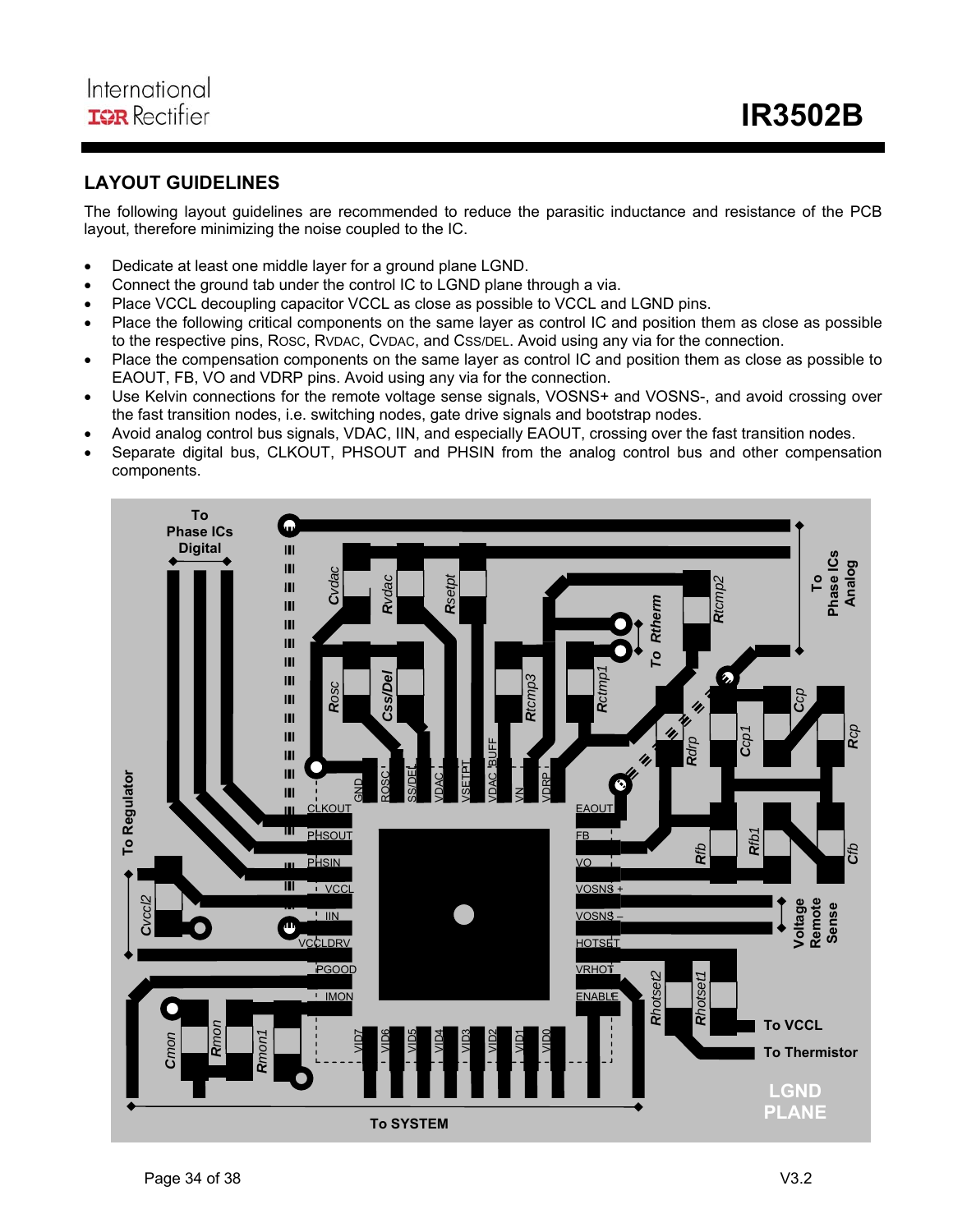#### **PCB Metal and Component Placement**

- Lead land width should be equal to nominal part lead width. The minimum lead to lead spacing should  $be \geq 0.2$ mm to prevent shorting.
- Lead land length should be equal to maximum part lead length + 0.3 mm outboard extension + 0.05mm inboard extension. The outboard extension ensures a large and inspectable toe fillet, and the inboard extension will accommodate any part misalignment and ensure a fillet.
- Center pad land length and width should be equal to maximum part pad length and width. However, the minimum metal to metal spacing should be  $\geq 0.17$ mm for 2 oz. Copper ( $\geq 0.1$ mm for 1 oz. Copper and  $\geq$ 0.23mm for 3 oz. Copper)
- Four 0.30mm diameter vias shall be placed in the center of the pad land and connected to ground to minimize the noise effect on the IC.
- No pcb traces should be routed nor vias placed under any of the 4 corners of the IC package. Doing so can cause the IC to rise up from the pcb resulting in poor solder joints to the IC leads.

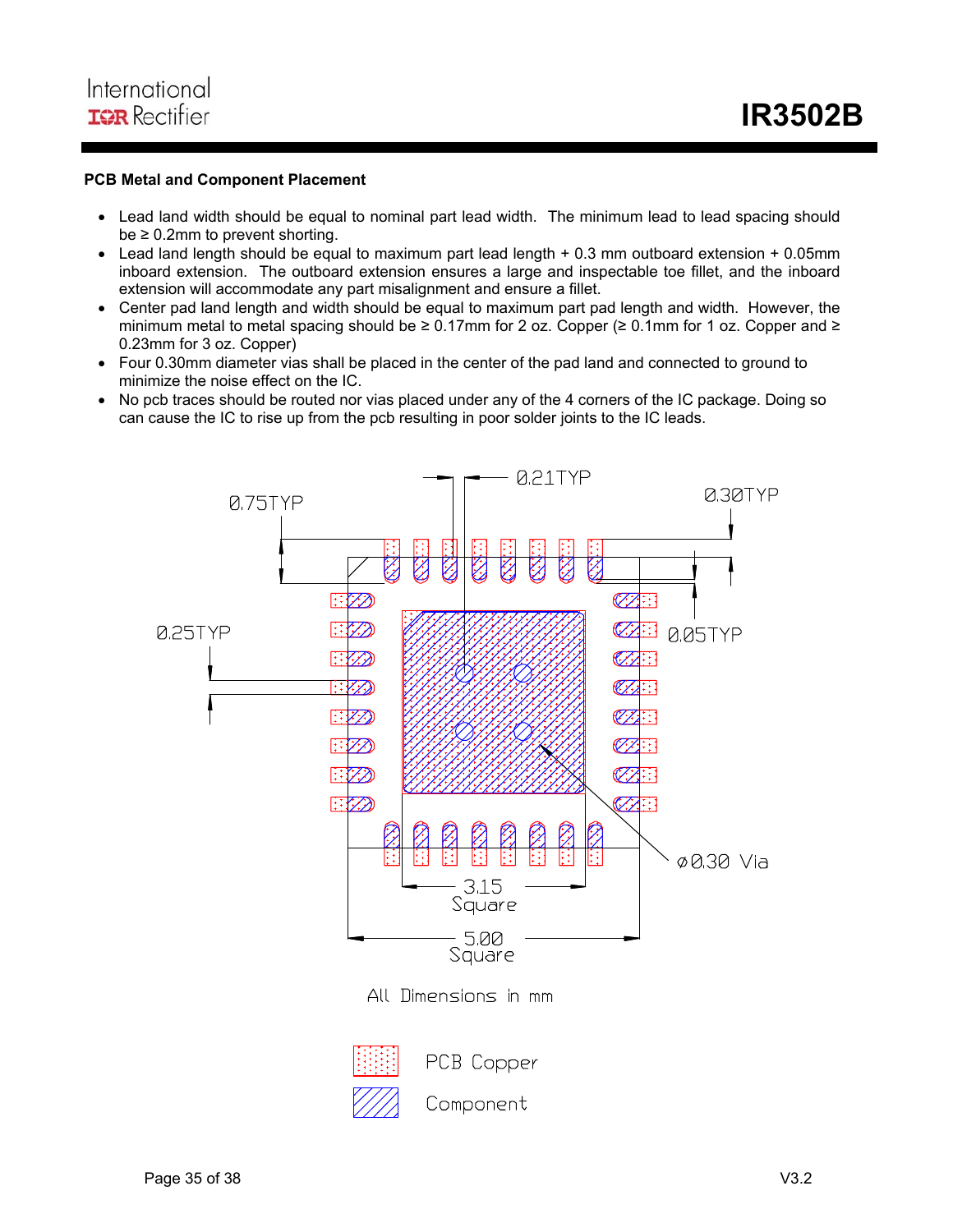#### **Solder Resist**

- The solder resist should be pulled away from the metal lead lands by a minimum of 0.06mm. The solder resist mis-alignment is a maximum of 0.05mm and it is recommended that the lead lands are all Non Solder Mask Defined (NSMD). Therefore pulling the S/R 0.06mm will always ensure NSMD pads.
- The minimum solder resist width is 0.13mm.
- At the inside corner of the solder resist where the lead land groups meet, it is recommended to provide a fillet so a solder resist width of  $\geq 0.17$ mm remains.
- The land pad should be Solder Mask Defined (SMD), with a minimum overlap of the solder resist onto the copper of 0.06mm to accommodate solder resist mis-alignment. In 0.5mm pitch cases it is allowable to have the solder resist opening for the land pad to be smaller than the part pad.
- Ensure that the solder resist in-between the lead lands and the pad land is ≥ 0.15mm due to the high aspect ratio of the solder resist strip separating the lead lands from the pad land.
- The vias in the land pad should be tented or plugged from bottom boardside with solder resist.



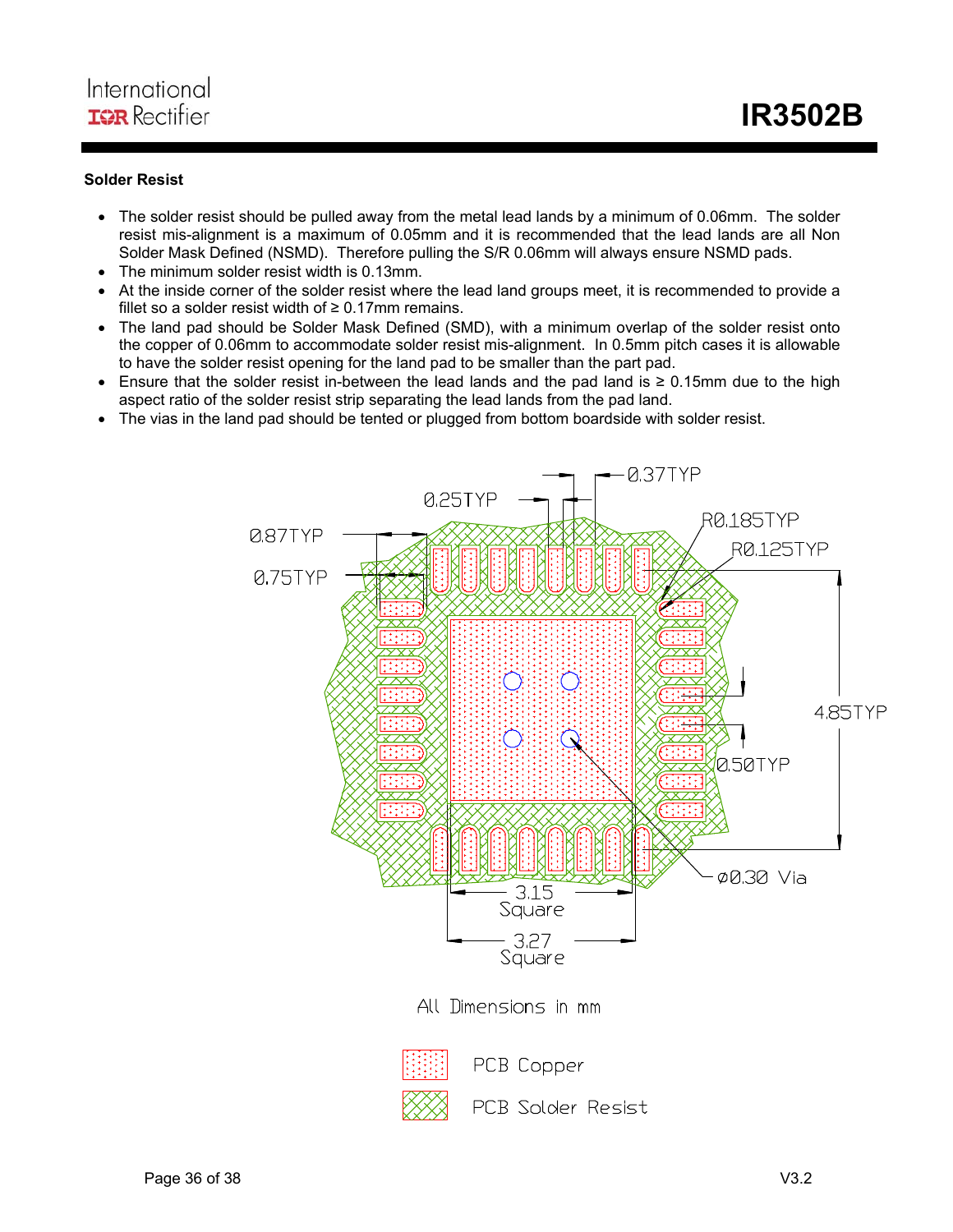### **Stencil Design**

- The stencil apertures for the lead lands should be approximately 80% of the area of the lead lands. Reducing the amount of solder deposited will minimize the occurrence of lead shorts. Since for 0.5mm pitch devices the leads are only 0.25mm wide, the stencil apertures should not be made narrower; openings in stencils < 0.25mm wide are difficult to maintain repeatable solder release.
- The stencil lead land apertures should therefore be shortened in length by 80% and centered on the lead land.
- The land pad aperture should be striped with 0.25mm wide openings and spaces to deposit approximately 50% area of solder on the center pad. If too much solder is deposited on the center pad the part will float and the lead lands will be open.
- The maximum length and width of the land pad stencil aperture should be equal to the solder resist opening minus an annular 0.2mm pull back to decrease the incidence of shorting the center land to the lead lands when the part is pushed into the solder paste.



Stencil Aperture All Dimensions in mm